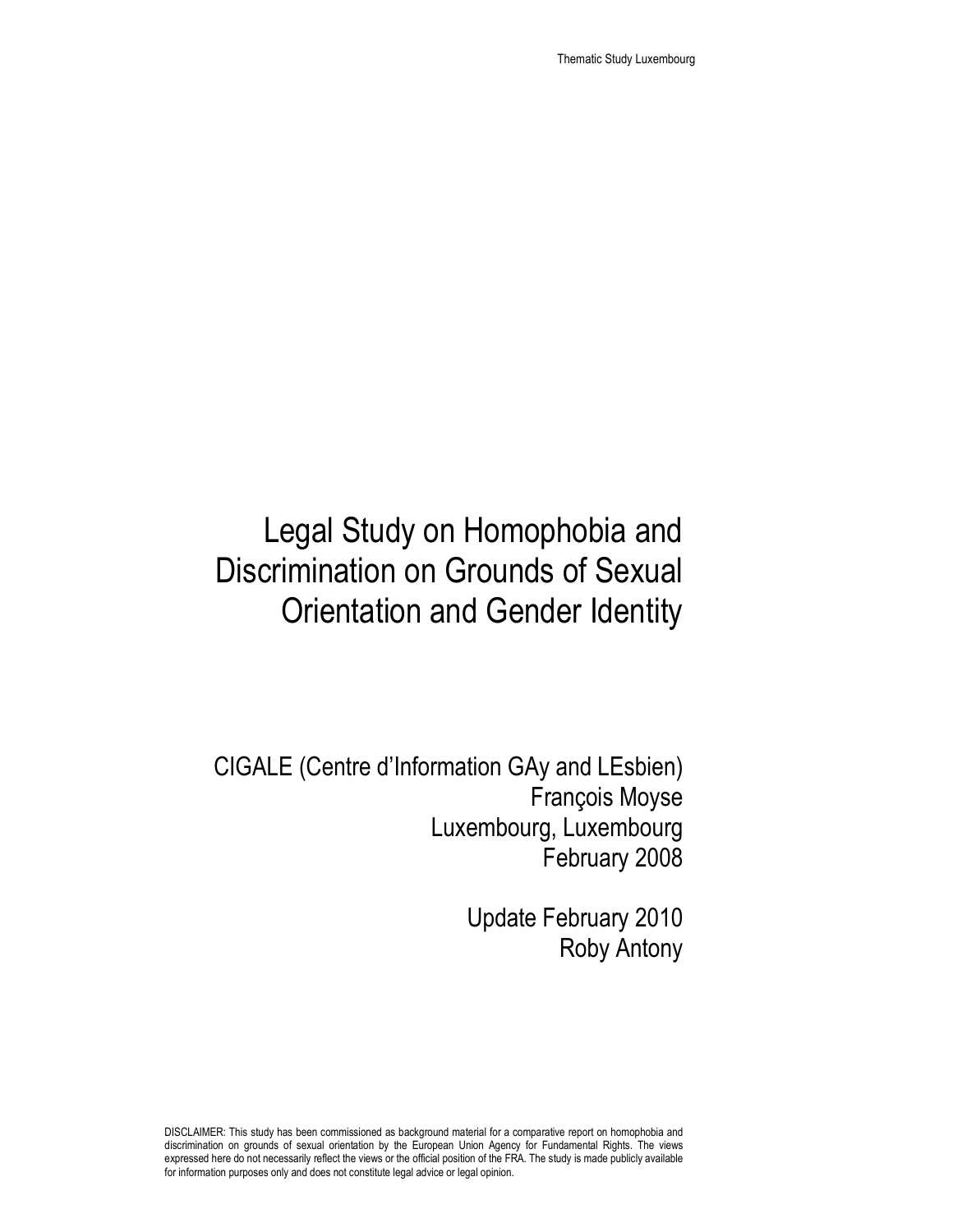# Contents

| А.           |  |
|--------------|--|
| <b>B.</b>    |  |
| C.           |  |
| D.           |  |
| Е.           |  |
| F.           |  |
| G.           |  |
| Н.           |  |
| $\mathbf{L}$ |  |
|              |  |
|              |  |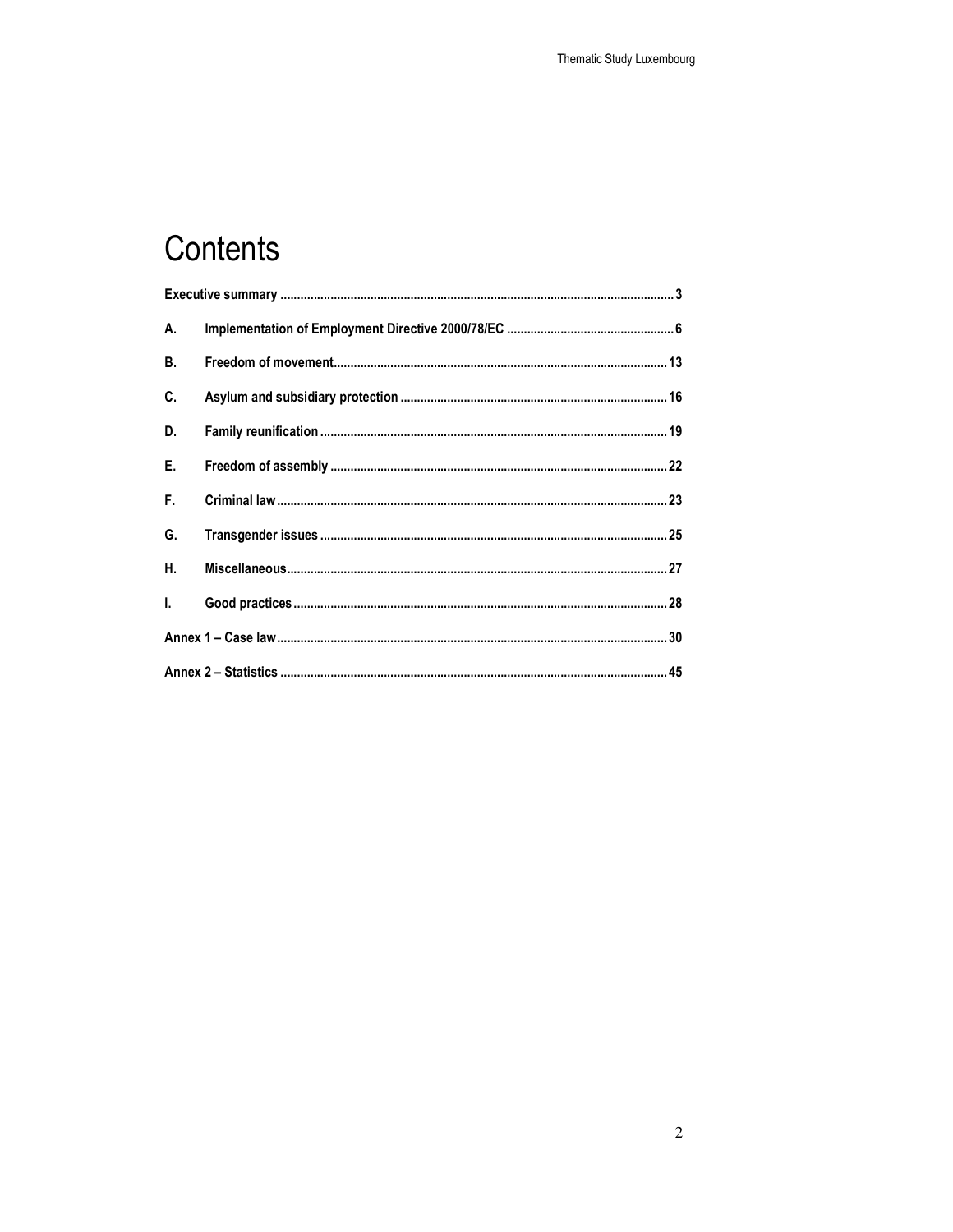## Executive summary

### Implementation of Employment Directive 2000/78/EC

The Employment Directive was transposed into the Luxembourg Law of 28 November 2006 on equal treatment (the "Law"). It introduced the notions of direct and direct discrimination, as well as that of harassment with respect to sexual orientation into Luxembourg law. The Law amends the Labour and Criminal Codes, following very closely the provisions of the Employment Directive. By transposing both the Employment Directive and the Racial Equality Directive in the same piece of legislation, the Law broadens the Employment Directive's material scope of application.

### Freedom of movement

 $\ddot{ }$ .

Directive 2004/38/EC was effectively transposed by the Law of 29 August 2008 on free movement and immigration. The new immigration law replaces the Temporary Regulation in effect prior to its entry into force. The new law provides specifics on several immigration issues, especially in determining who can be considered a family member. An EU Member State citizen as well as a third-country national can, under certain conditions, be accompanied or have their family members come to Luxembourg. The new law also provides that the spouse can join the resident in Luxembourg, whether that resident is an EU Member State citizen or third-country national.

### Asylum and subsidiary protection

Luxembourg's law of 5 May 2006 on the right to asylum and complementary forms of protection, as amended (the 'Asylum Law'), has been modified and integrated into the immigration law. It still provides for the granting of refugee status to any third-country national or stateless person.<sup>4</sup> Under the Asylum Law, persecution on the grounds of sexual orientation may in theory lead Luxembourg to grant asylum. Moreover, the Luxembourg legal system appears to accept LGBT persons as family members in the context of asylum and/or subsidiary protection because the Asylum Law defines as a family member the unmarried partner of the beneficiary of international protection when that partner is engaged in a shared community of life (vie commune) recognized by the country of origin of one of the partners. But the law's modifications still do not allow for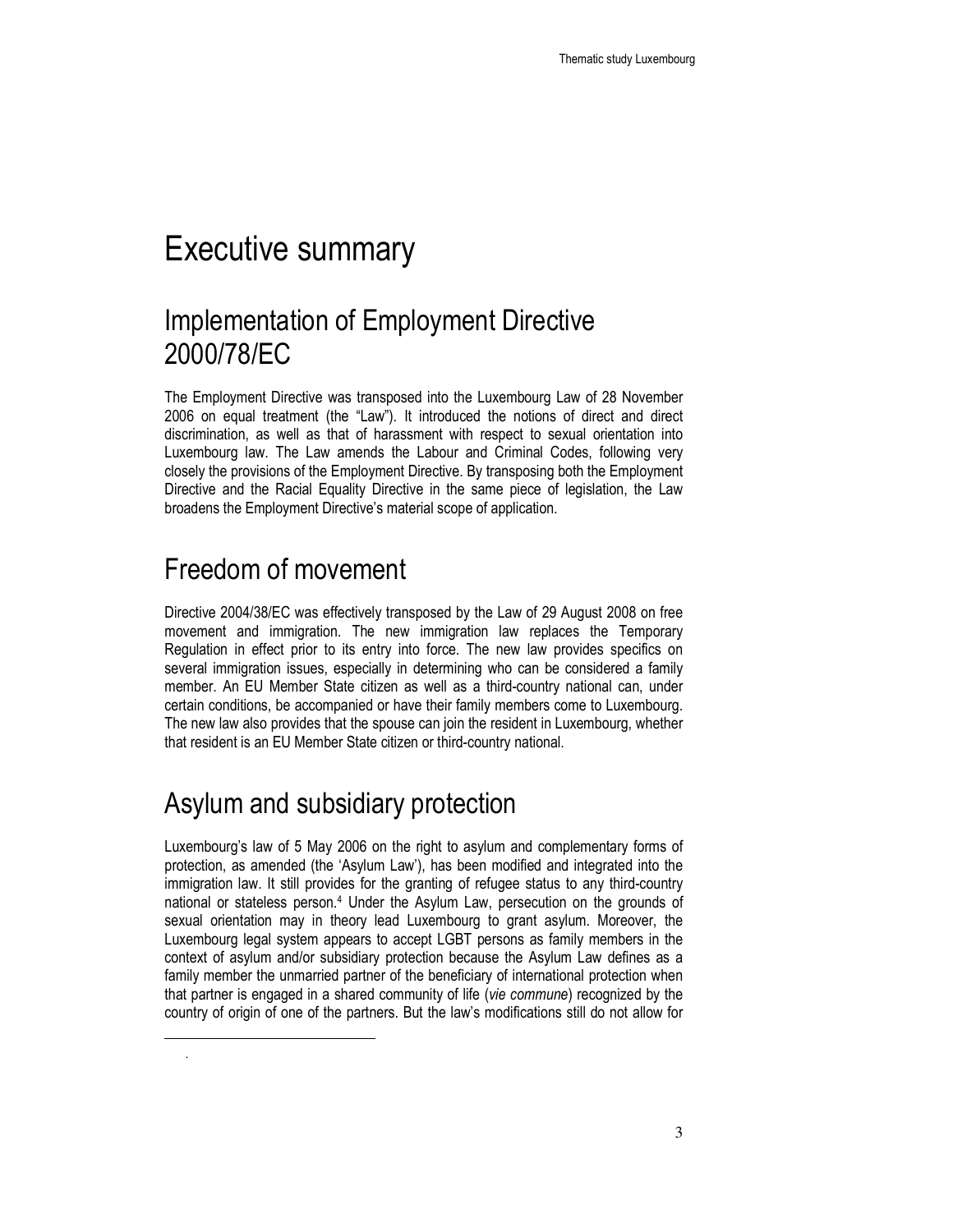the fact that some countries do not recognize any civil union or registered partnership, thus the couple would not be in a position to substantiate any long-standing officially recognized relationship. No relevant changes concerning the LGBT community are to be mentioned.

### Family reunification

Directive 2003/86/EC on the right to family reunification provides that the host State can authorise the entry and stay of a third-country national who is bound to a sponsor by a registered partnership.<sup>5</sup> This means that couples of which one partner is a third-country national, but who have registered their partnership abroad in France, German or especially outside of the EU, for example, can now receive a Luxembourg residence permit. However, the new immigration law does not consider as family members partners who are not officially registered..

### Freedom of assembly

Article 25 of the Luxembourg Constitution guarantees the right to peaceful, unarmed assembly that respects the laws governing the exercise of that right without being subject to prior authorisation. However, the constitutional provision does not apply to outdoor, political, religious or other gatherings. Those gatherings remain entirely subject to the laws and regulations adopted under the police powers of the State.<sup>7</sup> The Luxembourg LGBT community has had no problems obtaining the necessary governmental authorisations for those uses of public space.

### Hate speech and criminal law

Luxembourg's Criminal Code provides for sanctions for inciting discrimination, hate or violence against a natural or legal person or a group or community of persons, on the basis of their sexual orientation. The law neither specifically includes nor excludes homophobic hate crimes, thus the issue would be left to the court's interpretation.

### Transgender issues

 $\ddot{ }$ .

Transgender issues are not specifically mentioned under Luxembourg law. If they are interpreted to be included in the Employment Directive's broad definition of sexual orientation as implemented in Luxembourg legislation, they would effectively be dealt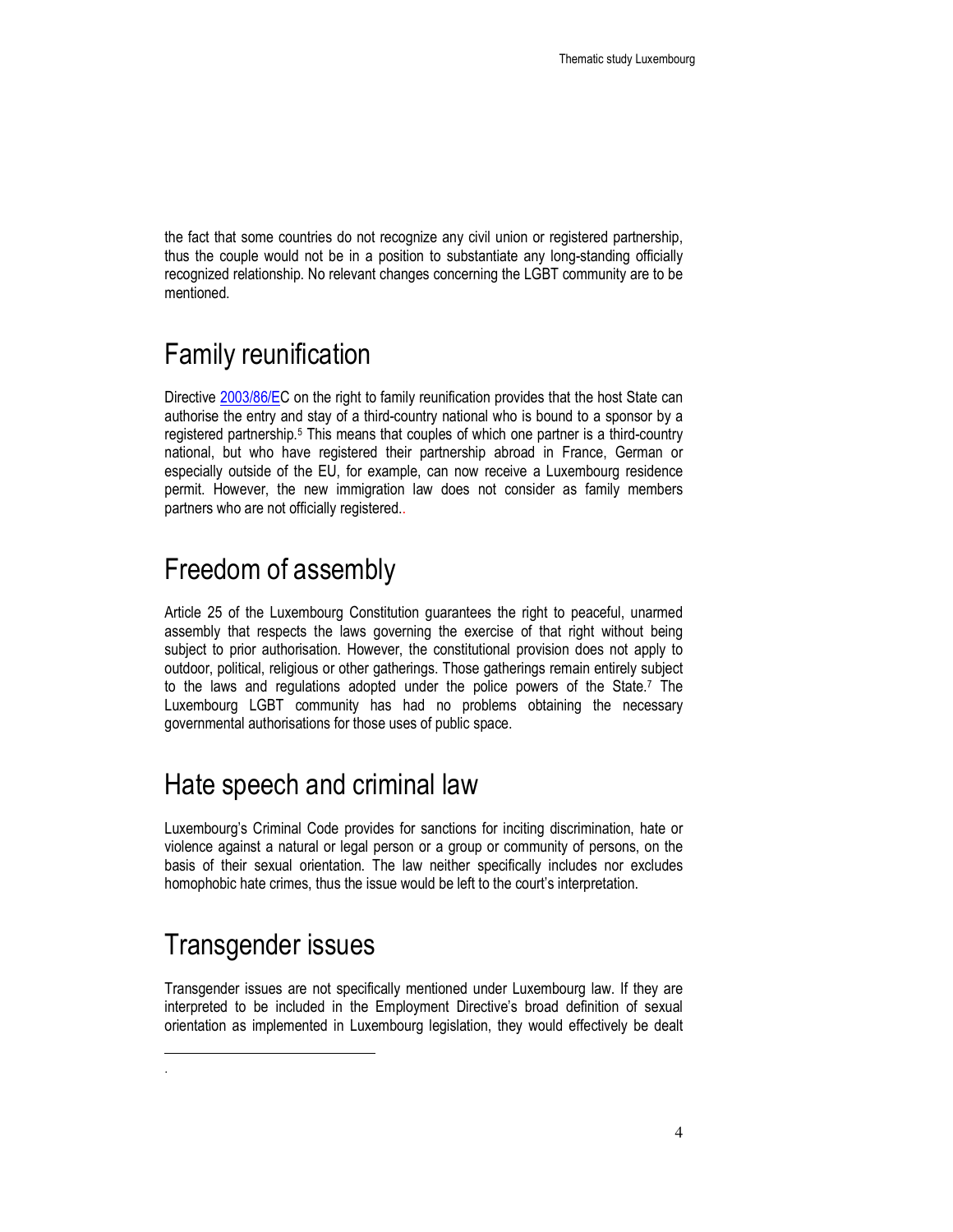with. If not, then only the criminal law provisions would apply, as transgender individuals would be considered as belonging to a particular social group. There are no legal provisions specifically addressing the change of name or sex with the Luxembourg Civil Status and Population Administration (Etat civil et population du Luxembourg) following an individual's gender reassignment surgery. Also, 'forced divorce' for couples when one spouse has undergone gender reassignment surgery is currently a contested issue.

### **Miscellaneous**

The opening of civil marriage to homosexual couples is now considered a priority in the coalition government's 2009-2014 programme created in 07.2009. According to numerous appearances in the media by the Justice Minister, a law allowing gay marriage should be sent to the Chamber of Deputies in the next few months. Other anticipated changes include allowing simple adoption by same-sex couples, as well as adoption by one partner of the other spouse's child should become possible through amendment to the adoption law. As yet, however, not specific legislation has been proposed and there has been no indication as to when such amending legislation will be proposed

### Good practices

While some work environments are adopting practices that include the LGBT community, the extent to which those practices will actually be carried out remains to be seen and any improvements appear to be isolated cases for the time being.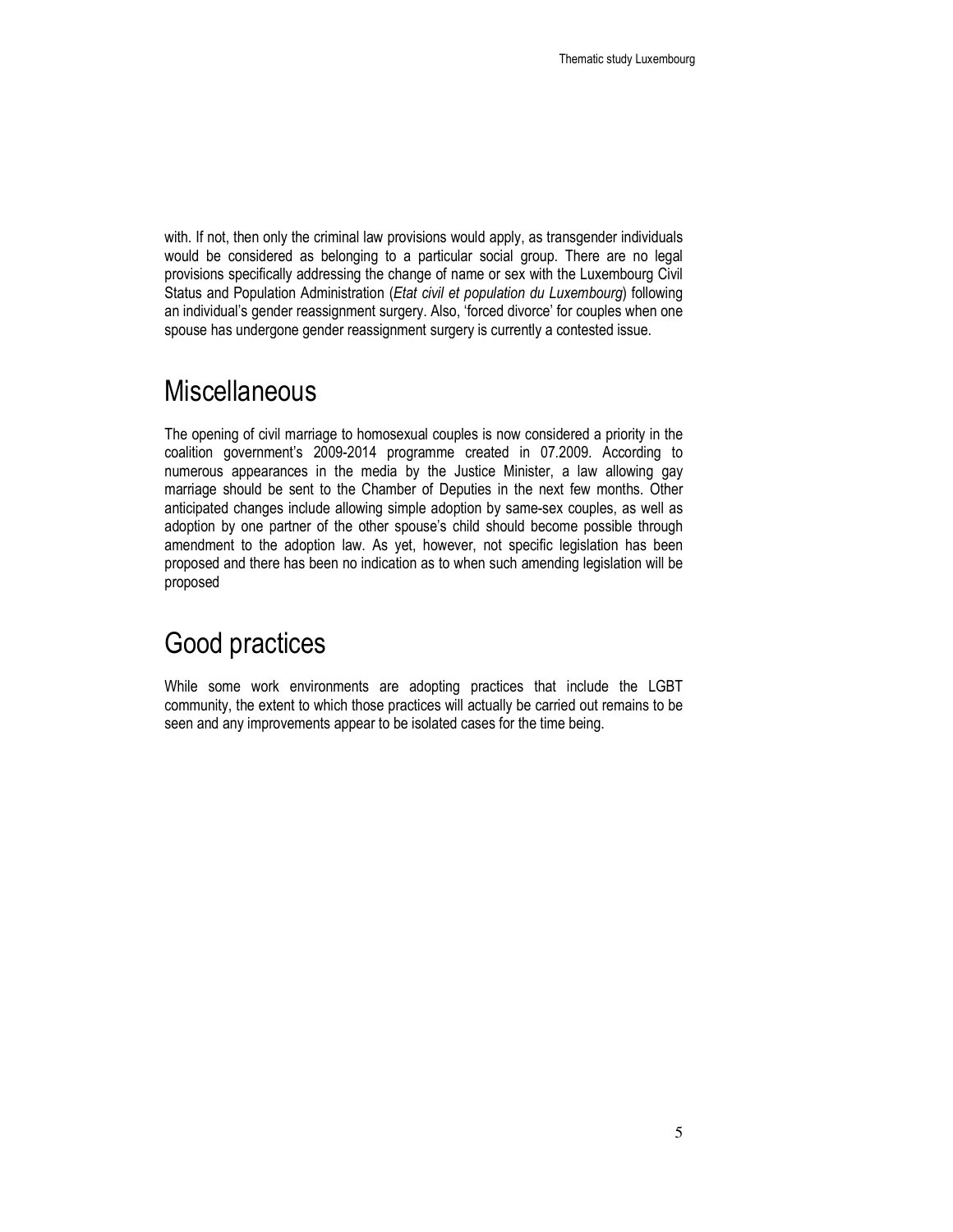## A. Implementation of Employment Directive 2000/78/EC

The Employment Directive was transposed into the Luxembourg Law of 28 November 2006 on equal treatment (the "Law").<sup>8</sup> The Law's definitions of direct and indirect discrimination includes all of the elements in the definitions of the concept given in the Employment Directive, in particular less favourable treatment because of an individual's sexual orientation as grounds for a finding of direct or indirect discrimination. Under the Law, harassment related to an individual's sexual orientation that has the effect of undermining the dignity of the individual and creates an intimidating, hostile, degrading, humiliating or offensive environment, is also considered a form of discrimination. Moreover, any behaviour that consists of ordering or enjoining any other person to discriminate against someone else on the grounds of sexual orientation is itself considered discrimination.

The notions of direct and indirect discrimination, as well as that of harassment in a sense broader than that traditionally used in the sexual harassment context were not integrated into Luxembourg law prior to the passage of the Law. 9

Retaliation for any form of protest against discriminatory treatment on the grounds of sexual orientation, including the bringing of legal action to enforce equal treatment or any testimony on unequal treatment related to sexual orientation, is prohibited. In particular, any firing of personnel in relation to the above is null and void under the Labour Code.

Likewise, any provision in a contract or agreement that contravenes the equal treatment principle as defined in the Law is deemed null and void. This includes provisions in internal company, non-profit association, self-employed individual, worker or employee organisation regulations.

The Law amends the Labour Code by providing it with a new Title V entitled 'Equal Treatment in Employment and Occupation' that includes the definitions of direct and indirect discrimination based on sexual discrimination, as well as the provisions prohibiting harassment or the ordering of someone to discriminate based on sexual orientation. The provisions apply to all salaried employees as defined in Title II, Book I, of the Labour Code in all areas of employment set forth in the Employment Directive, and include the defence of rights provisions, with specific provisions applicable to unions. The appropriate Labour and Mine Inspection Authority (Inspection du Travail et des Mines) is charged with the application of the Law's provisions, including those related to the exceptions, dismissals and labour contract terminations.

<sup>8</sup> Luxembourg/*Loi du 28 novembre 2006 sur l'égalité de traitement* (28.11.2006).

<sup>9</sup> Government Commission for Foreigners (2005) *Discrimination at work*, *Summarised version*, pp. 6-7, available at http://www.cge.etat.lu/ (5 February 2007).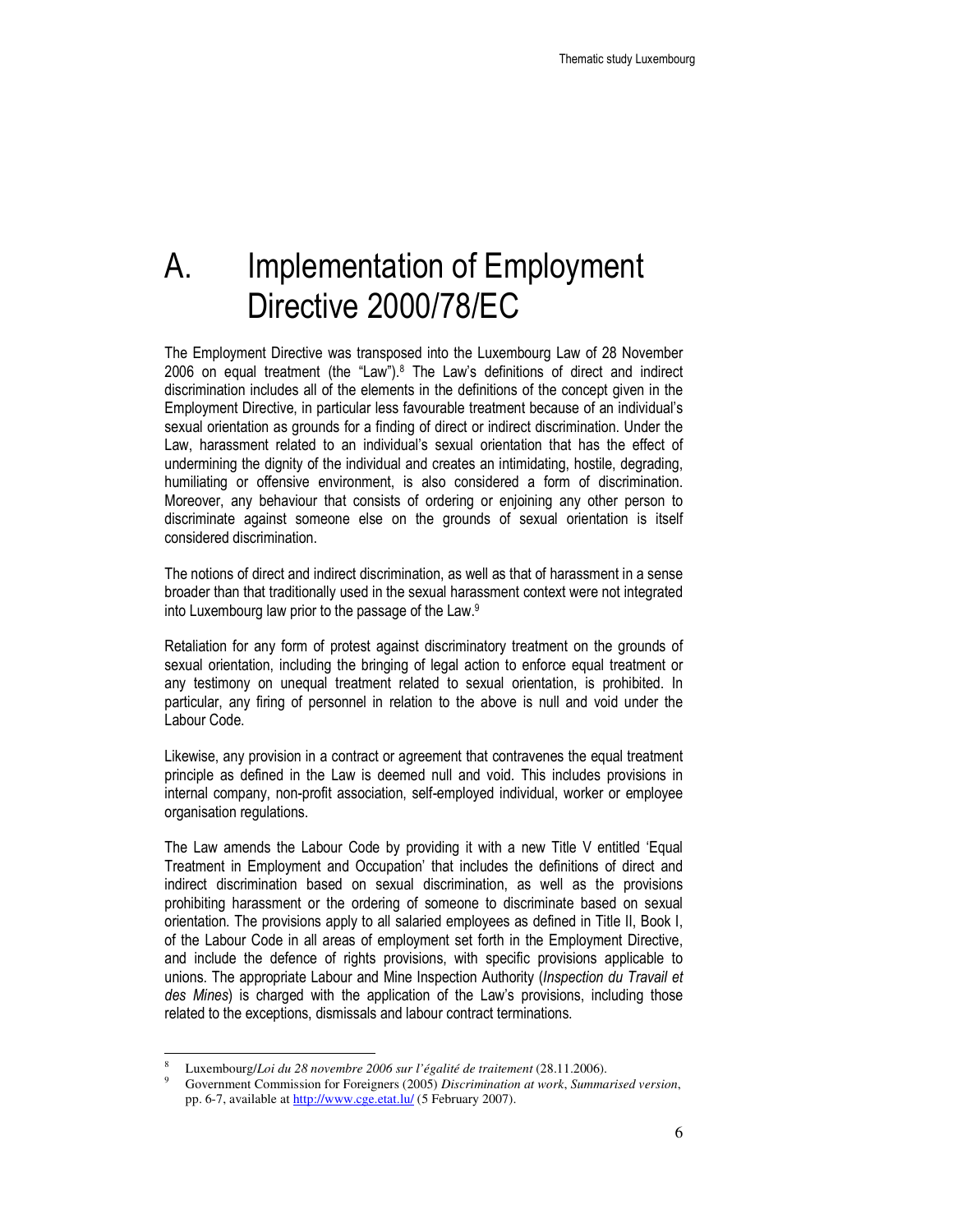The Labour Code amendments also contain the exception to the equal treatment principle whereby a difference of treatment based on sexual orientation will not constitute discrimination when, for reasons of the exercise of a professional activity, or related conditions, the characteristic in question is a genuine and determining professional requirement, and to the extent that the objective is legitimate, and the necessity of the requirement proportional to the degree in which the particular characteristic is necessary to the profession.

The Law amends the Criminal Code to include the definition of discrimination on the basis of sexual orientation as a distinction made between natural persons, and any distinction made between legal persons, groups or communities of persons on the basis of sexual orientation. The Law also includes sanctions of imprisonment of eight (8) days to two (2) years, and a fine of 251 EUR to 25,000 EUR, for any discrimination against a natural or legal person, or a group or community of persons, when that discrimination affects a person's access to employment, vocational training, employment conditions, and affiliation with or membership in a worker or employers organisation.

There has been little implementation of the Law thus there is no case law issued from, or any currently before, the Luxembourg courts as a result of the Law at this time. The request to the Appeals Court Documentation Centre revealed no cases.<sup>10</sup>

There are two main gaps in the Law. First, the Law does not specify the period for which the judicial/administrative procedures for the enforcement of obligations under the Directive 'are available to all persons who consider themselves wronged by failure to apply the principle of equal treatment to them'. The Employment Directive provides that such period shall continue 'even after the relationship in which the discrimination is alleged to have occurred has ended'.11 And second, the Law does not include specific measures for engaging in social dialogue and dialogue with non-governmental organizations.

The complaints procedure includes two possible means of resolving the dispute. The first is through a friendly settlement procedure that includes all means of alternative dispute resolution, and the second is through litigation.

The means of alternative dispute resolution include use of the Equal Treatment Centre, assignment of a public mediator, hiring a lawyer to mediate between the parties and

 $10<sup>10</sup>$ Lletter of 8 February 2010, requesting a case law search using the following search terms: 'discrimination based on sexual orientation', 'homosexual', 'homosexuality', 'sexual orientation', 'sexuality', 'immigration and homosexuality', 'immigration and sexual orientation', 'asylum and homosexuality', 'asylum and sexual orientation', 'transgender', 'transsexual person' and 'transsexuality'.

<sup>11</sup> Under the Luxembourg Labour Code, the statute of limitations for bringing a court action for unfair employment contract termination is three months, unless the employee has requested a written explanation of the termination from the employer within one month of the duly received termination notice. If the employee requests the explanation within one month, the statute of limitations is one year. Luxembourg/*Code du Travail* – 2008, Art. L- 124-11(2) (05.02.2008). For all other matters, the common law statute of limitations of 30 years would apply.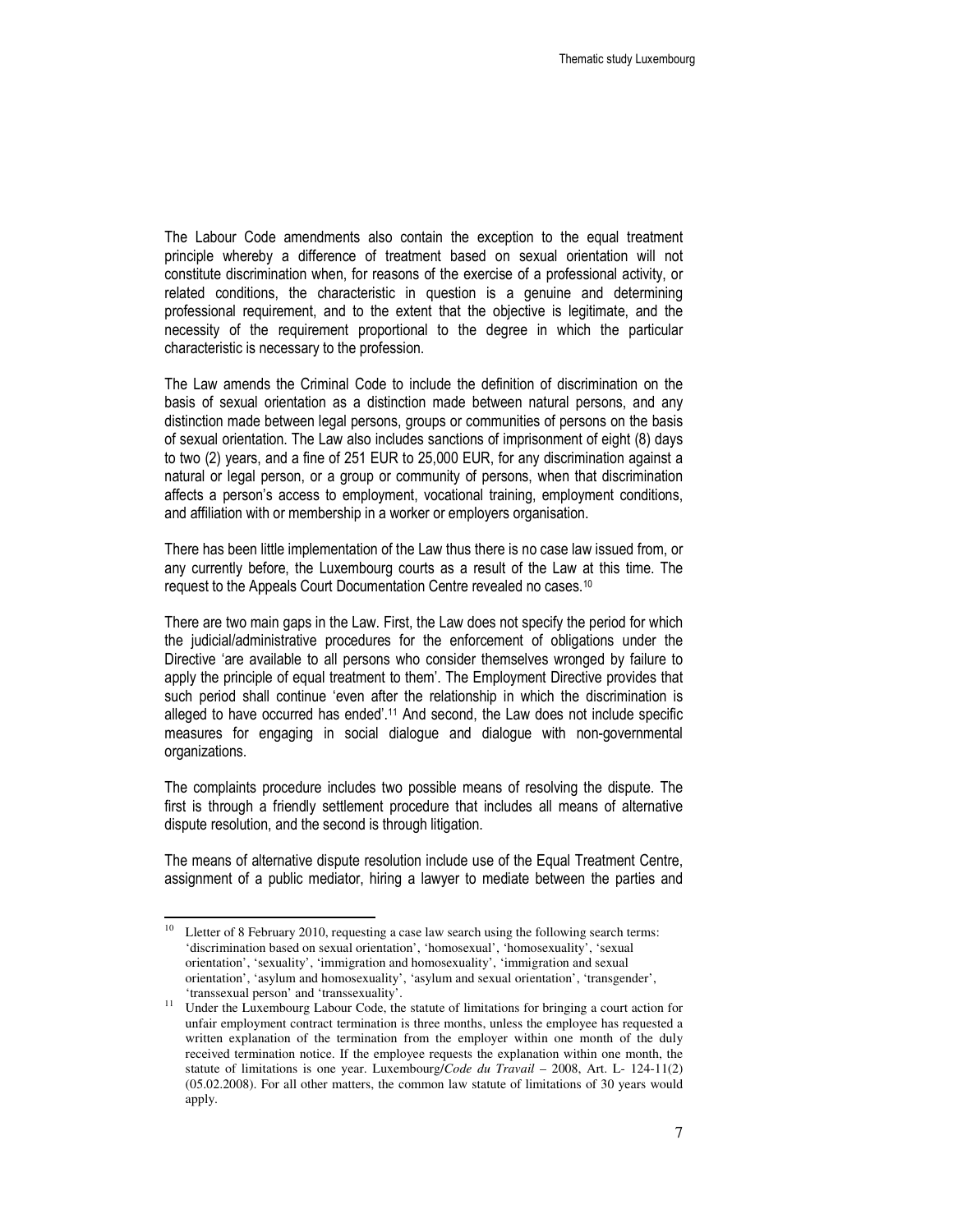notifying the Labour and Mine Inspection Authority. Alternatively, a party could take legal action.

The use of litigation may take the form of filing a criminal complaint, with or without acting jointly with the public prosecutor, and filing separate, purely civil or administrative actions. The civil and administrative proceedings protect against retaliation by allowing for the annulment of any action that discriminates against a person on the basis of sexual orientation, particularly dismissals. Those provisions also allow for the annulment of discriminatory clauses in labour contracts, collective agreements, internal company regulations, non-profit or for-profit association articles of association, articles for selfemployed workers and those for worker and employer organisations.

The remedies available when litigation is used include the ability to request a reinstatement to one's position in the event of a dismissal, and file an action for damages and interest.

When an employment contract has been unfairly terminated, the worker or private employee to whom the appropriate Labour Code provisions apply can, request annulment of the dismissal and an order for the contract's continuation, or if necessary, reinstatement under the applicable Labour Code provisions. This must be done within 15 days of notice of the termination, and by direct petition to the president of the labour tribunal deciding on summary matters provided that the parties are duly convened. The labour tribunal's order is provisionally enforceable and, within 40 days of notice being given by the court clerk, may be appealed by direct petition to the magistrate presiding the appeals court chamber sitting in labour law appeal matters. When the parties are duly convened, the matter is decided in emergency proceedings.

In Luxembourg, the Employment Directive 2000/78/EC regarding discrimination on the grounds of sexual orientation was transposed into the same domestic law as the Racial Equality Directive 2000/43/EC, thus the Law of 28 November 2006 on equal treatment deals with a range of areas of application, including employment, social welfare benefits, social security, health care, education, access to and provision of public goods and services, including those related to housing. However, as authorized under the Employment Directive, the Luxembourg Law provides that discrimination with respect to all social security payments and benefits provided by public or assimilated entities is not within the Law's scope as regards the elements listed in the definition of discrimination (religion or belief, physical or mental disability, age, sexual orientation, real or assumed belonging or non-belonging (de l'appartenance ou la non appartenance, vraie ou supposée) to a particular race or ethnicity), but rather only as regards discrimination based on race or ethnicity. Nonetheless, the transposition of the two directives into a single law has operated to broaden the field of application of the non-discrimination provisions in the Employment Directive.

The Law also provides for the establishment of a Centre pour l'égalité de traitement [Centre for Equal Treatment] (CET), which began to set up the elements necessary to its operation at the end of 2007. The CET's purpose is to promote, analyse and supervise equal treatment of all persons without discrimination on the basis of race, ethnic origin,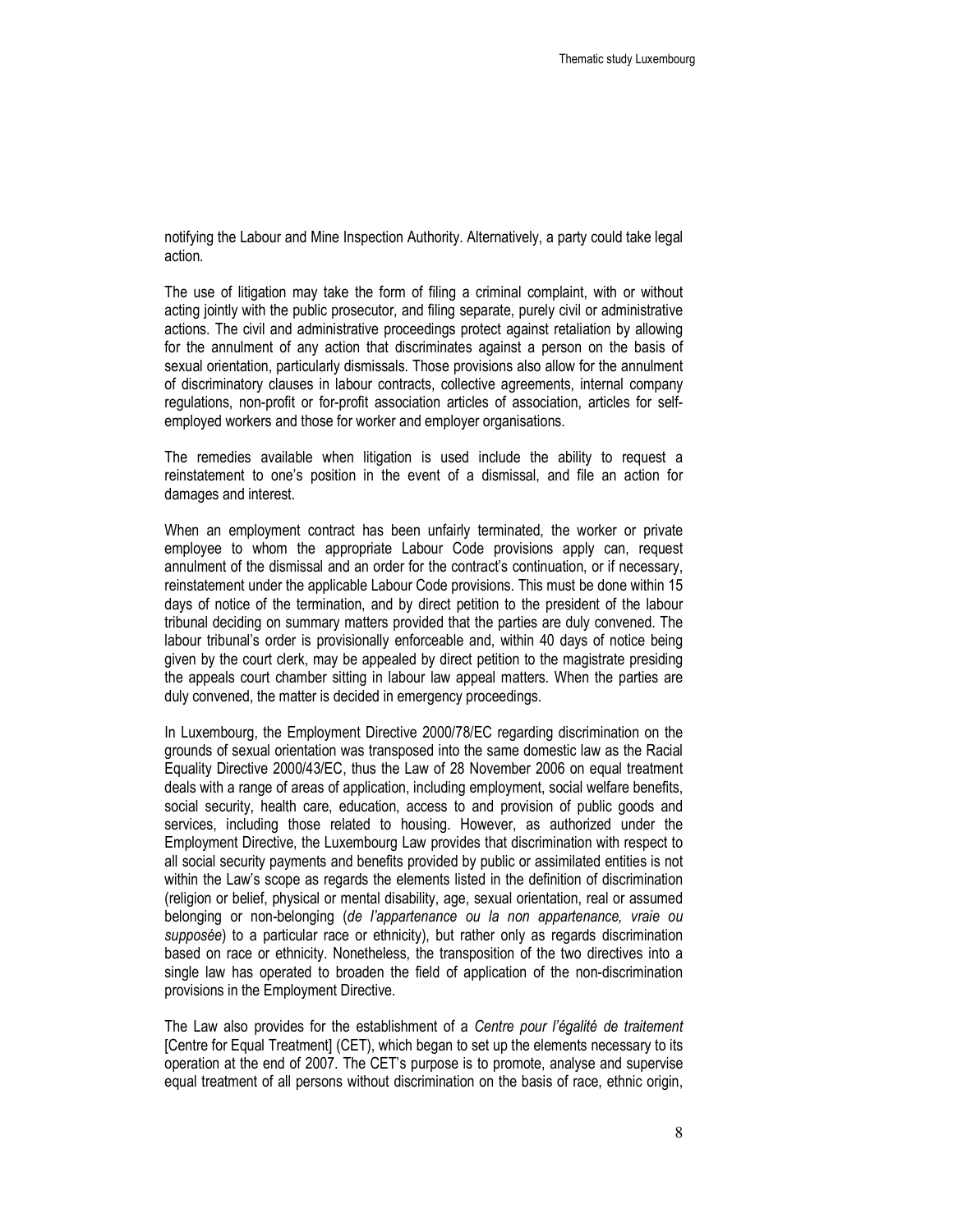sex, religion or beliefs, disability and age. The text of the Law does not specifically refer to the CET's mission as it relates to sexual orientation, but rather the broader rubric of discrimination based on sex that may be interpreted to include discrimination based on sexual orientation. The CET is empowered to publish reports, opinions, recommendations and carry out studies regarding discrimination issues, as well as any other form of information and documentation useful to its mission. The CET can also assist persons who consider themselves victims of discrimination as defined in the amended Labour Code, and provide those individuals with counselling and information services on their individual rights, the applicable legislation and case law as well as the means available to enforce their rights. The CET's members can request any information or documentation necessary to accomplish their mission with the exception of that subject to medical or other professional obligations of confidentiality. The CET's members are themselves subject to a confidentiality obligation, but that obligation does not prohibit communication with legal authorities that would allow the CET to assist an individual in building a case for discrimination. When the CET begins to exercise its functions, it will do so without actually intervening in legal proceedings. Thus, another weakness in the Law is that it does not provide for the CET to intervene directly in legal proceedings against discriminatory action, or unfair treatment, based on sexual orientation. And, in its 2009 annual report, the CET explicitly regrets that it's mission provides it with no binding powers on institutions or private persons that do not wish to collaborate with it. The CET will not request the power to go before the courts, but clearly states that it lacks means of persuasion and authority vis-à-vis third parties sufficient to make those third parties feel bound to comply with its demands in a discriminatory situation.<sup>12</sup>

In 2009, the CET registered 7 cases of discrimination based on sexual orientation. Procedural errors or infractions too general under the law with respect to discriminating parties often take priority over arguments based on homophobic behavior. In the future, the LGBT association CIGALE will make an effort to establish more precise statistics allowing it to access more faire and trustworthy numbers. The website search of STATEC's site, Luxembourg's Central Service for Statistics and Economic Studies revealed no information on the CET's effectiveness or discrimination based on sexual orientation. The information on actions adjudicated is presented in the aggregate and classified solely by adjudicating body and type of action (e.g., civil, commercial or criminal). The request to the Labour and Mines Inspection Authority (labour inspectorate) regarding discrimination based on sexual orientation has thus far received no response.13 Neither is there any case law available for the same reason as the request to the Court of Appeals Documentation Centre revealed.<sup>14</sup>

<sup>&</sup>lt;sup>12</sup> CET (2009) 2009 Annual Report, at p. 35, available in French at http://www.cet.lu/en/Home-Page (17.02.2010). This is the CET's first annual report. The CET's website is in Luxembourgish, French, German, English and Portuguese.

<sup>13</sup> Search of website (www.statec.lu) of 17.02.2010. Letter of 09.02.2009 to *Inspection du Travail et des Mines*.

<sup>&</sup>lt;sup>14</sup> Letter of 8 February 2010, requesting a case law search using the following search terms: 'discrimination based on sexual orientation', 'homosexual', 'homosexuality', 'sexual orientation', 'sexuality', 'immigration and homosexuality', 'immigration and sexual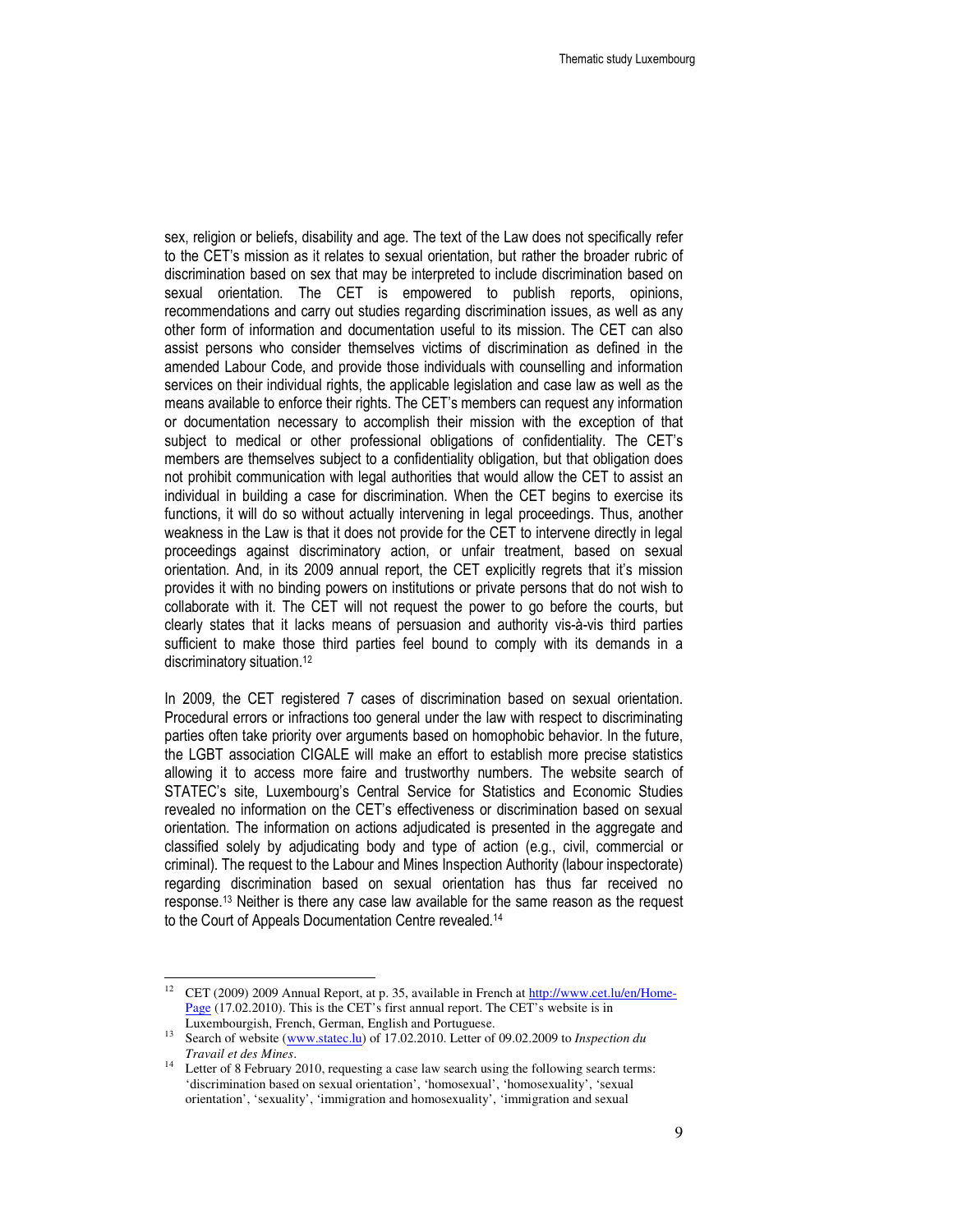The Law gives nationally-recognized non-profit associations the object of which is to combat discrimination as defined by the Law, who obtained their legal personality at least five (5) years prior to the date of the facts giving rise to the discrimination allegation, and have Ministry of Justice accreditation,<sup>15</sup> the power to exercise the rights of a victim of discrimination. This includes the exercise of victims' rights with respect to the facts constituting a direct or indirect violation of the collective rights the association is statutorily empowered to defend, even when that association has no material or moral interest in those rights. However, if the violation is committed against persons the rights of whom are to be considered individually (e.g., not under a collective bargaining agreement), the non-profit association can only exercise those rights through the main legal channels when the affected persons expressly and in writing declare their nonopposition to that exercise of their rights. Until now, no LGBT association has requested the ministerial accreditation allowing it to bring discrimination cases before a court.<sup>16</sup>

Both parties share the burden of proof in civil proceedings, When a person directly or indirectly through a duly competent non-profit association or union establishes facts permitting the presumption of an act of direct or indirect discrimination, thus establishing a prima facie case of discrimination, it is incumbent upon the defending party to prove that there has been no breach of the principle of equal treatment. This shifting of the burden of proof does not apply in criminal cases, or those in which it is for the court or competent body to investigate the facts of the case. While this may appear to provide an incentive for a party to chose to file a civil rather than a criminal suit, in a criminal suit the public prosecutor has more means at his or her disposal to introduce evidence than would an individual filing a civil suit.

Moreover, the Law's Labour Code amendments provide for legal representation and intervention by union organisations when the harmful action is carried out by a person associated through a collective bargaining contract or agreement concluded under the relevant Labour Code provisions, when the settlement of that litigation would serve the collective interest of its members, unless the person filing the action duly expresses written disagreement. The union organisations may carry out such representation and intervention without proof of any material or moral interest in the matter. Thus, in the specific context of upholding collective rights under a collective bargaining agreement, the aggrieved employee's consent to the union organisation's action is presumed, but that consent can be withdrawn by the aggrieved employee's expresses written disagreement to the union organization's action.

At this time, there is no available statistical data on the number of civil society organisations that can actually engage on behalf or in support of complainants. Neither is there any data on how often those organisations actually make use of that possibility. Our website search of STATEC's website, Luxembourg's Central Service for Statistics

orientation', 'asylum and homosexuality', 'asylum and sexual orientation', 'transgender', 'transsexual person' and 'transsexuality'.

<sup>&</sup>lt;sup>15</sup> Once obtained, this accreditation is valid for all legitimate interventions the association undertakes.

<sup>&</sup>lt;sup>16</sup> CIGALE representative communication of 13.02.2010.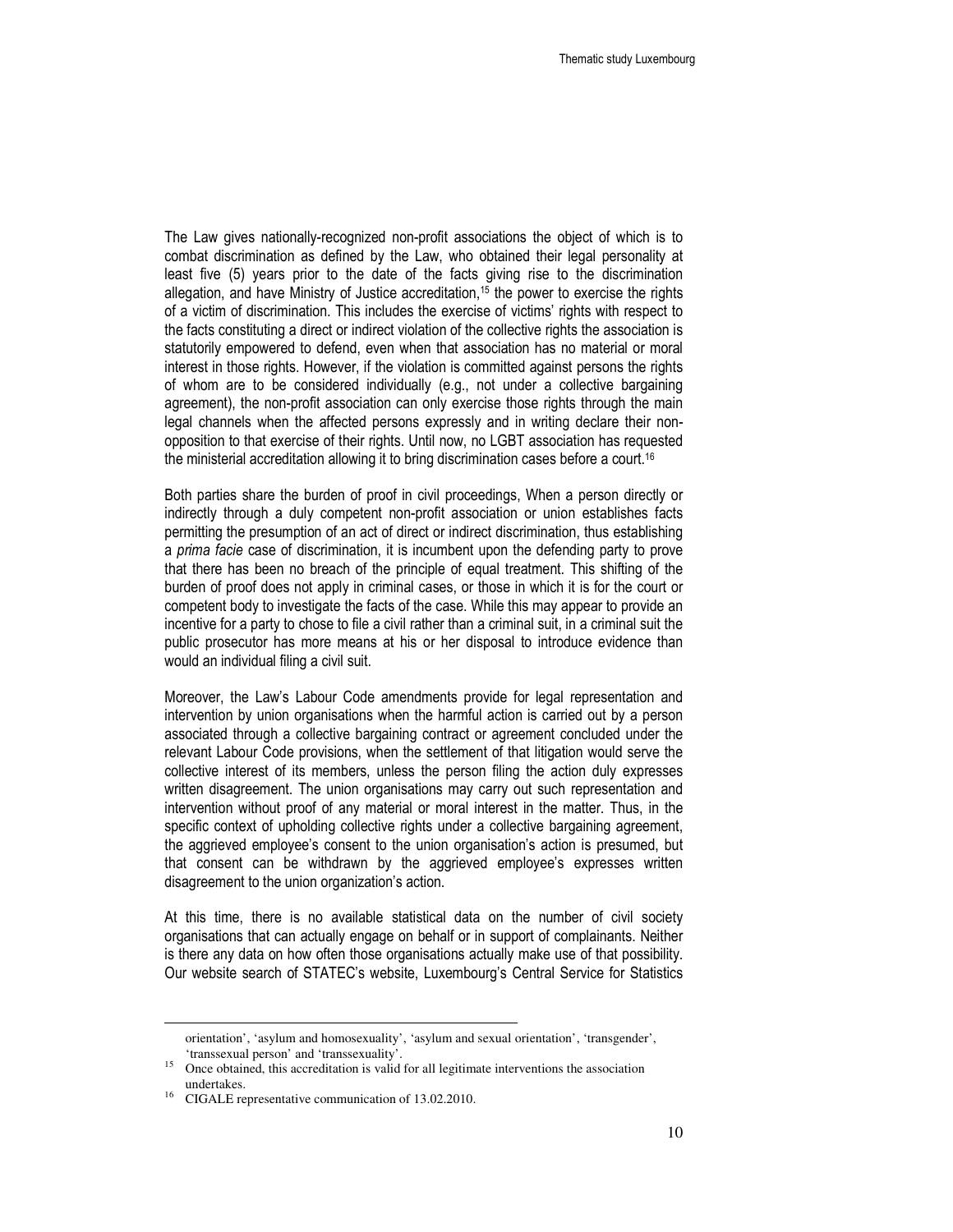and Economic Studies revealed no such statistical data.17 However, we are aware of one association, the Association for Support of Immigrant Employees (Association de Soutien aux Travailleurs Immigrés), or ASTI, that has requested permission from the Ministry of Justice to file an action on behalf of a homosexual employee. To our knowledge, the Ministry has not yet ruled on the request.

According to our information, there is one civil society organisation that provides psychological and support services primarily to the LGBT population but the purpose of that organization is not to seek government certification to engage on behalf or in support of complainants. The organisation, CIGALE, the Centre for Gay and Lesbian Information (Centre d'information gay et lesbien) was originally created to deal with issues associated with "coming out". Following the formation of a working group to fight discrimination, made up of public actors such as Infant handicap, the Government Commission for Foreigners, the Red Cross Refugee Service, and some lawyers, among others, CIGALE has become increasingly active in the promotion and sensitisation aspect of the equal treatment principle as it relates to sexual orientation. However, there remains very little statistical data regarding this topic for two interconnected reasons. First, sexual orientation remains a taboo subject, thus individuals wishing to file a complaint against perceived discrimination will often not do so on the grounds of sexual orientation because they do not want their sexual orientation to be made public; they deem that type of complaint mechanism as making them too visible. Rather, they will file a complaint on some other grounds that can usually be found in the allegedly discriminatory act.

Additionally, as part of Luxembourg's awareness-raising programme in the fight against discrimination, and in preparation for Luxembourg's transposition into national law of the European Anti-discrimination Directives, Luxembourg's Government Commission for Foreigners published a 2005 report on Discrimination at Work. The report contains a section dedicated exclusively to discrimination based on sexual orientation, but that section contains very little statistical information on the topic. The report cites an ESS (European Social Survey) finding that in Luxembourg, 66 inhabitants out of 1552, or 4.3%, stated they were part of a group that suffered from discrimination. Of that group, five (5) individuals stated that the discrimination they perceived was based on sexual orientation. The report concludes that there are few reported cases of discrimination based on sexual discrimination, and attributes that to (1) the low number of 'minority sexual orientation' individuals within the Luxembourg population, and (2) the fact that the practice remains 'taboo', and is thus less openly discussed.<sup>18</sup>

On 1 June 2009, the law on the hosting and integration of foreigners to the Grand Duchy of Luxembourg entered into force. Among other things, the law promotes the fight against discrimination. It expressly includes preventing and combating the denial of equal treatment to individuals on the basis of sexual orientation in its definition of the

Search of website (www.statec.lu) of 17.02.2010.

<sup>18</sup> Government Commission for Foreigners (2005) *Discrimination at work*, *Summarised version*, pp. 8, 70, available at http://www.cge.etat.lu/ (5 February 2007).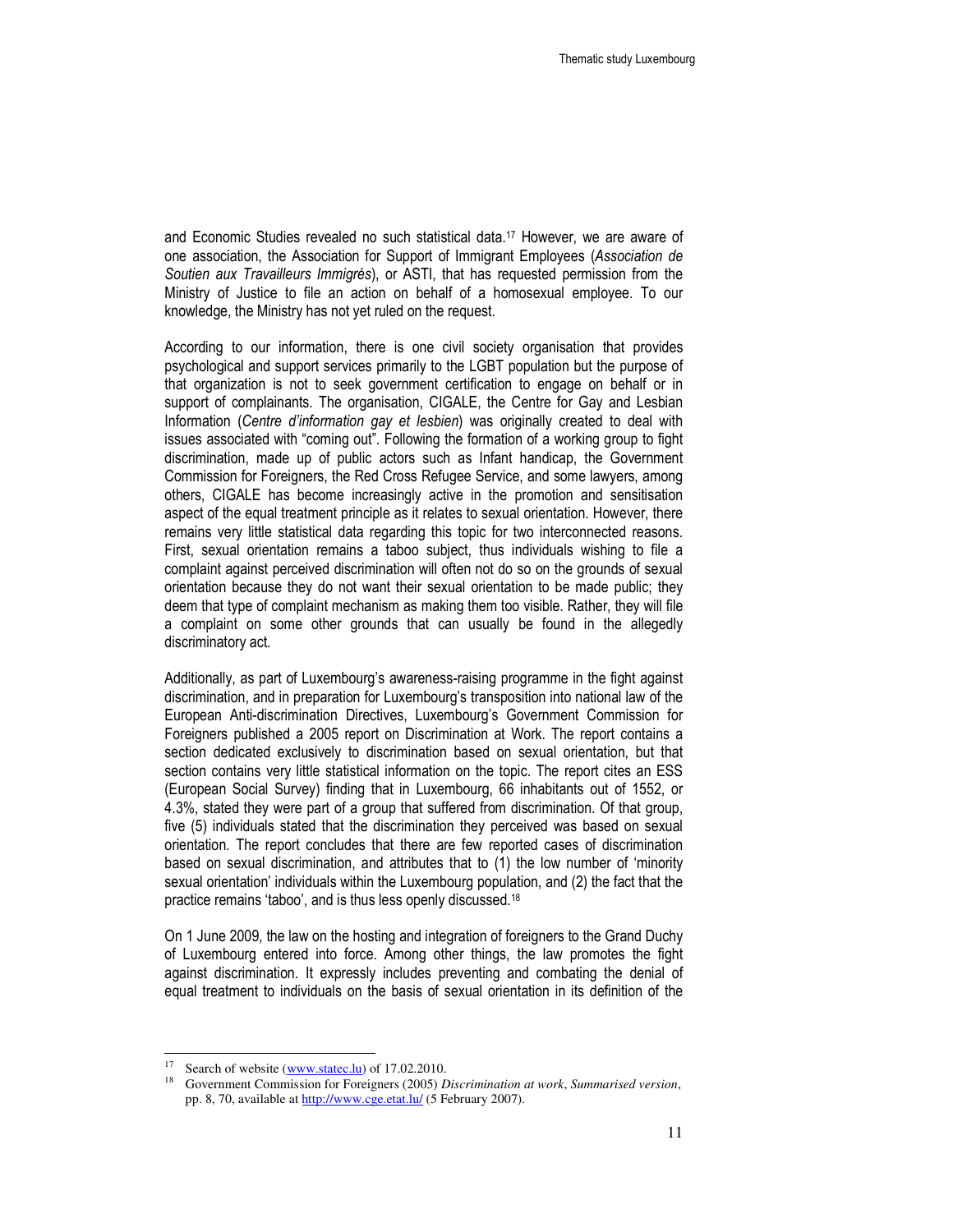fight against discrimination. This indicates a strong policy in Luxembourg to include LGBT individuals, and particularly non-Luxembourg nationals that are members of the LGBT community. This position is consistent with the work done by CIGALE and what was then the Government Commission for Foreigners. Under the law, the Government Commission for Foreigners has become the Office luxembourgeois de l'accueil et de l'intégration [Luxembourg Office of Hosting and Integration] (OLAI), the mission of which includes the fight against all forms of discrimination. The OLAI will work in conjunction with local governments and civil society in the organisation of social assistance for foreigners and seekers of international protection who do not have the right to such assistance.<sup>20</sup>

For the reasons cited above, there has been no case brought before a competent tribunal to date, and thus there is no case law or jurisprudence on the matter as revealed by the response to the request to the Appeals Court Documentation Centre.21 Neither are there any case statistics or complaints data. Our website search of and telephone call to STATEC, Luxembourg's Central Service for Statistics and Economic Studies revealed no relevant information. The information on actions adjudicated is presented in the aggregate and classified solely by adjudicating body and type of action (e.g., civil, commercial or criminal).<sup>22</sup> The author is aware of only one out of court example.

-

<sup>20</sup> Luxembourg/*Loi du 16 décembre 2008 concernant l'accueil et l'intégration des étrangers au Grand-Duché de Luxembourg*, Mémorial A-N° 209, 24.12. 2008, at p. 3156.

<sup>&</sup>lt;sup>21</sup> Letter of 8 February 2010, requesting a case law search using the following search terms: 'discrimination based on sexual orientation', 'homosexual', 'homosexuality', 'sexual orientation', 'sexuality', 'immigration and homosexuality', 'immigration and sexual orientation', 'asylum and homosexuality', 'asylum and sexual orientation', 'transgender', 'transsexual person' and 'transsexuality'.

<sup>&</sup>lt;sup>22</sup> Search of website (www.statec.lu) of 17.02.2010.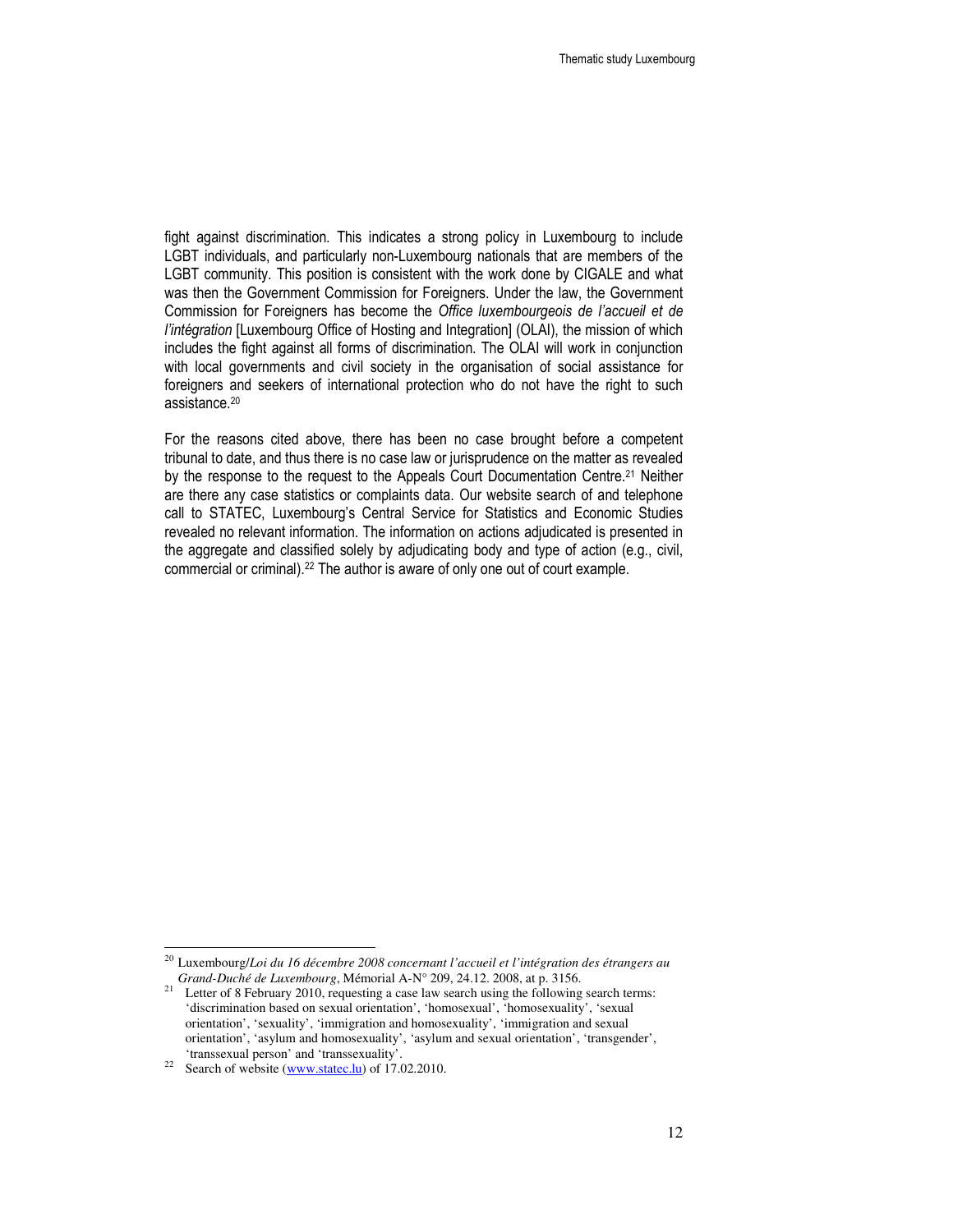## B. Freedom of movement

Directive 2004/38/EC was effectively transposed by the Law of 29 August 2008 on free movement and immigration.25 The new immigration law replaces the Temporary Regulation in effect prior to its entry into force.<sup>26</sup> The new law provides specifics on several immigration issues, especially in determining who can be considered a family member. An EU Member State citizen as well as a third-country national can, under certain conditions, be accompanied or have their family members come to Luxembourg.

The new law also provides that the spouse can join the resident in Luxembourg, whether that resident is an EU Member State citizen or third-country national. The new law does not specify whether that spouse could also be a same-sex spouse. It remains to be seen whether the law would allow same-sex couples married in Belgium, the Netherlands or Spain, for example, and of which one spouse is a third-country national, take advantage of the law's family reunification provision. In the past, those couples had to go through the courts to have their marriage officially recognized so that the third-country national spouse could obtain a residence permit.

The new law also allows Luxembourg residents (EU Member State Citizen or thirdcountry national) to be joined by their partners, whatever their nationality, if they have a registered partnership under the conditions set forth in Luxembourg's registered partnership law.27 This is also why there is a pending amendment to the partnership law with following wording: 'Partners having registered their partnership in a foreign country can send a request to the general prosecutor's office for registration of their partnership in the civil status registry, provided that on the date of entering into the partnership abroad, both parties fulfill the conditions in Article 4". Article 4 requires that 1) they be capable of entering into the partnership according to Articles 1123 and 1124 of the Civil Code (be legally capable of entering into such a contract) ; 2) that they not be bound by a marriage or other partnership ; 3) that they not be related to the degree prohibited by

 $\overline{\phantom{a}}$ 

<sup>25</sup> Luxembourg/ Luxembourg/*Loi du 29 août 2008 portant sur la libre circulation des personnes*  et l'immigration, Mémorial A-N<sup>o</sup> 138, 10 September 2008, at p. 2024, available in French only at http://www.legilux.public.lu/leg/a/archives/2008/0138/a138.pdf#page=2 (06.07.2009),

<sup>26</sup> Luxembourg/*Règlement grand ducal du 28 mars 1972 relatif aux conditions d'entrée et de séjour de certaines catégories d'étrangers faisant l'objet de conventions internationales* (RGD 28.03.1972), as amended and repealed by the Law of 29 August 2008 on free movement and immigration

<sup>27</sup> Luxembourg/*Loi du 9 juillet relative aux effets légaux de certains partenariats* (09.07.2004), Mémorial A-N° 143, 06.08.2004, Art 4.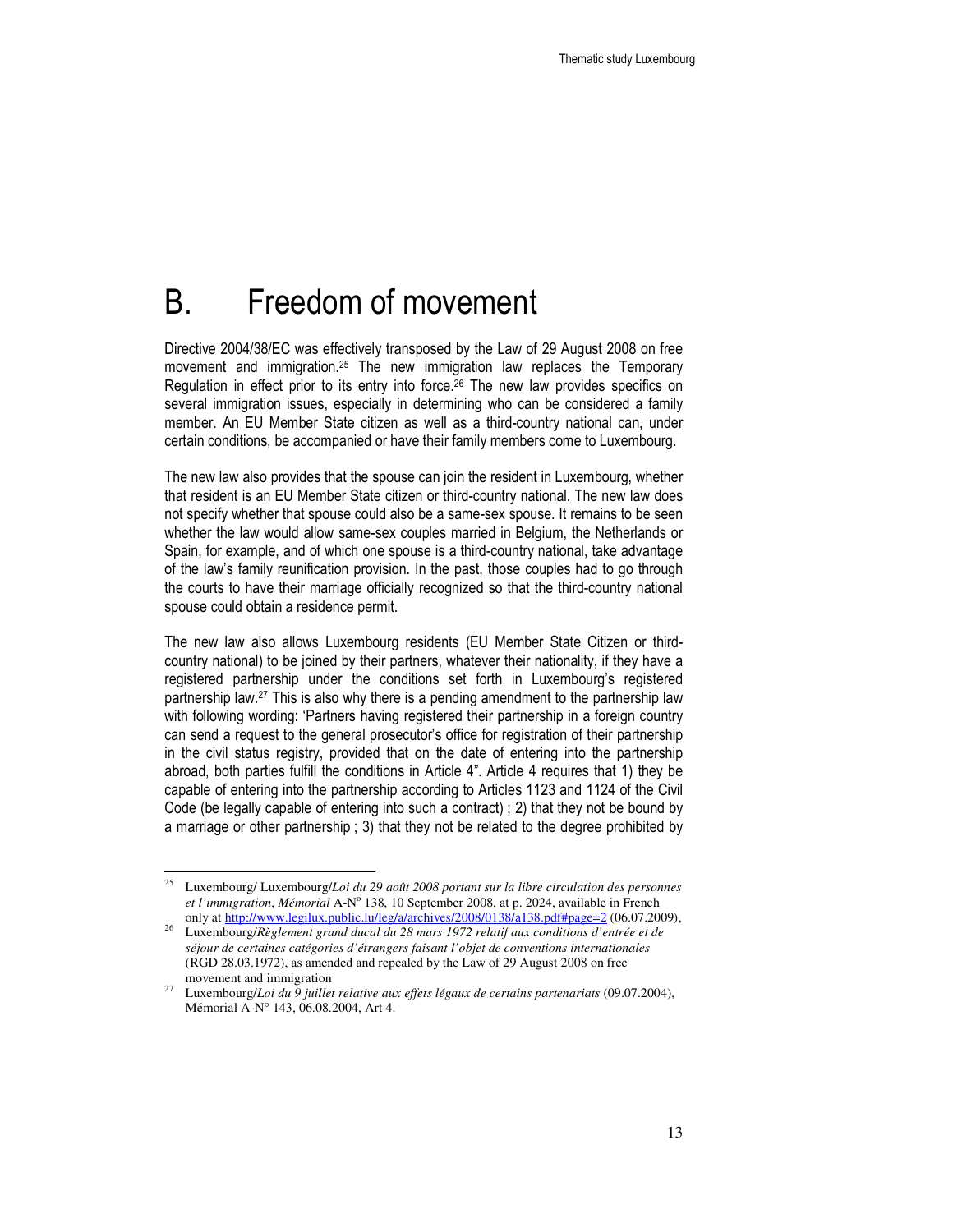the Civil Code ; and 4) that they reside legally in Luxembourg.<sup>28</sup> Here lawmakers went further in recognizing foreign partnerships than required by the European Directives.

The European Free Movement Directive provides that the host State should consider a registered partner as a family member if that State treats the partnership as an equivalent to marriage. While this condition is fulfilled by the Luxembourg immigration law, the law has no mechanisms to recognize unregistered long-term, stable partnerships, or partnerships not recognized in the country from which the foreign partner comes (de facto cohabitants).<sup>29</sup>

The immigration ministry can authorise unregistered partners of EU Member State citizens to stay in Luxembourg if in their countries of origin those partners were dependent on or were a member of an EU citizens' households, or if the EU Member State citizens must, for serious health reasons, take care of their partners. The new immigration law, thus does not incorporate the Directive's wording aimed at partners with whom sponsors are in a 'duly attested stable long-term relationship'.<sup>30</sup>

There is virtually no quantitative or administrative data available to demonstrate the impact/social reality of relevant legislation for LGBT persons because Luxembourg's Law of 2 August 2002 on the protection of personal data, as amended, specifies that the 'processing of information revealing racial or ethnic origin, political opinions, religious or philosophical beliefs and trade union affiliation, as well as data concerning health and sexual life, including genetic databases, are prohibited'. This was the response from the Ministry of Foreign Affairs and Immigration (MAE) to the request for statistics. While the MAE stated having received family reunification requests from LGBT partners, the data was too sensitive to be used to generate statistics.<sup>32</sup> However, this argument appears a bit outdated as in its Third Report on Luxembourg ECRI states that Luxembourg's Personal Data Authority the Commission Nationale pour la Protection des Données [National Data Protection Commission] (CNPD) confirmed to it that the law authorised the collection of sensitive data. Such data collection simply required obtaining prior authorisation from the CNPD, and demonstrating the legitimacy and necessity thereof. In July of 2007, the data protection law was modified to allow the processing of sensitive data, not including genetic data, with only prior notification to the CNPD. This change in

 $\overline{\phantom{a}}$ 

<sup>28</sup> Luxembourg/*Projet de loi 5904 portant modificatin de la loi du 9 uillet 2004 relative aux effets légaux de certains partenariats* (15.07.2008).

 $29$  *See also* text on family member written by Rosa Lëtzebuerg president François Diderrich, available at: http://www.gay.lu/files/Definition\_membre\_famille\_loi\_immigration\_5802.pdf (18.02.2009), and published in *La pie qui chante*, 12.2008, at pp. 2-4 (http://www.gay.lu/?q=node/65).

<sup>30</sup> Luxembourg/*Loi du 29 août 2008 portant sur la libre circulation des personnes et*  l'immigration, Mémorial A-Nº 138, 10 September 2008, Art. 12, available in French only at http://www.legilux.public.lu/leg/a/archives/2008/0138/a138.pdf#page=2 (06.07.2009).

<sup>32</sup> Government Commission for Foreigners (2005) *Discrimination at work*, *Summarised version*, p.4, available at http://www.cge.etat.lu/ (5 February 2007). Letter of 08.02.2010, and MAE response of 11.02.2010.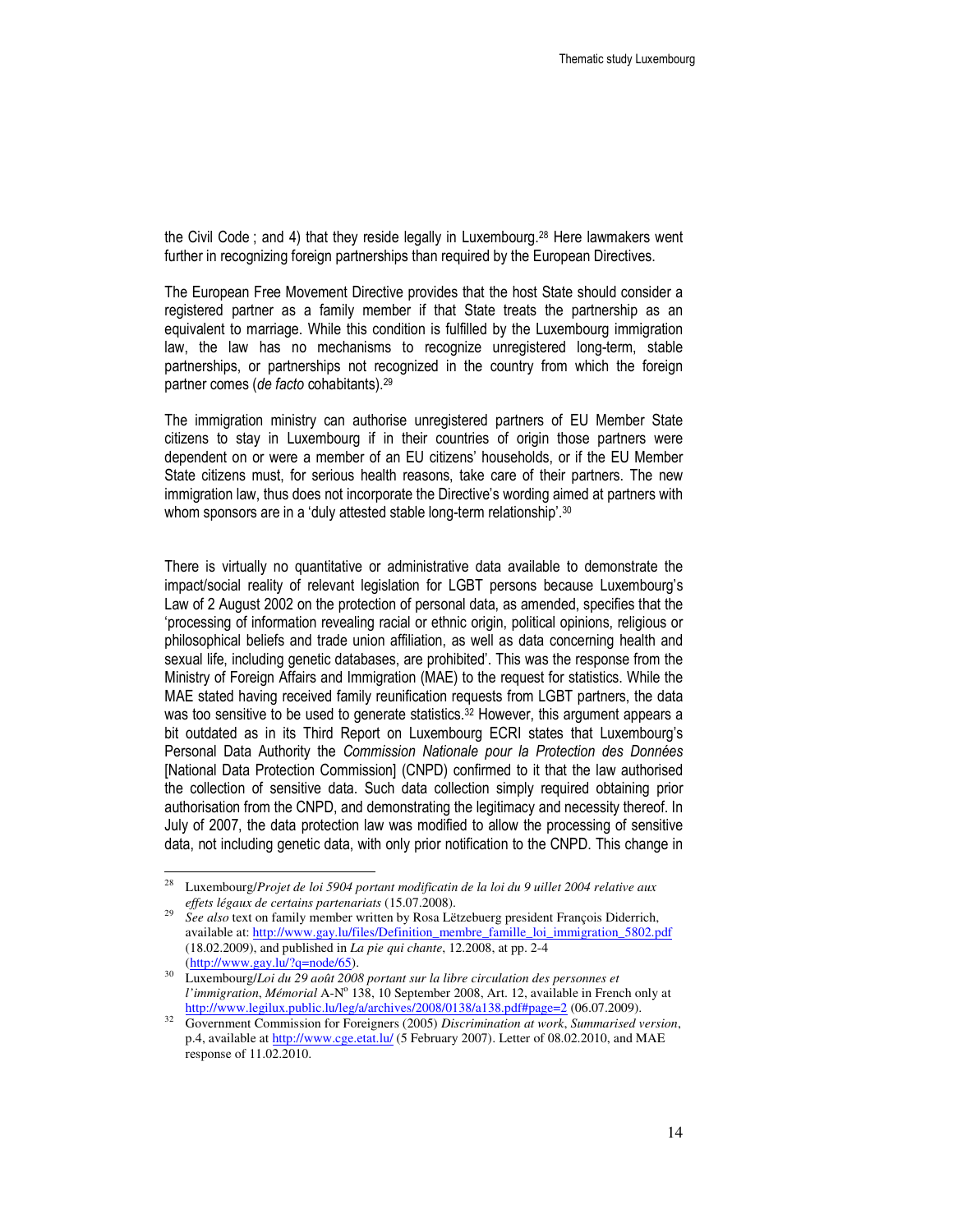the data protection law was simply a procedural simplification, the de facto effect of which is to render sensitive data collection easier, including data on sexual orientation (vie sexuelle).<sup>33</sup>

Our website search of STATEC's site, Luxembourg's Central Service for Statistics and Economic Studies revealed no such data.<sup>34</sup>

There is no case law on the rights of LGBT partners in the context of the freedom of movement at this time as revealed by the response to the request to the Appeals Court Documentation Centre.<sup>35</sup>

<sup>33</sup> ENAR (2008) Shadow Report 2007: Racism in the Grand Duchy of Luxembourg, at p. 3, available at http://cms.horus.be/files/99935/MediaArchive/pdf/en/Luxembourg%20- %20SR%202007.pdf (18.03.2009); Luxembourg/*Loi du 2 août 2002 relative à la protection des personnes à l'égard du traitement des données à caractère personnel*, Mémorial A-N° 91, (13.08.2002), at p. 1836, Article 6; ECRI (2006) Third Report on Luxembourg, at p. 23, English language version available at http://www.coe.int/t/dghl/monitoring/ecri/Country-bycountry/Luxembourg/Luxembourg\_CBC\_en.asp (18.03.2009); Luxembourg/*Loi du 2 août 2002 relative à la protection des personnes à l'égard du traitement des données à caractère personnel*, Mémorial A-N° 91, (13.08.2002), at p. 1836, as amended, Article 6(2)(g); and, conversation of 23 March 2009 with CNPD jurist.

 $34$  Search of website (www.statec.lu) of 17.02.2010.

<sup>&</sup>lt;sup>35</sup> Letter of 8 February 2010, requesting a case law search using the following search terms: 'discrimination based on sexual orientation', 'homosexual', 'homosexuality', 'sexual orientation', 'sexuality', 'immigration and homosexuality', 'immigration and sexual orientation', 'asylum and homosexuality', 'asylum and sexual orientation', 'transgender', 'transsexual person' and 'transsexuality'..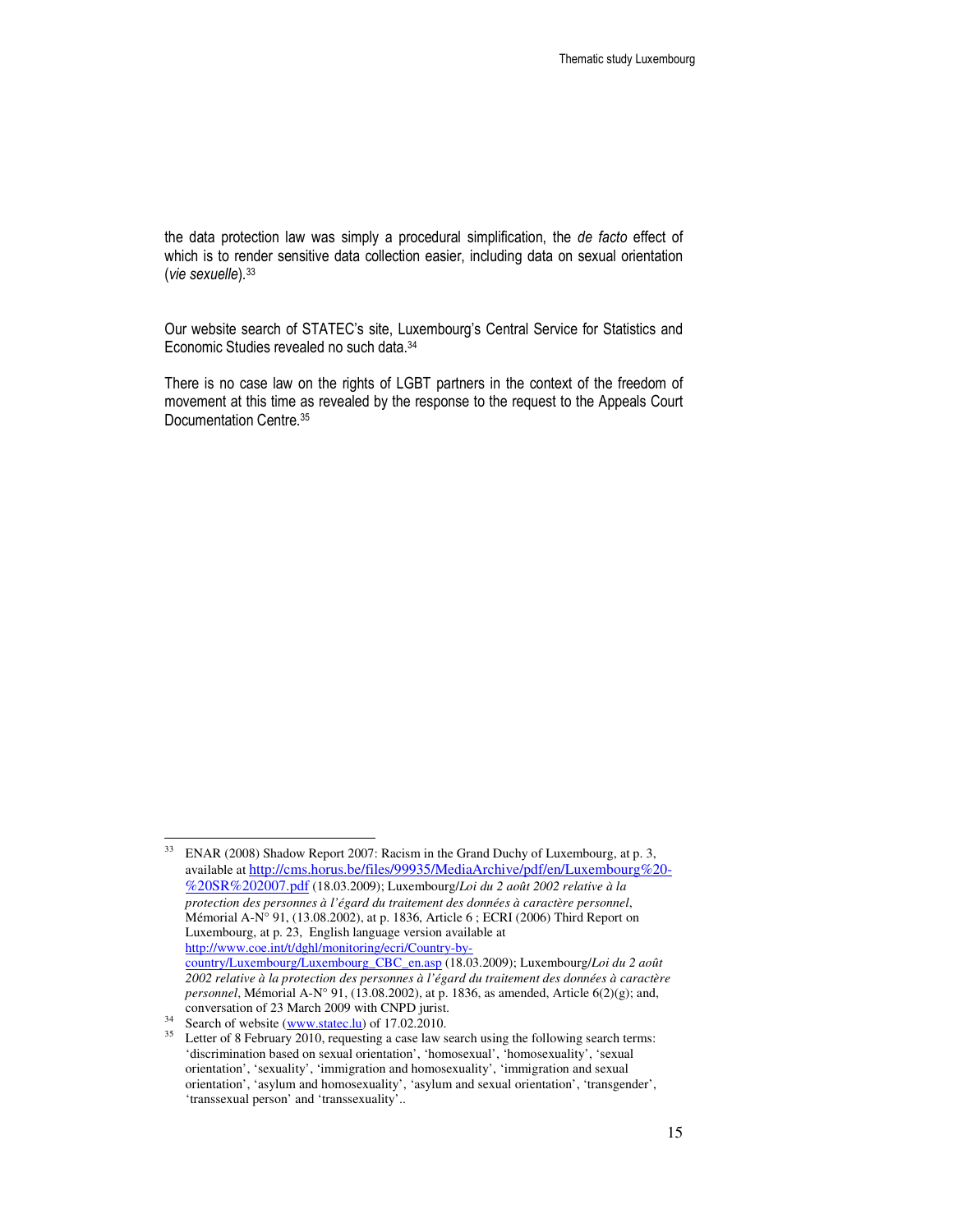# C. Asylum and subsidiary protection

Luxembourg's law of 5 May 2006 on the right to asylum and complementary forms of protection, as amended (the 'Asylum Law'), has been modified and integrated into the immigration law.36 It still provides for the granting of refugee status to any third-country national or stateless person. A refugee is defined as any national from a third country that, because he or she rightfully fears persecution based on his or her race, religion, nationality, political opinions or belonging to a particular social group, finds him or herself outside of the country of which he or she is a citizen, and cannot or, because of that fear will not request protection from that country; or, any stateless person who, for the abovementioned reasons finds him or herself outside of the country of his or her habitual residence, and cannot or, because of that fear, will not return to that country and who is not otherwise excluded from refugee status. The Asylum Law further provides for the granting of subsidiary protection, and Luxembourg's recognition of that legal status, provided certain conditions are met, to any third-country national or stateless person who is unable to obtain refugee status but is subject to serious human rights violations in his home country, or that of habitual residence for stateless persons. The human rights violations must be in the form of a death penalty or execution; torture or degrading or inhumane punishment or treatment; or, serious and individual threats to the person or life of a civilian due to indiscriminate violence in the event of a domestic or international armed conflict. Both refugee status and the status conferred by subsidiary protection are also referred to as international protection.<sup>38</sup> In order to be granted refugee status in Luxembourg, one must be in extreme danger and according to the case cited below, must not be able to flee to another region of one's own country. Thus, the mere fact that one is homosexual and that homosexuality is a criminal offence in one's own country would not be sufficient to protect one from deportation.

In principle, we see no basis for Luxembourg law to deny asylum and/or subsidiary protection to any LGBT persons persecuted for reasons of sexual orientation. However, we are aware of only one case on the subject involving a Nigerian homosexual male who was denied international protection in Luxembourg. In 2006, the man requested international protection in Luxembourg, after having been brutally beaten and imprisoned by his family when he declared his homosexuality. The family had been trying to get him to marry a girl from his rural community. At that time, he was in a relationship with a foreigner and did not wish to marry the girl. The man with whom he had entered into a relationship arranged for the Nigerian man to leave Nigeria and come to Europe. The

<sup>36</sup> <sup>36</sup> Luxembourg/*Loi du 5 mai 2006 relative au droit d'asile et à des formes complémentaires de protection, Mémorial* A-N° 78, 9 May 2006, at p. 1402, available in French only at http://www.legilux.public.lu/leg/a/archives/2006/0078/a078.pdf#page=2 (07.07.2009), and Luxembourg/*Loi du 29 août 2008 portant sur la libre circulation des personnes et*  l'immigration, Mémorial A-N<sup>o</sup> 138, 10 September 2008, at p. 2024, available in French only at http://www.legilux.public.lu/leg/a/archives/2008/0138/a138.pdf#page=2 (06.07.2009)

<sup>38</sup> Luxembourg/*Loi du 5 mai relative ua droit d'asile et à des formes complémentaires de protection* (05.05.2006), as last amended on 17.07.2007.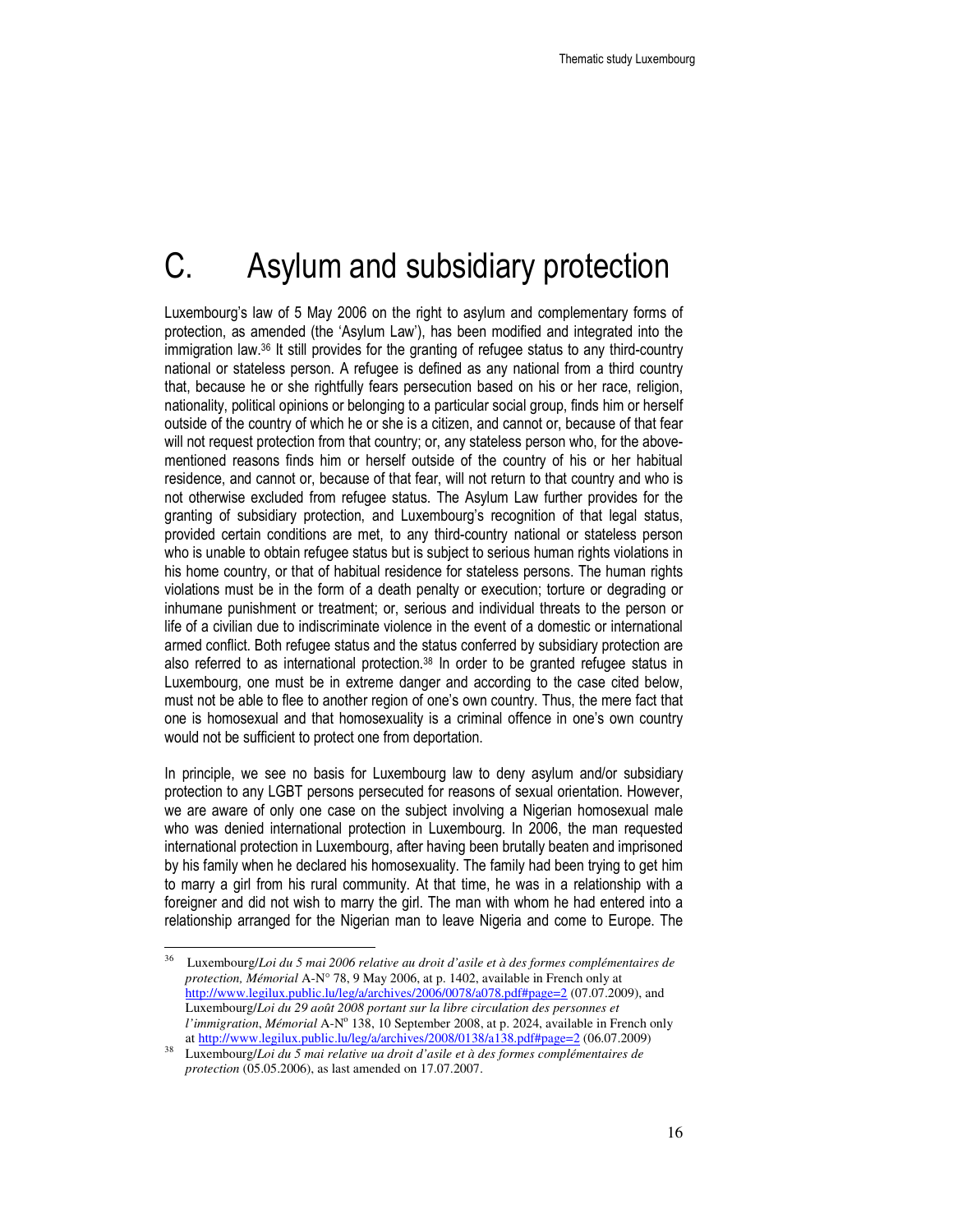Nigerian man then requested asylum or subsidiary protection in Luxembourg. The administrative tribunal ruled that he did not prove persecution other than by his own family, and that while Nigerian law forbids and criminally sanctions homosexuality, the petitioner did not prove that he was at risk of any of the qualifying human rights violations by the Nigerian government such that he could be granted asylum or subsidiary protection under Luxembourg law. The decision further states that the individual did not fear persecution in the entire country and could therefore have fled his residence to live free from persecution in another part of the country.<sup>39</sup>

There are no statistics, and neither is there any case law on the topic at this time. Our website search of STATEC's site, Luxembourg's Central Service for Statistics and Economic Studies revealed no such data. The STATEC website only lists requests for asylum by the requesting individual's country of origin.40 The MAE had no statistics either.41 Further, the request to the Appeals Court Documentation Centre revealed no case law.<sup>42</sup>

Under the applicable legislation, the Luxembourg legal system appears to accept LGBT persons as family members in the context of asylum and/or subsidiary protection because the Asylum Law defines as a family member the unmarried partner of the beneficiary of international protection when that partner is engaged in a shared community of life (vie commune) recognized by the country of origin of one of the partners. The Asylum Law further recognizes as family members the children of that couple provided that the children are dependent on one of the partners and unmarried, regardless of whether the children were born out of wedlock or adopted. However, in this context as in the freedom of movement context, the legislation as it is drafted does not allow for the fact that some countries do not recognize any civil union or registered partnership, thus the couple would not be in a position to substantiate any long-standing officially recognized relationship. The LGBT community would like to see the definition of "family member" under the Asylum Law broadened to include individuals that come from countries that do not recognize any civil union or registered partnership. The existing situation often leads to the eventual break-up of the couple because in some cases the non-Luxembourg national will stay in Luxembourg without receiving any official permission. The couple will thus not go out much for fear of being obligated to present their papers, and their life together does not receive the benefits provided to other couples.

According to some sources that provided information which we cannot independently confirm, there appears to be an unofficial practice in Luxembourg of placing in detention an unmarried male that requests asylum on grounds of persecution in his home country due to his sexual orientation. The same practice would not hold true for a female.

<sup>39</sup> Luxembourg/*Tribunal administratif du Grand-Duché de Luxembourg*/22023 (03.05.2007).

<sup>&</sup>lt;sup>40</sup> Search of website  $(\underline{www.stateclu})$  of 17.02.2010.

<sup>41</sup> Letter of 08.02.2010, and MAE response of 11.02.2010..

 $42$  Letter of 8 February 2010, requesting a case law search using the following search terms: 'discrimination based on sexual orientation', 'homosexual', 'homosexuality', 'sexual orientation', 'sexuality', 'immigration and homosexuality', 'immigration and sexual orientation', 'asylum and homosexuality', 'asylum and sexual orientation', 'transgender', 'transsexual person' and 'transsexuality'..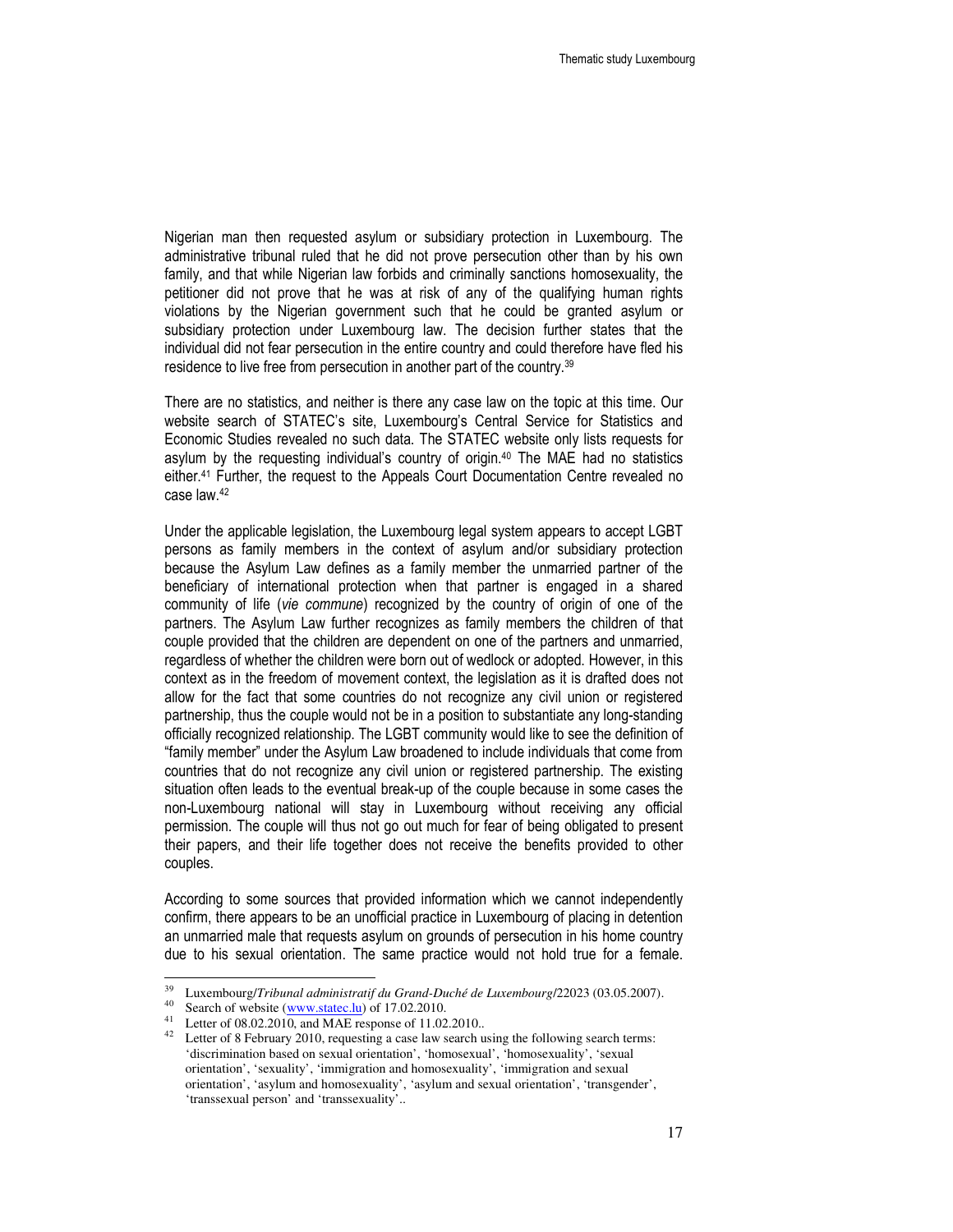Apparently, the individual would be told to return to his home country, or that the processing of his asylum request would take three (3) months. Should the individual decide to pursue his request for asylum, the Luxembourg government would then take that male into detention for the three-month period.

There are no statistics, and neither is there any case law on the topic. Our search of the website of STATEC', Luxembourg's Central Service for Statistics and Economic Studies, revealed no such data. The STATEC website only lists requests for asylum by the requesting individual's country of origin.<sup>43</sup> The MAE cannot provide statistics either. In the MAE's response to a request for statistics, it asserted that Luxembourg's Law of 2 August 2002 on the protection of personal data, as amended, specifies that the 'processing of information revealing racial or ethnic origin, political opinions, religious or philosophical beliefs and trade union affiliation, as well as data concerning health and sexual life, including genetic databases, are prohibited'. While the MAE stated having received asylum requests from LGBT individuals based on persecution due to their sexual orientation, the data was too sensitive to be used to generate statistics.<sup>44</sup>

Further, the request to the Appeals Court Documentation Centre revealed no case law.<sup>46</sup>

To our knowledge there is no use of 'phallometry' or 'phallometric testing' in Luxembourg.

<sup>43</sup> Search of website (www.statec.lu) of 17.02.2010.

<sup>44</sup> Government Commission for Foreigners (2005) *Discrimination at work*, *Summarised version*, p.4, available at http://www.cge.etat.lu/ (5 February 2007). Letter of 08.02.2010, and MAE response of 11.02.2010.

<sup>&</sup>lt;sup>46</sup> Letter of 8 February 2010, requesting a case law search using the following search terms: 'discrimination based on sexual orientation', 'homosexual', 'homosexuality', 'sexual orientation', 'sexuality', 'immigration and homosexuality', 'immigration and sexual orientation', 'asylum and homosexuality', 'asylum and sexual orientation', 'transgender', 'transsexual person' and 'transsexuality'.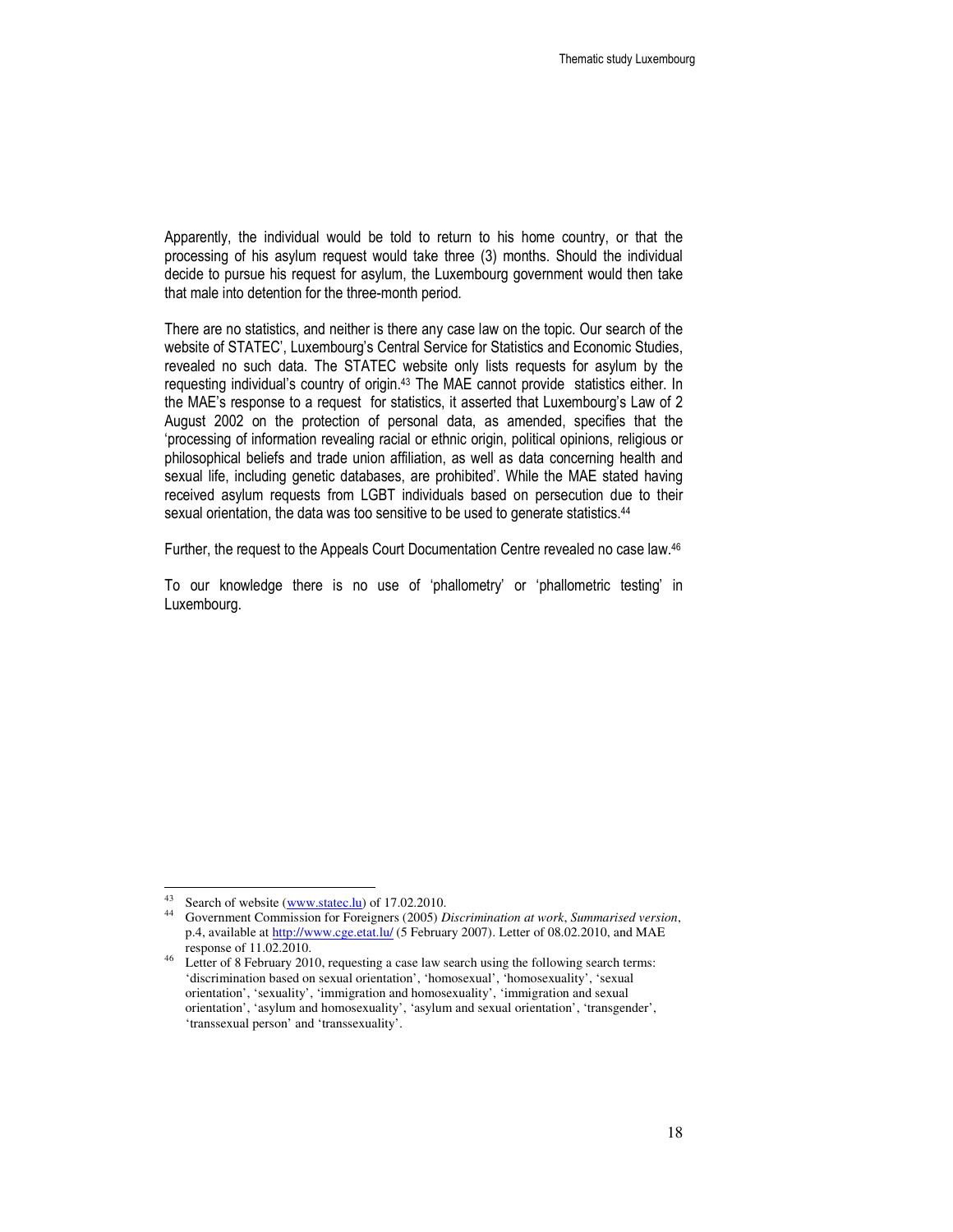# D. Family reunification

Directive 2003/86/EC on the right to family reunification provides that the host State can authorise the entry and stay of a third-country national who is bound to a sponsor by a registered partnership.<sup>47</sup> Luxembourg's immigration law recognizes as a family member a spouse or registered partner.<sup>48</sup> This means that couples of which one partner is a thirdcountry national, but who have registered their partnership abroad in France, German or especially outside of the EU, for example, can now receive a Luxembourg residence permit.

Because Luxembourg does not recognize gay marriages, the immigration law does not expressly provide for recognition of same-sex spouses through marriage. However, recent case law provides that a same-sex marriages legally entered into outside of Luxembourg would have the same legal effect as a Luxembourg registered partnership.<sup>49</sup>

However, there is no legal mechanism for recognition of de facto cohabitants and the new immigration law does not consider as family members partners who are not officially registered. Thus, residence permits for partners coming from third countries are not automatically given. Furthermore, unregistered partners are treated differently depending on whether the partners they wish to join in Luxembourg are EU Member State citizens (even Luxembourgers) or another third-party national.<sup>50</sup>

For unregistered partners of third-country national Luxembourg resident sponsors, Article 78 of the immigration law (covering personal reason residence permits, including independent permits for family members falling under family reunification) only partially facilitates the right of entry and stay for unregistered third-country national partners. In contrast, the Family Reunification Directive clearly provides that EU Member States should facilitate the entry and stay of unregistered partners with whom the sponsor has a duly attested stable long-term relationship. While it is true that it is not easy to prove that a relationship is long-term and stable, Article 78 of the new law provides for a situation not contemplated by the Family Reunification Directive, and which will give rise to even more delicate matters in proving the relationship. Article 78 allows unregistered partners to request personal reason residence permits. In addition to the usual requirements of sufficient financial resources, health insurance coverage and appropriate housing, partners wishing to come to Luxembourg must also prove that the 'personal or familial

Directive 2003/86/CE, Art. 4(3).

<sup>48</sup> Luxembourg/*Loi du 29 août 2008 portant sur la libre circulation des personnes et*  l'immigration, Mémorial A-Nº 138, 10 September 2008, Art. 12, available in French only at http://www.legilux.public.lu/leg/a/archives/2008/0138/a138.pdf#page=2 (06.07.2009).

<sup>49</sup> *Tribunal administrative du Grand-Duché de Luxembourg* [Administrative Tribunal of the Grand Duchy of Luxembourg], Docket No. 19509, 03.10.2005, Appeal my Mr. …against a decision of the Ministry of Foreign Affairs and Immigration regarding a residence permit application.

 $50\degree$  Cigale representative communication of 13.02.2010.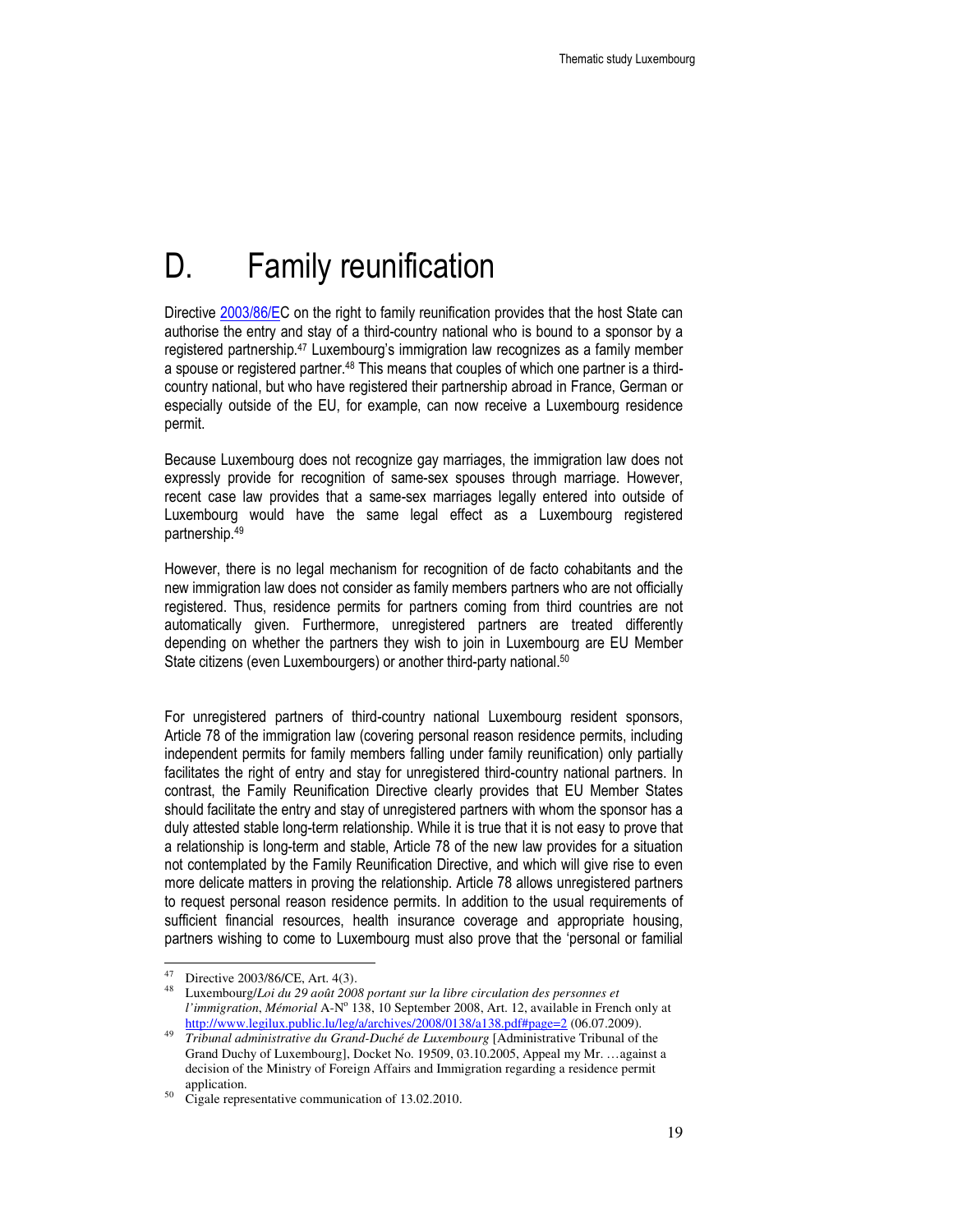relationships, particularly with respect to their intensity, seniority and stability, are such that refusal of residence on family reunification grounds would violate their right to privacy and family disproportionate to the grounds for denial of such residence'. Thus granting of a personal residence permit will still remain at the mercy of the current ministry.<sup>51</sup>

The stability and long-term nature of a relationship are almost impossible to establish for recent couples. Given that in most countries, individuals rarely make their homosexuality public, a couple would often have trouble supporting their assertions regarding the nature of their relationship by testimony from friends or family. Thus, it will not be easier than before to bring a partner (registered or unregistered) to Luxembourg.<sup>52</sup>

There are no statistics, and neither is there any case law on the topic. Administrations assert that Luxembourg's Law of 2 August 2002 on the protection of personal data, as amended, specifies that the 'processing of information revealing racial or ethnic origin, political opinions, religious or philosophical beliefs and trade union affiliation, as well as data concerning health and sexual life, including genetic databases, are prohibited'.<sup>53</sup> This was the response from the Ministry of Foreign Affairs and Immigration (MAE) to the request for statistics. While the MAE stated having received family reunification requests from LGBT partners, the data was too sensitive to be used to generate statistics.<sup>54</sup>

Our website search of STATEC's site, Luxembourg's Central Service for Statistics and Economic Studies revealed no such data.<sup>55</sup> The MAE had no statistics either.<sup>56</sup> Further, the request to the Appeals Court Documentation Centre revealed no case law.<sup>57</sup>

We did, however, find one 2005 case before the Administrative Tribunal in which the tribunal reversed an MAE denial of a residence permit to a Madagascar citizen who had married a Belgian citizen prior to requesting a residence permit to join that same Belgian citizen living in Luxembourg. The petitioner had requested the residence permit under the status of registered partner to Belgian citizen, but the MAE had denied the permit on

<sup>51</sup> <sup>51</sup> Luxembourg/*Loi du 29 août 2008 portant sur la libre circulation des personnes et*  l'immigration, Mémorial A-N<sup>o</sup> 138, 10 September 2008, Arts. 12 and 78, available in French only at http://www.legilux.public.lu/leg/a/archives/2008/0138/a138.pdf#page=2 (06.07.2009).

<sup>52</sup> *See also* text on family member written by Rosa Lëtzebuerg president François Diderrich, available at: http://www.gay.lu/files/Definition\_membre\_famille\_loi\_immigration\_5802.pdf (18.02.2009), and published in *La pie qui chante*, 12.2008, at pp. 2-4 (http://www.gay.lu/?q=node/65).

<sup>53</sup> Luxembourg, *Loi du 2 août 2002 relative à la protection des personnes à l'égard du traitement des données à caractère personnel, telle que modifiée* (02.08.2002)

<sup>54</sup> Government Commission for Foreigners (2005) *Discrimination at work*, *Summarised version*, p.4, available at http://www.cge.etat.lu/ (5 February 2007). Letter of 08.02.2010, and MAE response of 11.02.2010.

 $55$  Search of website (www.statec.lu of 17.02.2010.

<sup>56</sup> Letter of 08.02.2010, and MAE response of 11.02.2010.

<sup>&</sup>lt;sup>57</sup> CIGALE letter of 8 February 2010, requesting a case law search using the following search terms: 'discrimination based on sexual orientation', 'homosexual', 'homosexuality', 'sexual orientation', 'sexuality', 'immigration and homosexuality', 'immigration and sexual orientation', 'asylum and homosexuality', 'asylum and sexual orientation', 'transgender', 'transsexual person' and 'transsexuality'..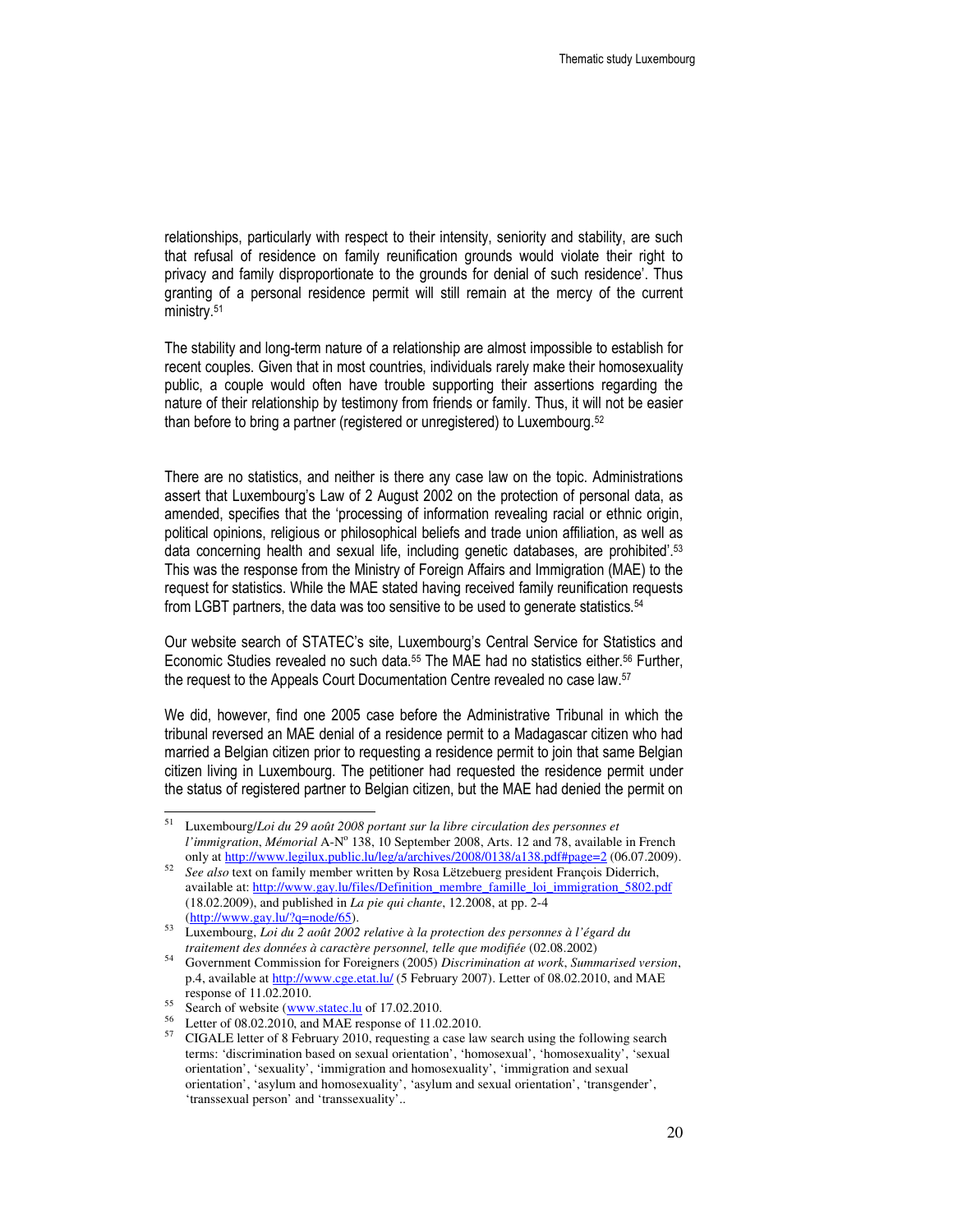the grounds that he was married, and his marriage prevented him from entering into a partnership. The Administrative Tribunal annulled the MAE's denial and remanded the file to the MAE for issuance of the permit on the grounds that their marriage could not be interpreted as denying them the legal effects of a partnership under Luxembourg law. The case is a bit outdated given recent legislation, but indicates the discrimination in recognition of same-sex marriages.<sup>58</sup>

 58 *Tribunal administratif du Gran-Duché de Luxembourg*, No. 19509.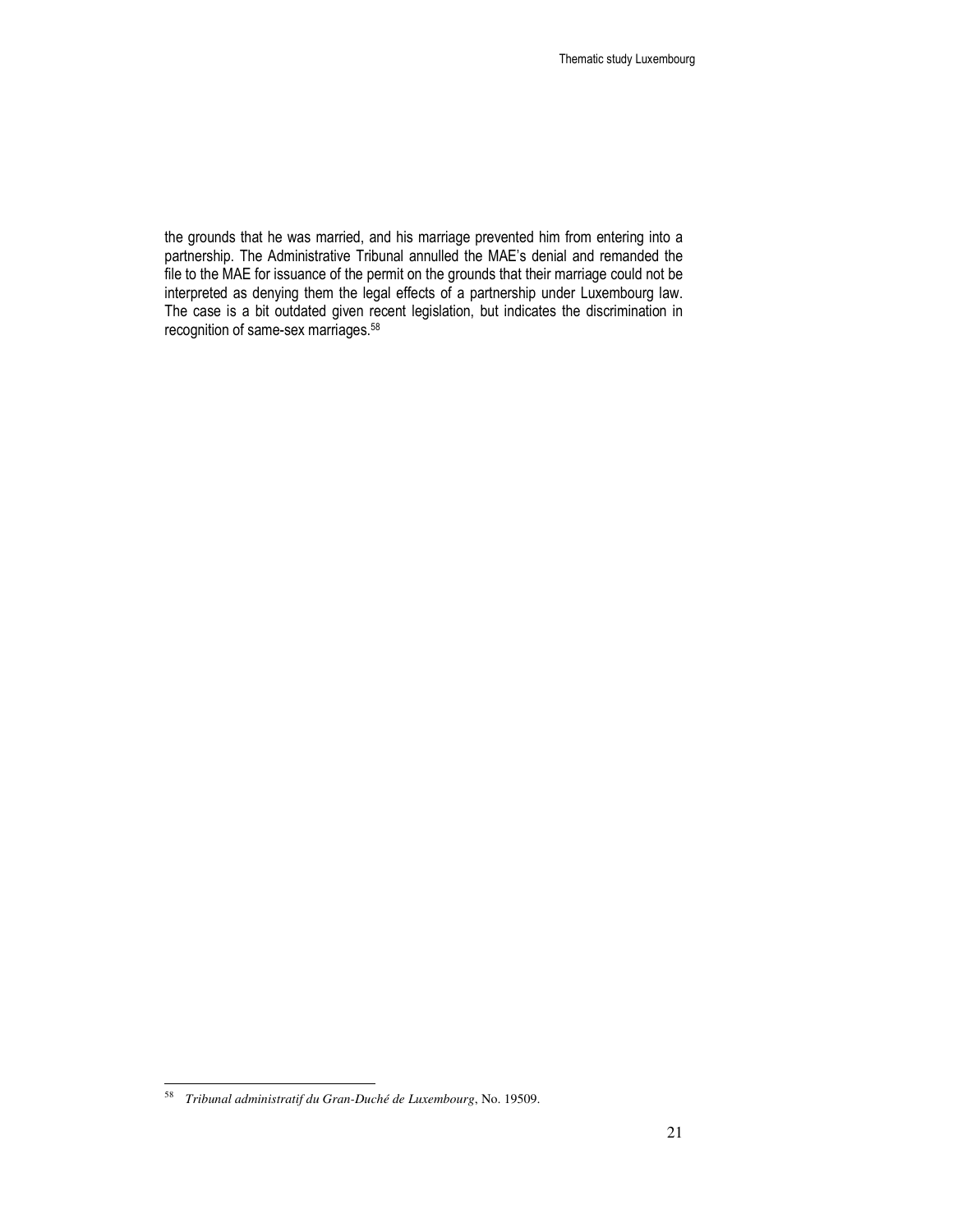# E. Freedom of assembly

Article 25 of the Luxembourg Constitution guarantees the right to peaceful, unarmed assembly that respects the laws governing the exercise of that right without being subject to prior authorisation. However, that constitutional provision does not apply to outdoor, political, religious or other gatherings. Those gatherings remain entirely subject to the laws and regulations adopted under the police powers of the State.<sup>59</sup> Nonetheless, as explained in section F below, Luxembourg criminal law provides sanctions for the incitation of discrimination, hate or violence through the making available, in public places or meetings, of any form of verbal, written or graphic communication or materials. Thus, homophobic demonstrations, assemblies or similar events could lawfully be banned in Luxembourg to the extent that they incite the proscribed discrimination, hate or violence, or otherwise threaten public order.

The Luxembourg LGBT community has opted for street fairs instead of gay pride marchers or parades. There have been no problems with their receiving the necessary governmental authorisations for those uses of public space. The City of Luxembourg has been quite open in this respect.

There are no statistics, and neither is there any case law on the topic. Our website search of STATEC's site, Luxembourg's Central Service for Statistics and Economic Studies revealed no such data.<sup>60</sup> Further, the request to the Appeals Court Documentation Centre revealed no relevant case law.<sup>61</sup>

<sup>59</sup> Luxembourg/*Constitution du Grand-Duché du Luxembourg, texte à jour au 1er septembre 2006, Service Central de Législation, Art. 25 (*01.09.2006)

<sup>&</sup>lt;sup>60</sup> Search of website  $(\underline{www.stateclu})$  of 17.02.2010.

Letter of 8 February 2010, requesting a case law search using the following search terms: 'discrimination based on sexual orientation', 'homosexual', 'homosexuality', 'sexual orientation', 'sexuality', 'immigration and homosexuality', 'immigration and sexual orientation', 'asylum and homosexuality', 'asylum and sexual orientation', 'transgender', 'transsexual person' and 'transsexuality'..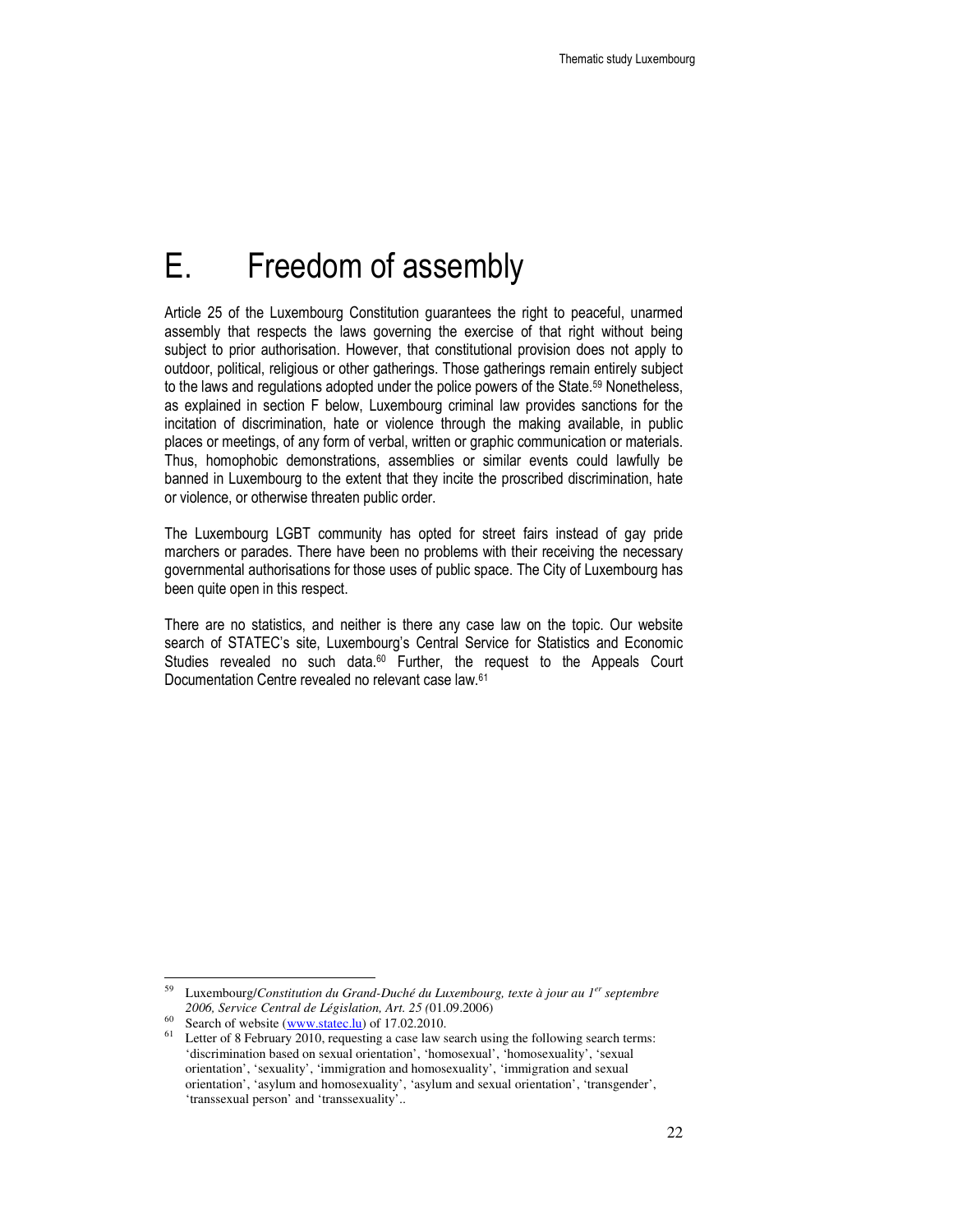# F. Criminal law

Luxembourg's Criminal Code provides for imprisonment of eight (8) days to two (2) years and or a fine of 251 EUR to 25,000 EUR, when anyone through any form of verbal, written or graphic communication or materials that are made available in public places or meetings, incites discrimination, hate or violence against a natural or legal person or a group or community of persons. This also includes the incitation of discrimination, hate or violence that relates to the furnishing of a good or service, impedes access to employment and vocational training, or the normal exercise of one's employment based on sexual orientation. Anyone who belongs to an organization the purpose of which is to commit one of those acts is also subject to that punishment, as is anyone who prints or causes to be printed, circulated in Luxembourg, or put in the mail, the any type of image, written or spoken communication or materials with the same effect.

The Criminal Code also provides that any defamation of gravesites and corpses because of a supposed or real membership or non-membership of the deceased in an particular ethnicity, nation, race or religion, is punishable by imprisonment of six (6) months to three (3) years and/or a fine of 251 EUR to 37,500 EUR. The gravesite and corpse defamation provision does not specifically include sexual orientation as a basis for these heightened sanctions, so any gravesite or corpse defamation carried out because of the deceased's sexual orientation would fall under the regularly applicable provision. That provision provides for imprisonment of one (1) month to two (2) years and a fine of 251 EUR to 25,000 EUR. However, if the gravesite defamation is accompanied by defamation of the corpse, the crime would be punishable by imprisonment of three (3) years and a fine of 37,500 EUR, the equivalent of the maximum heightened penalty for the discriminatorily-motivated defamation cited above.62 The Criminal Code table of contents lists these crimes under racial discrimination.

The civil and criminal law provisions relating to harassment are discussed above.

There are no statistics, and neither is there any case law on the topic at this time. It appears, however, that because the homosexual community decreasingly frequents public areas such as parks, there are less homophobic-motivated beatings, for example. Contrary to earlier practices among the LGBT populations, the "younger generation" engages in activities in places other than public areas. Our website search STATEC's site, Luxembourg's Central Service for Statistics and Economic Studies revealed no such data. The information on actions adjudicated is presented in the aggregate and classified solely by adjudicating body and type of action (e.g., civil, commercial or

<sup>62</sup> Luxembourg/*Code Pénal Grand-Duché de Luxembourg*, 01.09.2007, Arts. 453-455, 457-1 and 457-2 (01.09.2007)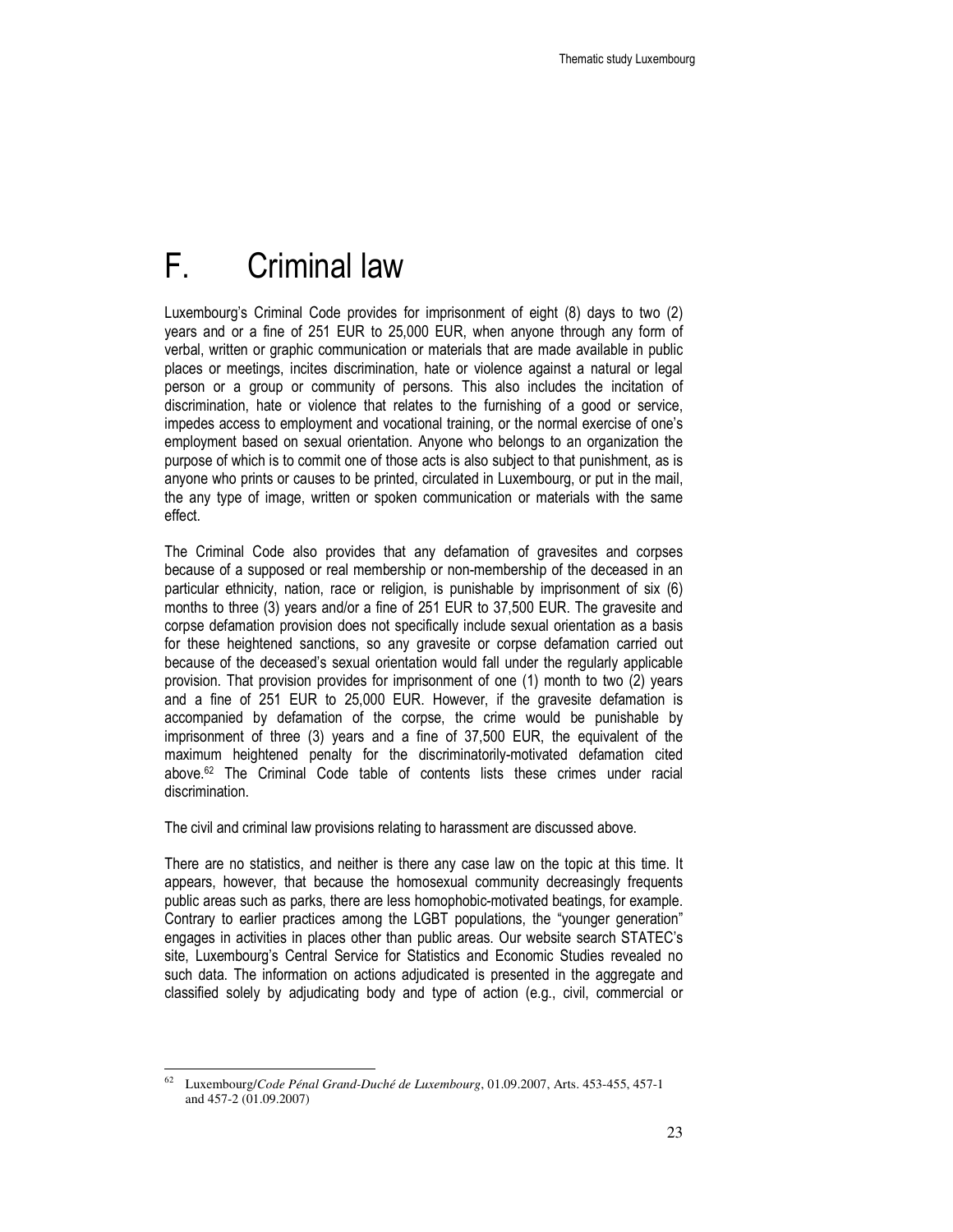criminal).63 Further, the request to the Appeals Court Documentation Centre revealed no case law.<sup>64</sup>

Luxembourg law neither includes nor excludes homophobic hate crimes, thus the issue would be left to the court's interpretation. Luxembourg has no legal provisions specifically making homophobic discrimination an aggravating factor in the punishment of a crime, as in the neighbouring countries of France and Germany. However, as mentioned above, the Criminal Code now provides sanctions for inciting discrimination, hate or violent crimes based on sexual orientation discrimination. There is currently no jurisprudence on the issue. Neither are there any statistics. Our website search of STATEC's site, Luxembourg's Central Service for Statistics and Economic Studies revealed no such data.<sup>65</sup> Further, the request to the Court of Appeals Documentation Centre revealed no case law.<sup>66</sup>

We are unaware of any legal instruments or laws that could be interpreted as 'institutionalising' homophobia.

-

Search of website (www.statec.lu) of 17.02.2010.

Letter of 8 February 2010, requesting a case law search using the following search terms: 'discrimination based on sexual orientation', 'homosexual', 'homosexuality', 'sexual orientation', 'sexuality', 'immigration and homosexuality', 'immigration and sexual orientation', 'asylum and homosexuality', 'asylum and sexual orientation', 'transgender', 'transsexual person' and 'transsexuality.

<sup>&</sup>lt;sup>65</sup> Search of website ( $\frac{www.stateclu}{www.stateclu}$ ) of 17.02.2010.

Letter of 8 February 2010, requesting a case law search using the following search terms: 'discrimination based on sexual orientation', 'homosexual', 'homosexuality', 'sexual orientation', 'sexuality', 'immigration and homosexuality', 'immigration and sexual orientation', 'asylum and homosexuality', 'asylum and sexual orientation', 'transgender', 'transsexual person' and 'transsexuality'.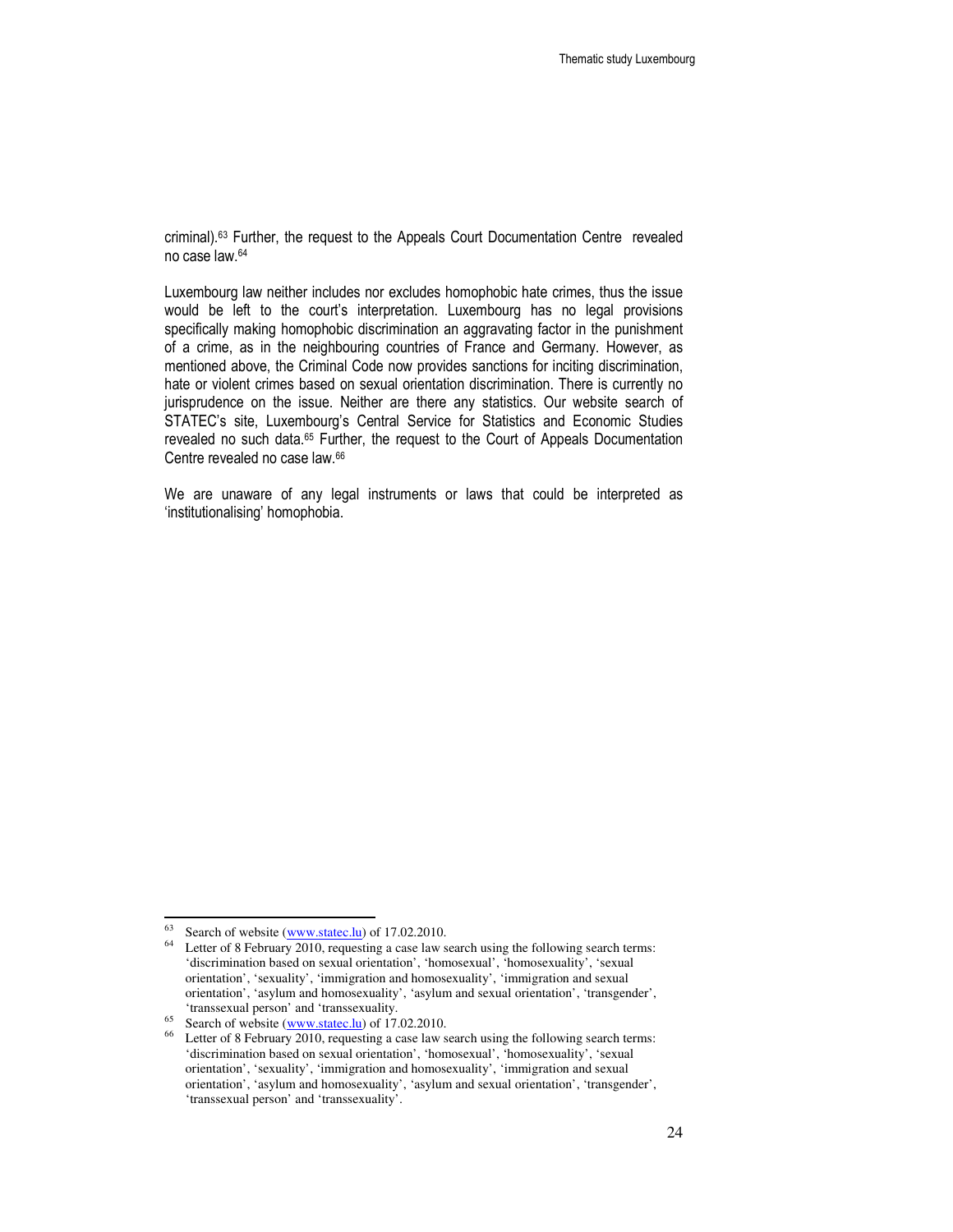## G. Transgender issues

Transgender issues are not specifically addressed under Luxembourg law. If they are interpreted to be included in the Employment Directive's broad definition of sexual orientation as implemented in Luxembourg legislation, they would effectively be dealt with. If not, then only the criminal law provisions would apply, as transgender individuals would be considered as belonging to a particular social group. There are neither statistics, nor is there any case law to provide guidance on the issue at this time. Our website search of STATEC's site, Luxembourg's Central Service for Statistics and Economic Studies revealed no such data.67 Further, the request to the Appeals Court Documentation Centre revealed no case law.<sup>68</sup>

The legislation discussed above has as yet no particular applicability to transgender individuals, and there is no legislation that specifically affects those individuals. There are neither statistics, nor is there any case law to provide guidance on the issue at this time. Our website search of STATEC's site, Luxembourg's Central Service for Statistics and Economic Studies revealed no such data.69 Further, the request to the Appeals Court Documentation Centre revealed no case law.<sup>70</sup>

According to the information gathered in an informal context, Luxembourg has no doctors specialised or experienced in any form of gender reassignment surgery. Thus, a Luxembourg national would be forced to seek that surgery outside of Luxembourg. First, however, the individual would be required to undergo psychiatric evaluation and treatment in order to request that the surgery be paid for by the Luxembourg healthcare system. Once an affirmative response is received, the individual would usually go to Belgium or Germany, and to a lesser extent France. Following the surgery, the individual would undergo psychological treatment with the foreign medical team as a member of the newly-assigned sex.

Concurrently with this treatment, the individual would attempt to change his/her identity under Luxembourg law. However, there are no legal provisions specifically addressing this issue to be applied by the Etat civil et population du Luxembourg [Luxembourg Civil Status and Population Administration]. The most urgently needed provisions are those allowing a change of sex and name on public records. In practice, the individuals

-

Search of website (www.statec.lu) of 17.02.2010.

Letter of 8 February 2010, requesting a case law search using the following search terms: 'discrimination based on sexual orientation', 'homosexual', 'homosexuality', 'sexual orientation', 'sexuality', 'immigration and homosexuality', 'immigration and sexual orientation', 'asylum and homosexuality', 'asylum and sexual orientation', 'transgender', 'transsexual person' and 'transsexuality'.

<sup>&</sup>lt;sup>69</sup> Search of website ( $\frac{www.stateclu}{www.stateclu}$ ) of 17.02.2010.

 $70$  Letter of 8 February 2010, requesting a case law search using the following search terms: 'discrimination based on sexual orientation', 'homosexual', 'homosexuality', 'sexual orientation', 'sexuality', 'immigration and homosexuality', 'immigration and sexual orientation', 'asylum and homosexuality', 'asylum and sexual orientation', 'transgender', 'transsexual person' and 'transsexuality'.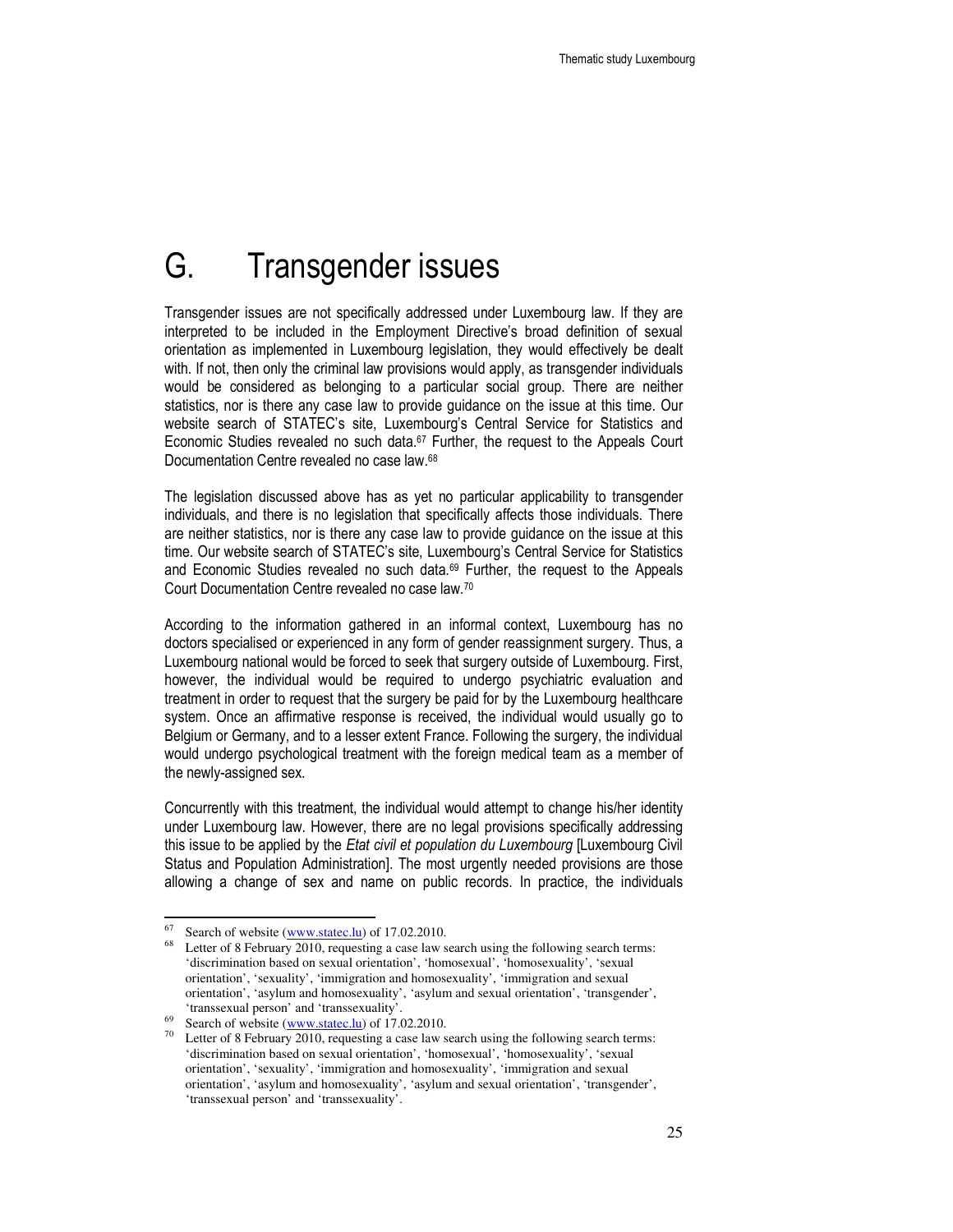concerned have addressed their name change request to the competent ministry which has referred them to an attorney to commence divorce proceedings and then be able to request a name change. However, this appears to be changing given a recent jurisprudence of which we have no details as yet.<sup>71</sup>

One extremely important issue in this context is 'forced divorce' of individuals having undergone gender reassignment surgery prior to being able to change their identity documents to reflect the name of the newly assigned gender. Given that currently civil marriage is reserved exclusively for heterosexual couples, transsexual individuals who have not divorced before filing their request to change identity documents are refused the name change on their identity documents. In some cases, couples in which one spouse undergoes gender reassignment surgery wish to stay together for financial or social security reasons.<sup>72</sup>

According to our unofficial sources, the Justice Ministry was in 2009 charged with clarifying and facilitating the request procedures for such individuals. However, we know of no official steps taken to date.

Also, our unofficial sources are aware of a case under appeal in which a couple, one spouse of which underwent gender reassignment surgery, contested the 'forced divorce'. The court appears to have found in favour of the couple, but we cannot have access to the caselaw until the deadline for filing an appeal has passed. We will inform you once we have received the jurisprudence.

<sup>71</sup> Interview of 03.06.2010 with CIGALE representative.

<sup>72</sup> Interview of 09.02.2010 with CIGALE representative.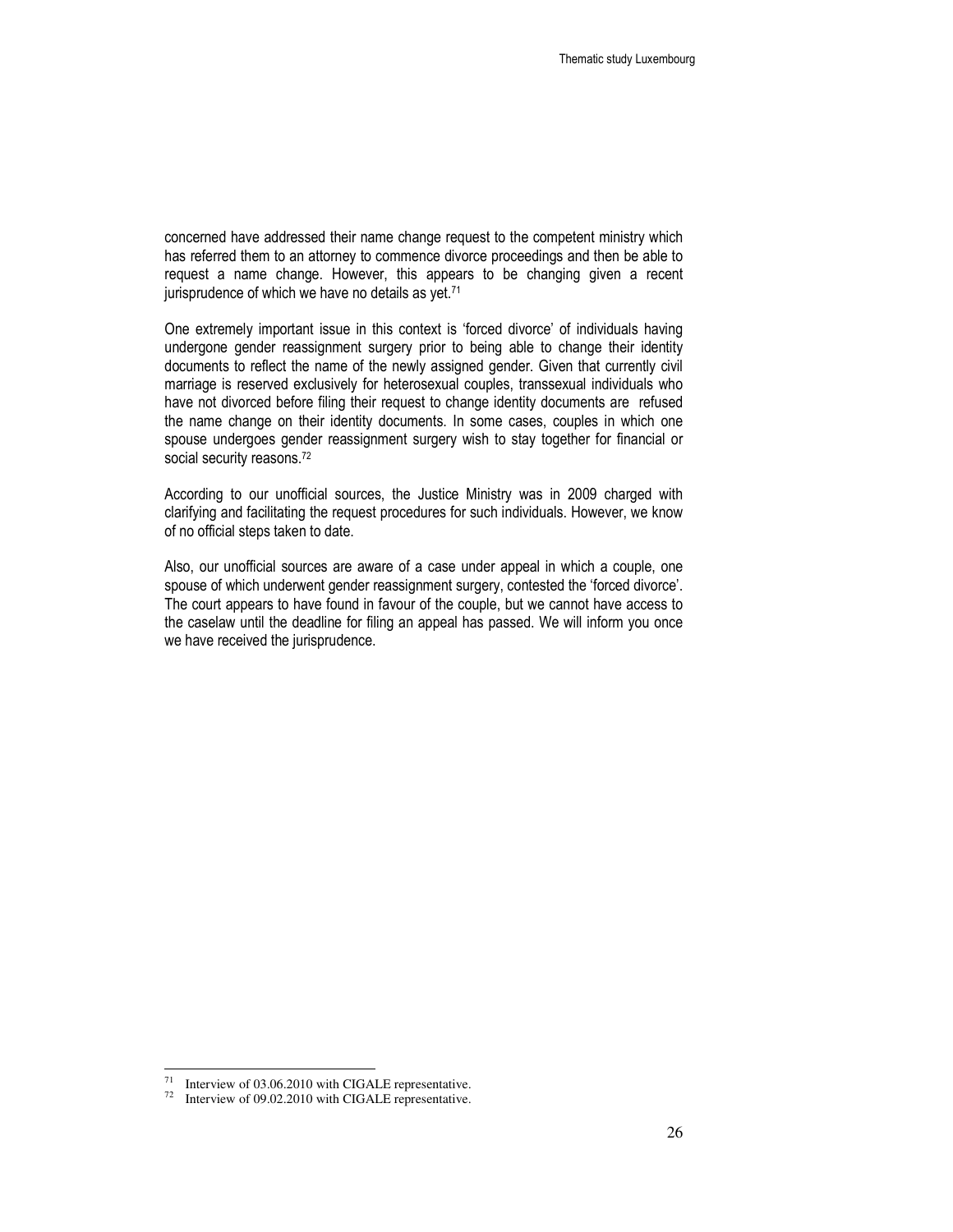## H. Miscellaneous

Generally, the LGBT community is concerned with having rights equal to those of the heterosexual community. Those rights would best be given if same-sex marriage were authorized in Luxembourg, and if joint adoption by the two same-sex spouses were authorized,

The opening of civil marriage to homosexual couples is now considered a priority in the coalition government's 2009-2014 programme created in 07.2009. According to numerous appearences in the media by the Justice Minister, a law allowing gay marriage should be sent to the Chamber of Deputies in the next few months. Other anticipated changes include allowing simple adoption by same-sex couples, as well as adoption by one partner of the other spouse's child should become possible through amendment to the adoption law. As yet, however, not specific legislation has been proposed and there has been no indication as to when such amending legislation will be proposed.<sup>73</sup> .

Another double issue of concern in the fight against discrimination is first, the lack of jurists specialising in the topic, and second, the few financial resources of which certain victims dispose. This is also the case for the majority of NGOs of which assistance is requested in these situations. According to unofficial sources, the creation of a 'Progress' European Action Program could soon partially resolve the second issue. Another major gap is the inability to take advantage of professional and rapid legal expertise given the lack of financial resources of the different actors.<sup>74</sup>

According to several sources, there is no administrative data available on the sexual orientation because the Law of 2 August 2002 on personal data protection supposedly did not allow for the collection of data other than that related to nationality. However, in its Third Report on Luxembourg ECRI states that Luxembourg's Personal Data Authority the Commission Nationale pour la Protection des Données [National Data Protection Commission] (CNPD) confirmed to it that the law authorised the collection of sensitive data. Such data collection simply required obtaining prior authorisation from the CNPD, and demonstrating the legitimacy and necessity thereof. In July of 2007, the data protection law was modified to allow the processing of sensitive data, not including genetic data, with only prior notification to the CNPD. This change in the data protection law was simply a procedural simplification, the de facto effect of which is to render sensitive data collection easier, including data on sexual orientation (vie sexuelle).<sup>75</sup>

<sup>73</sup> Translation of Prime Minister Jean-Claude Juncker's 29.07.2009 governmental statement to the Chambre of Deputies, available in French at: http://www.gouvernement.lu/gouvernement/programme-2009/declaration-fr/index.html  $(18.02.2010).$ 

Interview of 11.02.2010 with CIGALE representative

<sup>75</sup> Government Commission for Foreigners (2005) *Discrimination at work*, *Summarised version*, p. 4, available at http://www.cge.etat.lu/ (18.03.2009) ; ENAR (2008) Shadow Report 2007: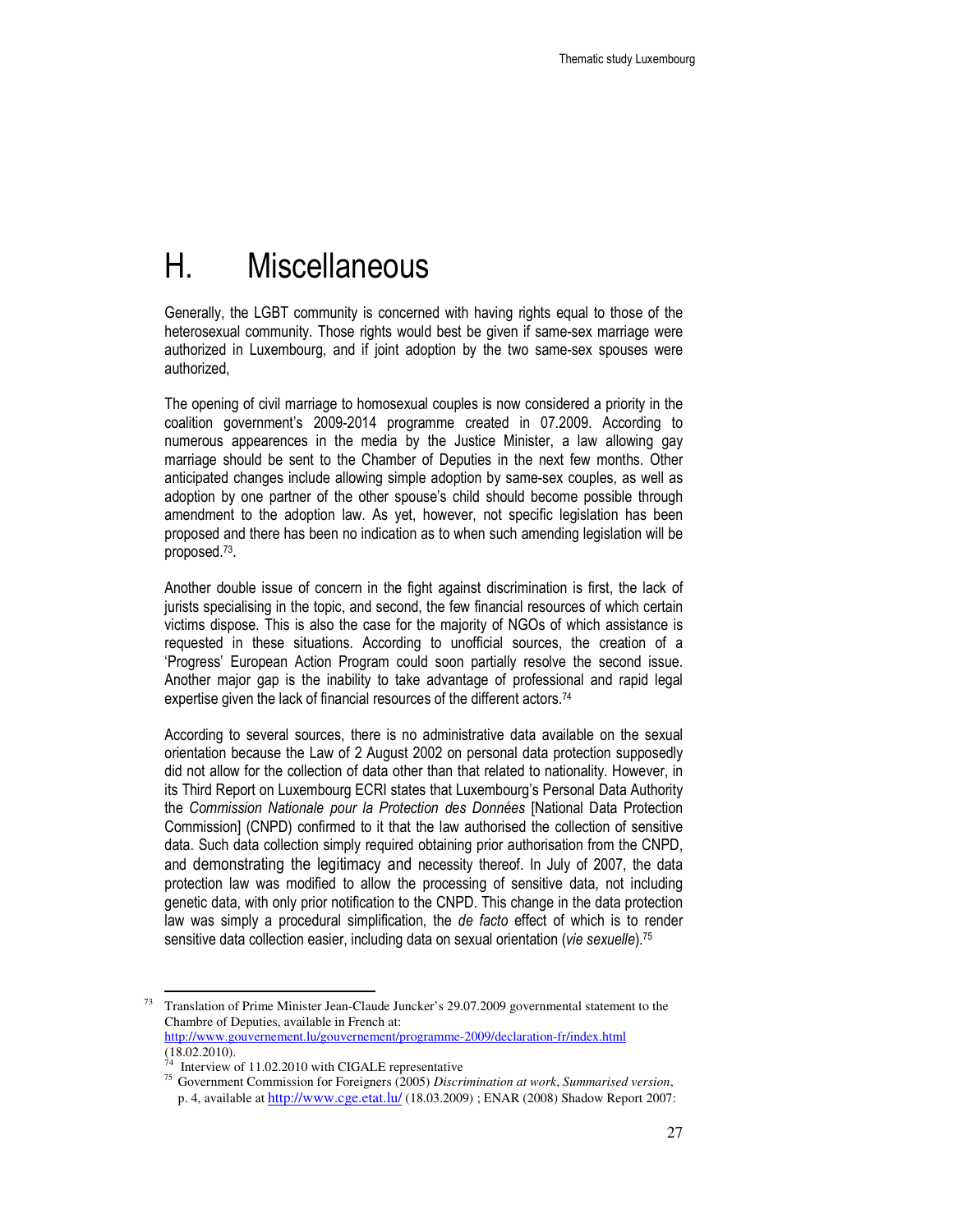## I. Good practices

According to the Government Commission for Foreigners, good practices include employment of transsexuals in the public service and assimilated sectors; the positive reactions of co-workers when a colleague decides to come out in the workplace; and employers' inviting all employees and their partners, as opposed to the employees and their spouses, to the year-end meal.<sup>76</sup> These practices all represent a marked change from traditional patterns of behaviour. Formerly, transsexuals would not have readily been employed in the public service sector. Moreover, an employee would never have dared to come out in the workplace. And finally, when employers traditionally invited all employees and their spouses only to the year-end meal, the employee involved in a same-sex relationship participate in the meal alone.

While the good practices may appear on paper to develop tolerance in Luxembourg, the reality is that in practice this is not necessarily the case. However, at the end of the day, it appears to be the professional capabilities of an individual that govern his or her employment situation. Generally, unofficial sources note that there have been appreciably positive changes in employers' perception of the LGBT employees' needs. It would also seem that there is a slight increase in awareness in the work world, especially regarding transsexuals. However, LGBT associations like CIGALE remain cautious about pronouncing any widespread improvement, and judges those to be isolated cases.<sup>77</sup>

The new law on the hosting and integration of foreigners in Luxembourg provides for the creation of the Office luxembourgeois de l'accueil et de l'intégration [Luxembourg Office of Hosting and Integration] (OLAI) (formerly known as the Government Commission for Foreigners) the mission of which includes the fight against all forms of discrimination. The OLAI will work in conjunction with local governments and civil society in the organisation of social assistance for foreigners and seekers of international protection who do not have the right to such assistance. Those seekers could include individuals

Racism in the Grand Duchy of Luxembourg, at p. 3, available at http://cms.horus.be/files/99935/MediaArchive/pdf/en/Luxembourg%20- %20SR%202007.pdf (18.03.2009); Luxembourg/*Loi du 2 août 2002 relative à la protection* 

*des personnes à l'égard du traitement des données à caractère personnel*, Mémorial A-N° 91, (13.08.2002), at p. 1836, Article 6 ; ECRI (2006) Third Report on Luxembourg, at p. 23, English language version available at http://www.coe.int/t/dghl/monitoring/ecri/Country-bycountry/Luxembourg/Luxembourg\_CBC\_en.asp (18.03.2009); Luxembourg/*Loi du 2 août 2002 relative à la protection des personnes à l'égard du traitement des données à caractère personnel*, Mémorial A-N° 91, (13.08.2002), at p. 1836, as amended, Article 6(2)(g); and, conversation of 23 March 2009 with CNPD jurist.

-

<sup>76</sup> Government Commission for Foreigners (2005) *Discrimination at work*, *Summarised version*, p.69, available at http://www.cge.etat.lu/ (5 February 2007).

<sup>&</sup>lt;sup>77</sup> CIGALE Communication of 13.02.2010.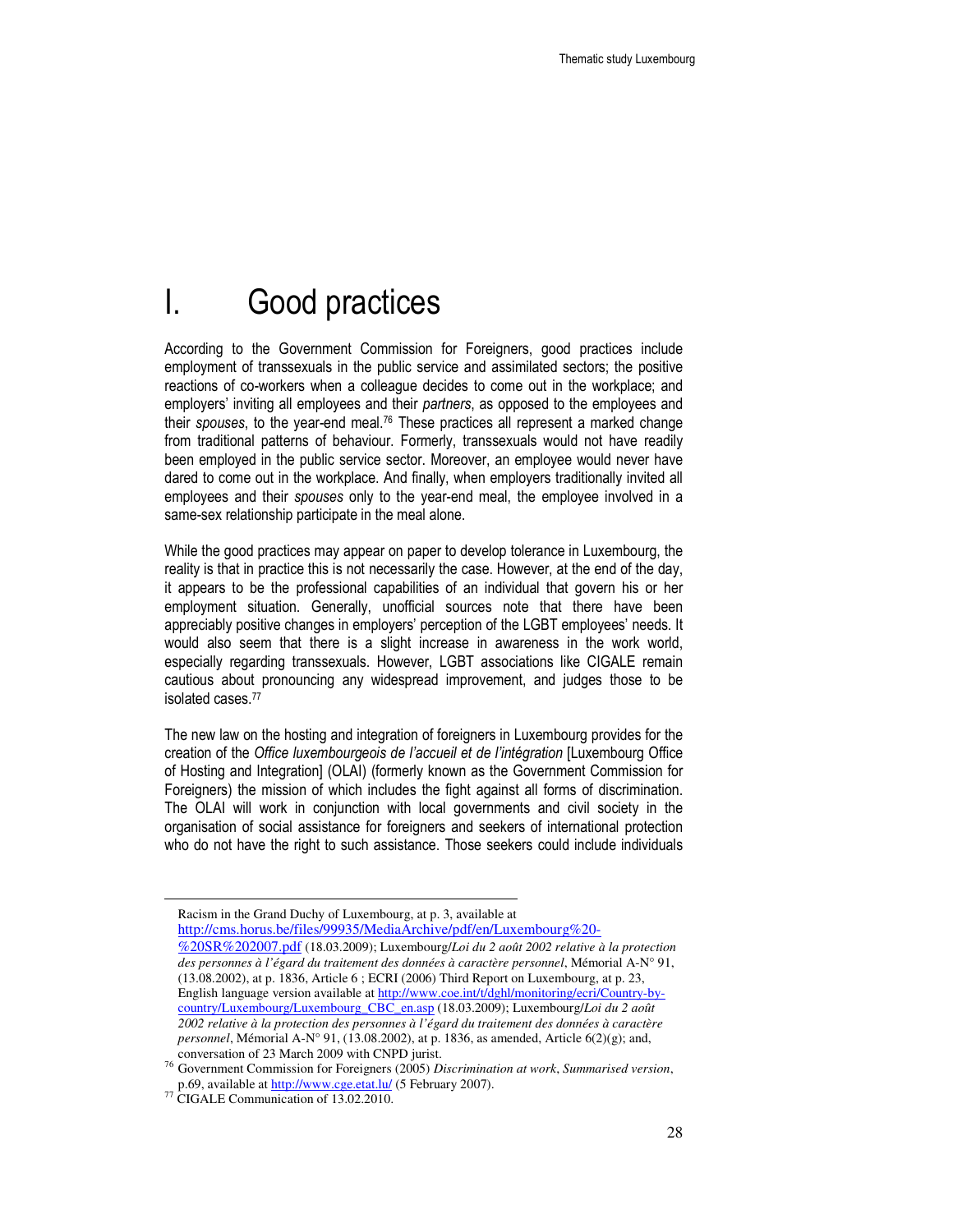who have been persecuted in their countries of origin based on their sexual orientation or identity. The benefits of the OLAI's work in this respect remain to be seen.<sup>78</sup>

 $\overline{a}$ 

<sup>78</sup> Luxembourg/*Loi du 16 décembre 2008 concernant l'accueil et l'intégration des étrangers au Grand-Duché de Luxembourg* (16.12.2008), Mémorial A-N° 209, 24 December 2008, at p. 3156.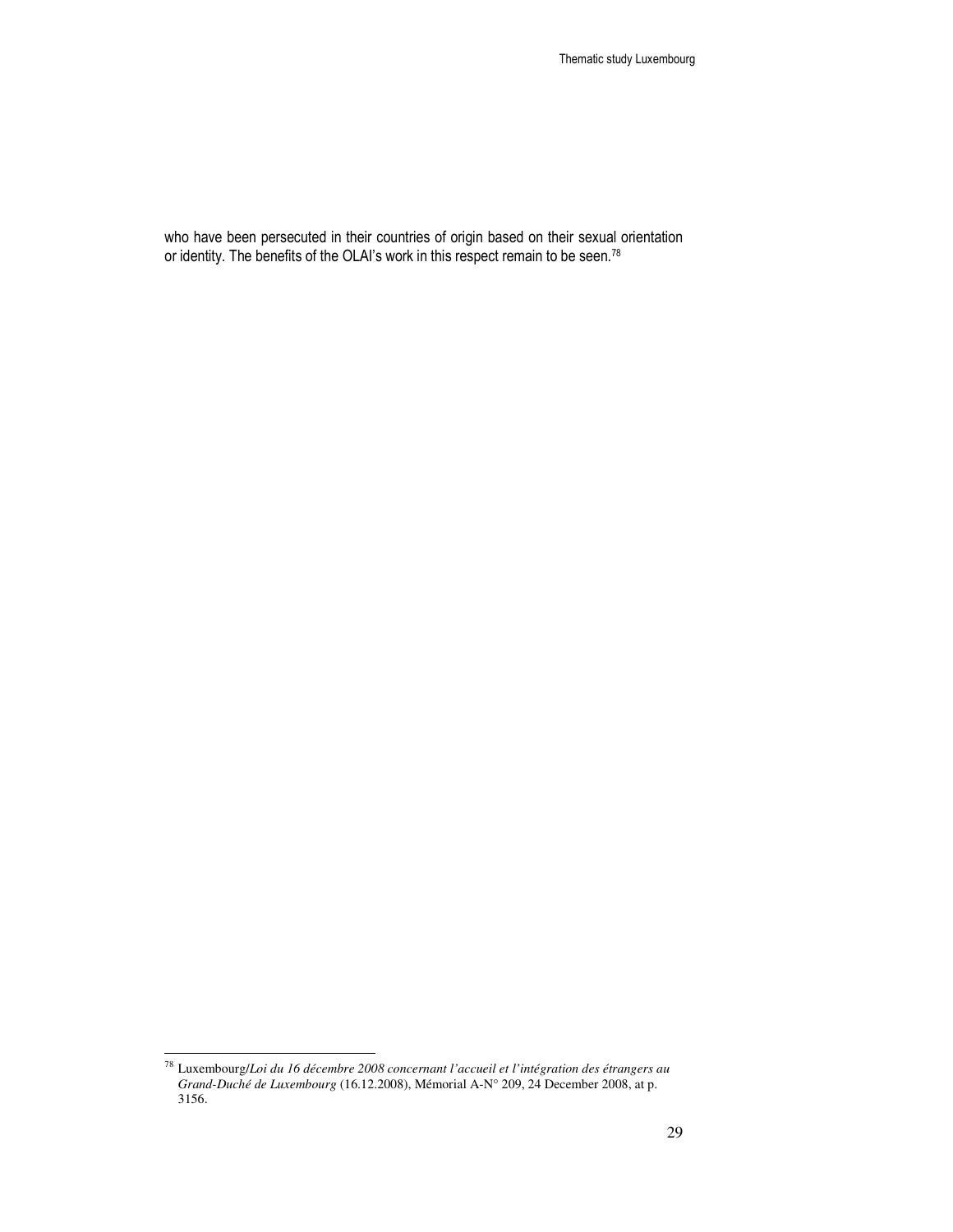# Annex 1 – Case law

| Case title                                                                                                                       | <b>NONE AVAILABLE</b> |
|----------------------------------------------------------------------------------------------------------------------------------|-----------------------|
| Decision date                                                                                                                    |                       |
| Reference details (type and title<br>of court/body; in original<br>language and English [official<br>translation, if available]) |                       |
| Key facts of the case<br>(max. 500 chars)                                                                                        |                       |
| Main reasoning/argumentation<br>(max. 500 chars)                                                                                 |                       |
| Key issues (concepts,<br>interpretations) clarified by the<br>case (max. 500 chars)                                              |                       |
| Results (sanctions) and key<br>consequences or implications of<br>the case (max. 500 chars)                                      |                       |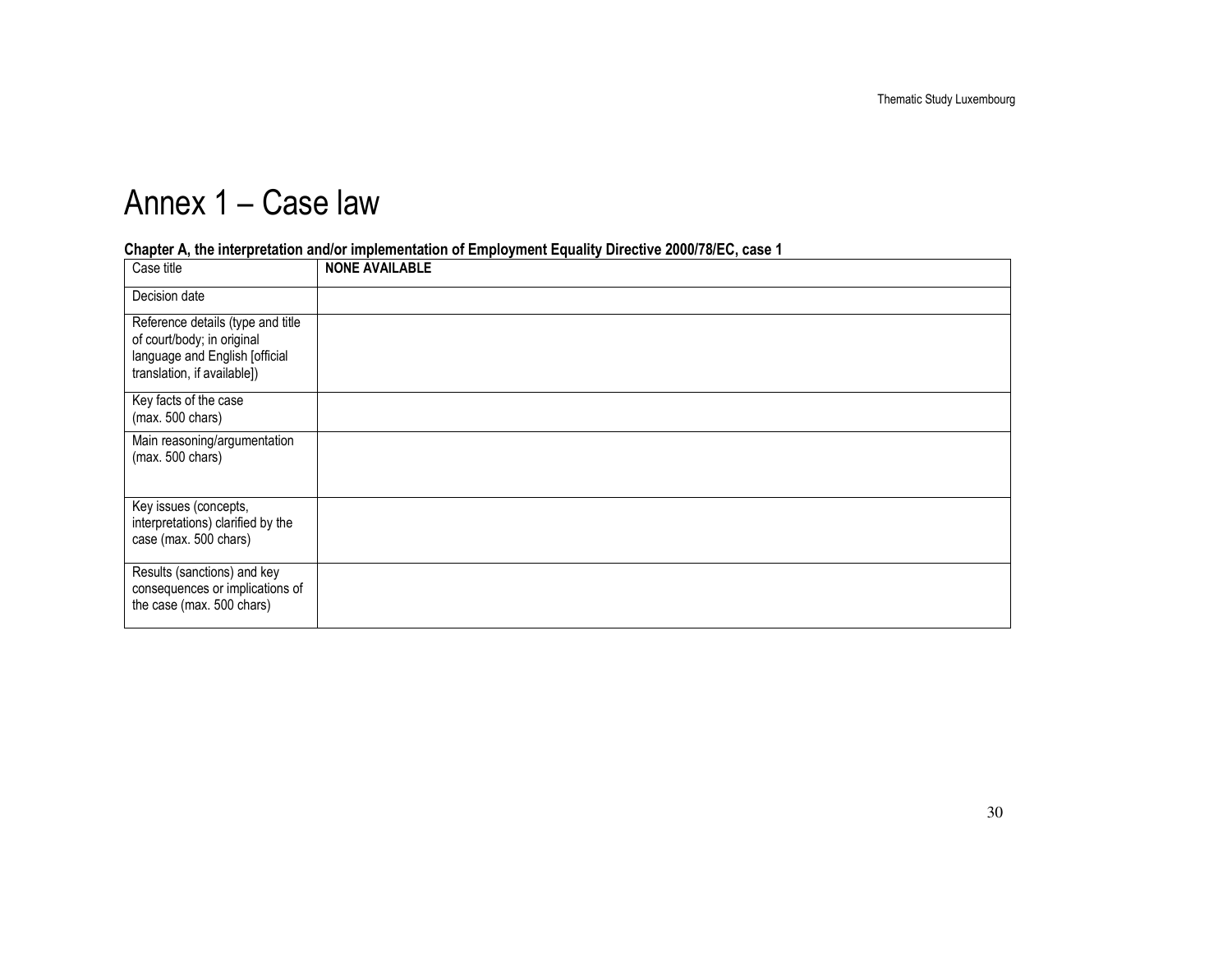| Case title                                                                                                                       | <b>NONE AVAILABLE</b> |
|----------------------------------------------------------------------------------------------------------------------------------|-----------------------|
| Decision date                                                                                                                    |                       |
| Reference details (type and title<br>of court/body; in original<br>language and English [official<br>translation, if available]) |                       |
| Key facts of the case<br>(max. 500 chars)                                                                                        |                       |
| Main reasoning/argumentation<br>(max. 500 chars)                                                                                 |                       |
| Key issues (concepts,<br>interpretations) clarified by the<br>case (max. 500 chars)                                              |                       |
| Results (sanctions) and key<br>consequences or implications of<br>the case (max. 500 chars)                                      |                       |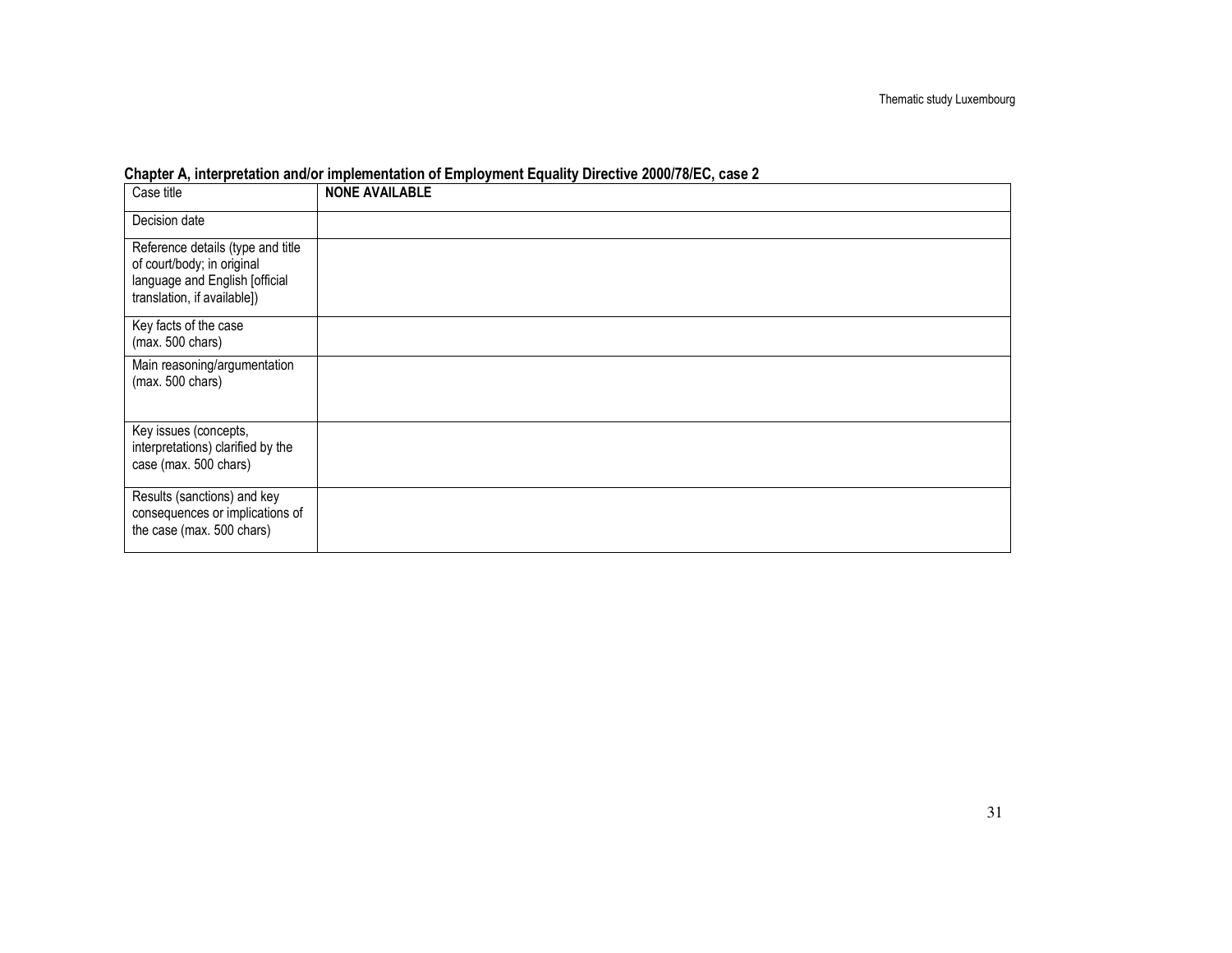| Case title                                                                                                                       | <b>NONE AVAILABLE</b> |
|----------------------------------------------------------------------------------------------------------------------------------|-----------------------|
| Decision date                                                                                                                    |                       |
| Reference details (type and title<br>of court/body; in original<br>language and English [official<br>translation, if available]) |                       |
| Key facts of the case<br>(max. 500 chars)                                                                                        |                       |
| Main reasoning/argumentation<br>(max. 500 chars)                                                                                 |                       |
| Key issues (concepts,<br>interpretations) clarified by the<br>case (max. 500 chars)                                              |                       |
| Results (sanctions) and key<br>consequences or implications of<br>the case (max. 500 chars)                                      |                       |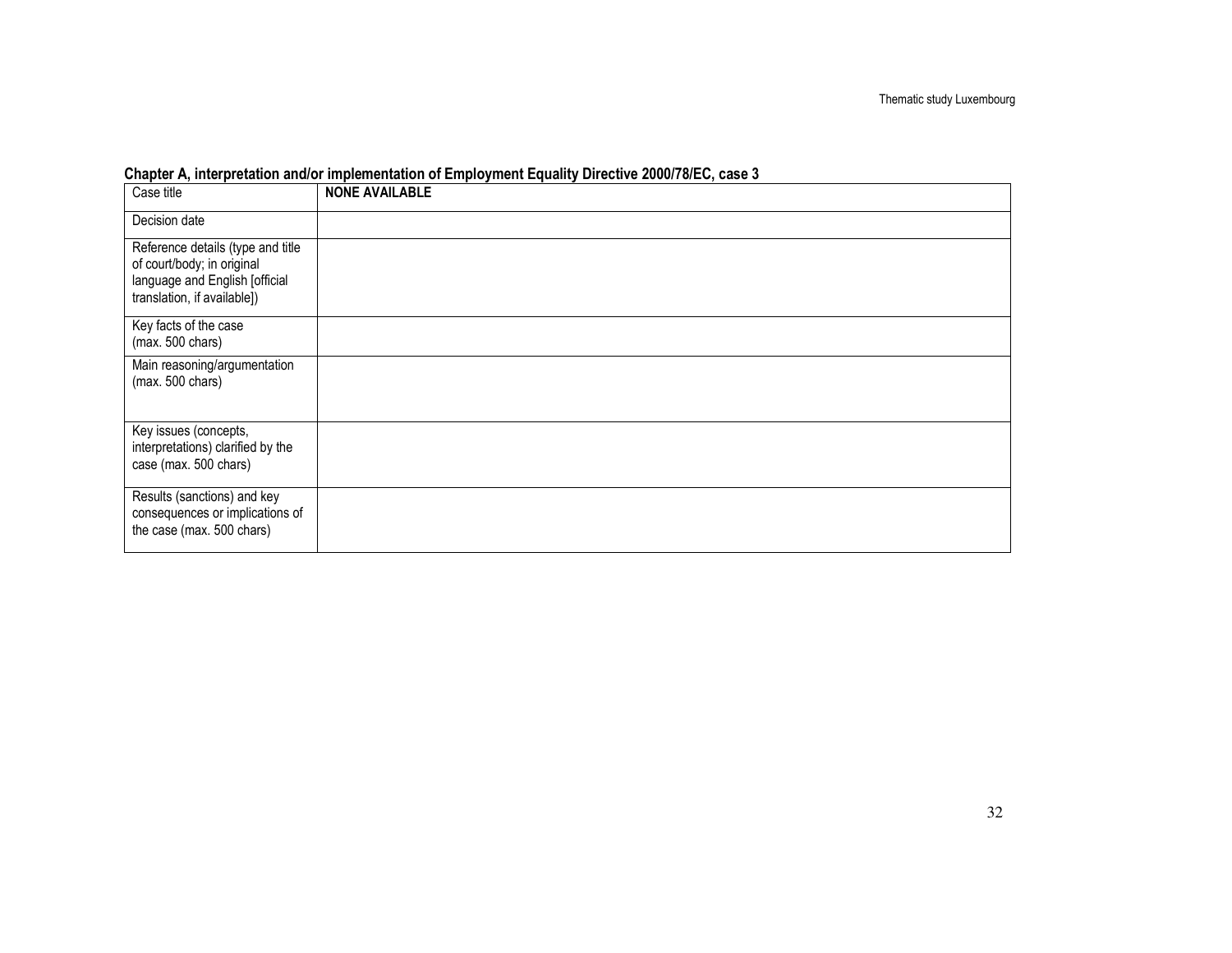| Case title                                                                                                                       | <b>NONE AVAILABLE</b> |
|----------------------------------------------------------------------------------------------------------------------------------|-----------------------|
| Decision date                                                                                                                    |                       |
| Reference details (type and title<br>of court/body; in original<br>language and English [official<br>translation, if available]) |                       |
| Key facts of the case<br>(max. 500 chars)                                                                                        |                       |
| Main reasoning/argumentation<br>(max. 500 chars)                                                                                 |                       |
| Key issues (concepts,<br>interpretations) clarified by the<br>case (max. 500 chars)                                              |                       |
| Results (sanctions) and key<br>consequences or implications of<br>the case (max. 500 chars)                                      |                       |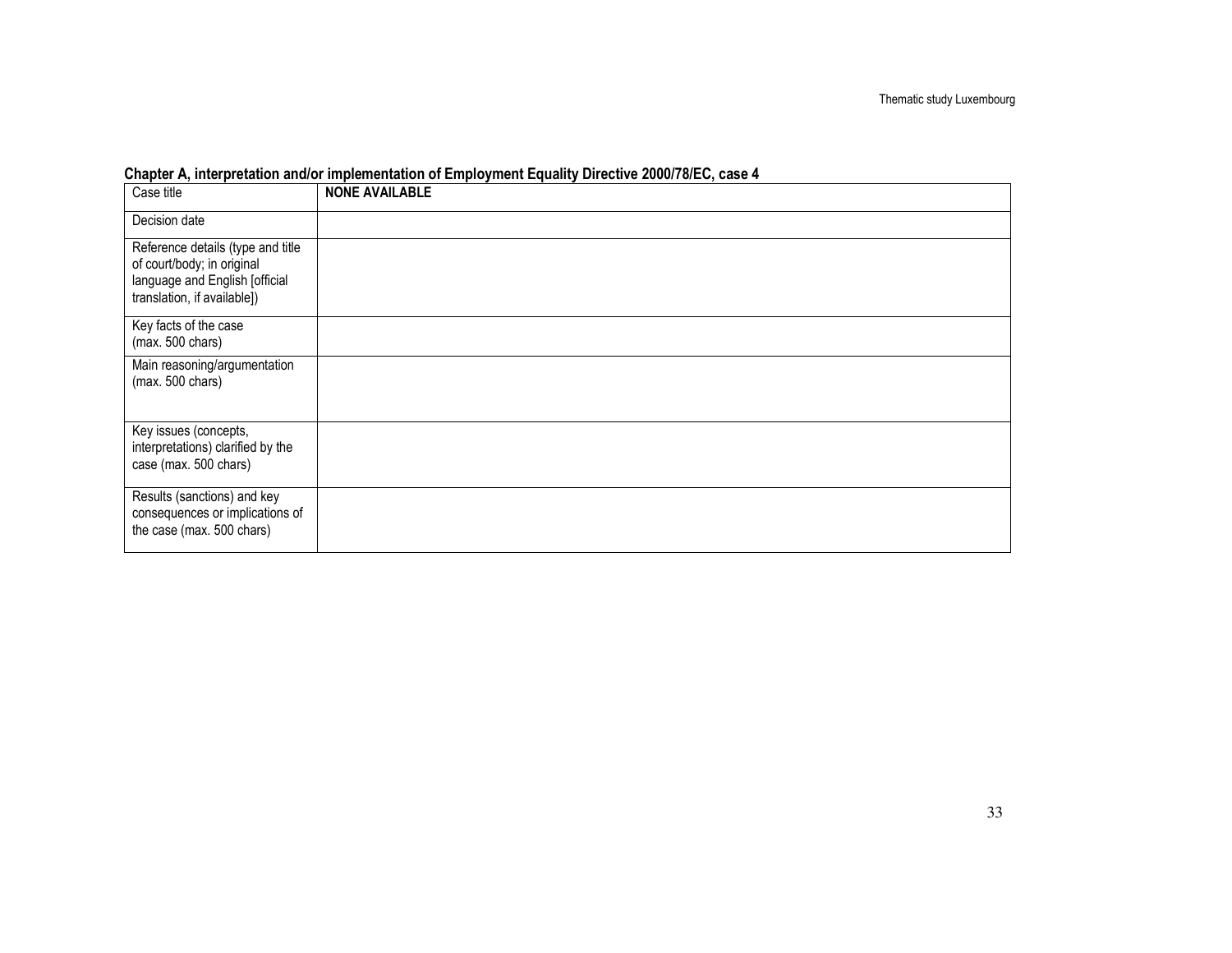| Case title                                                                                                                       | <b>NONE AVAILABLE</b> |
|----------------------------------------------------------------------------------------------------------------------------------|-----------------------|
| Decision date                                                                                                                    |                       |
| Reference details (type and title<br>of court/body; in original<br>language and English [official<br>translation, if available]) |                       |
| Key facts of the case<br>$(max. 500 \text{ chars})$                                                                              |                       |
| Main reasoning/argumentation<br>$(max. 500 \text{ chars})$                                                                       |                       |
| Key issues (concepts,<br>interpretations) clarified by the<br>case (max. 500 chars)                                              |                       |
| Results (sanctions) and key<br>consequences or implications of<br>the case (max. 500 chars)                                      |                       |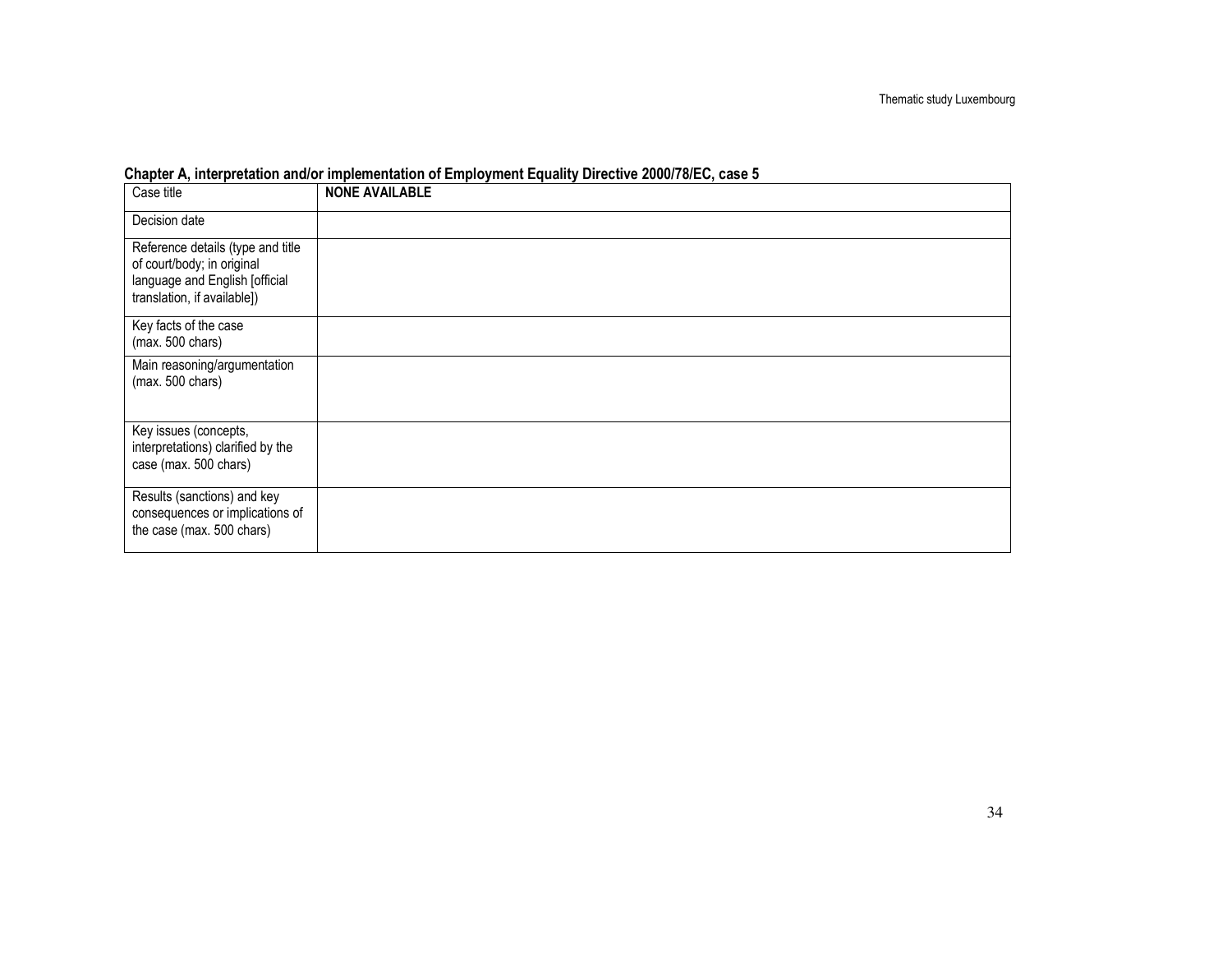#### Chapter B, Freedom of movement, case law relevant to Directive 2004/38/EC, case 1

| Case title                                                                                                                       | Appeal by Mr.  against a decision of the Ministry of Foreign Affairs and Immigration regarding a residence permit<br>application<br>03.10.2005                                                                                                                                                                                                                                                                                                                                                                                                                                                                         |
|----------------------------------------------------------------------------------------------------------------------------------|------------------------------------------------------------------------------------------------------------------------------------------------------------------------------------------------------------------------------------------------------------------------------------------------------------------------------------------------------------------------------------------------------------------------------------------------------------------------------------------------------------------------------------------------------------------------------------------------------------------------|
| Decision date                                                                                                                    | Tribunal administrative du Grand-Duché de Luxembourg [Administrative Tribunal of the Grand Duchy of Luxembourg], Docket<br>No. 19509                                                                                                                                                                                                                                                                                                                                                                                                                                                                                   |
| Reference details (type and title<br>of court/body; in original<br>language and English [official<br>translation, if available]) | Petitioner, a native of Madagascar appealed MAE's denial of his Luxembourg residence permit application. The MAE denied his<br>application on the grounds that he did not fulfil the partnership law requirement that he not be married in order to enter into a<br>partnership. Petitioner had married a Belgian national in Belgium approximately 6 months prior and was seeking a Luxembourg<br>residence permit to live with that same Belgian national in Luxembourg. The MAE cited their marriage as an obstacle to their<br>properly entering into a partnership recognised under Luxembourg's partnership law. |
| Key facts of the case<br>(max. 500 chars)                                                                                        | Petitioner argued that the MAE should have recognised the legal effects of their marriage in Belgium and granted them<br>partnership status so that the petitioner could receive his permit.                                                                                                                                                                                                                                                                                                                                                                                                                           |
| Main reasoning/argumentation<br>(max. 500 chars)                                                                                 | Legal effects of marriage outside of Luxembourg sufficient to allow same individuals to receive partnership status, and benefit<br>from legal effects therefrom.                                                                                                                                                                                                                                                                                                                                                                                                                                                       |
| Key issues (concepts,<br>interpretations) clarified by the<br>case (max. 500 chars)                                              |                                                                                                                                                                                                                                                                                                                                                                                                                                                                                                                                                                                                                        |
| Results (sanctions) and key<br>consequences or implications of<br>the case (max. 500 chars)                                      | The Administrative Tribunal annulled the MAE's denial decision and remanded the file to the MAE for issue of a residence<br>permit.                                                                                                                                                                                                                                                                                                                                                                                                                                                                                    |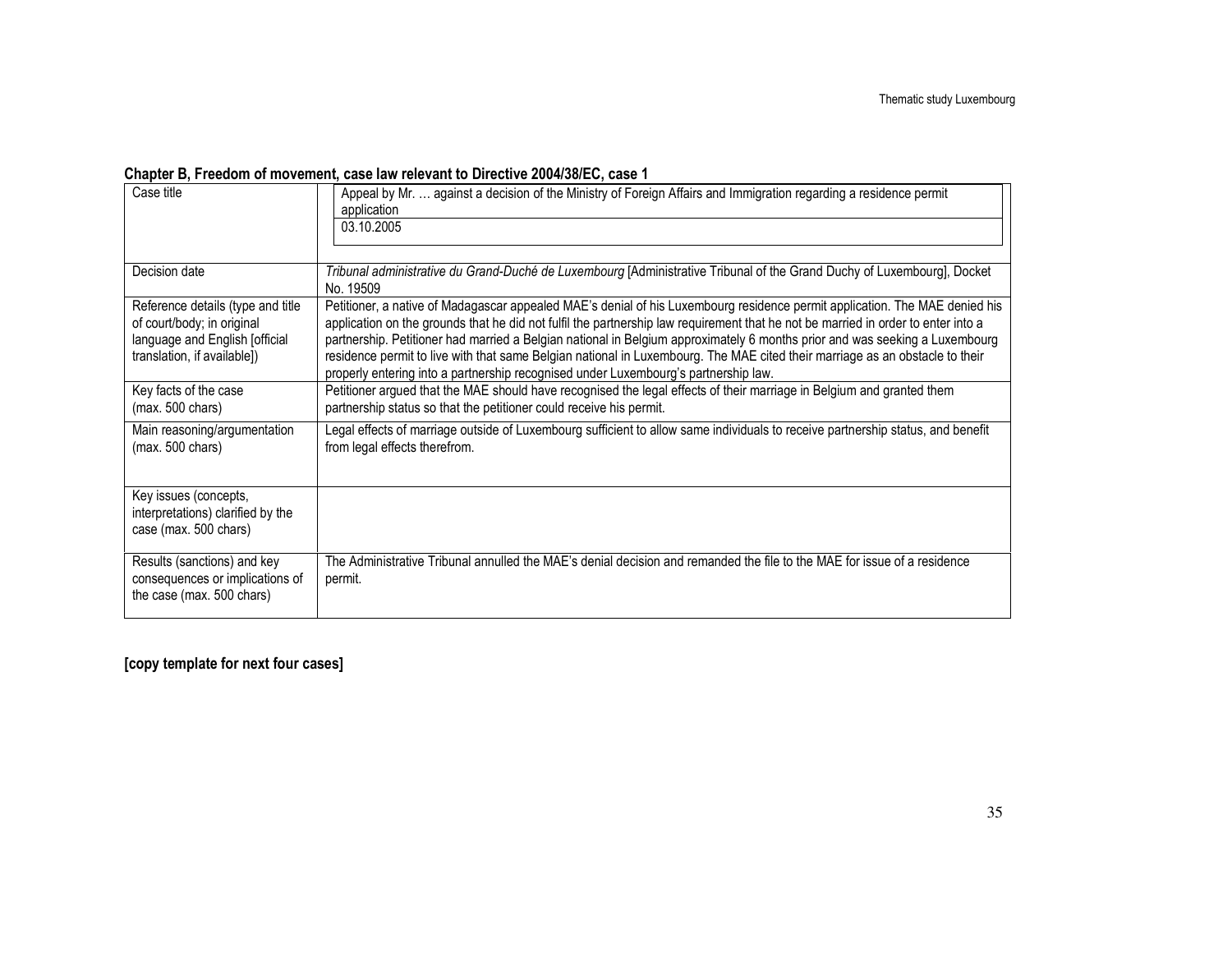#### Chapter C, Asylum and subsidiary protection, case law relevant to art 10/1/d of Council Directive 2004/83/EC, case 1

| Case title                                                                                                                       | Appeal by Mr. X against two Foreign Affair and Immigration Minister decisions on refugee claim (Recours formé par Monsieur<br>contre deux decisions du ministre des Affaires étrangères et de l'immigration en matière de refugié)                                                                                                                                                                                                                                                                                                                                                                                                                                                          |
|----------------------------------------------------------------------------------------------------------------------------------|---------------------------------------------------------------------------------------------------------------------------------------------------------------------------------------------------------------------------------------------------------------------------------------------------------------------------------------------------------------------------------------------------------------------------------------------------------------------------------------------------------------------------------------------------------------------------------------------------------------------------------------------------------------------------------------------|
| Decision date                                                                                                                    | 03.05.2007                                                                                                                                                                                                                                                                                                                                                                                                                                                                                                                                                                                                                                                                                  |
| Reference details (type and title<br>of court/body; in original<br>language and English [official<br>translation, if available]) | Grand Duchy of Luxembourg Administrative Tribunal, docket number 22023 (Tribunal administrative du Grand-Duché de<br>Luxembourg, Numéro 22023 de rôle)                                                                                                                                                                                                                                                                                                                                                                                                                                                                                                                                      |
| Key facts of the case<br>(max. 500 chars)                                                                                        | In 2006, a Nigerian homosexual male requested international protection in Luxembourg, after having been brutally beaten and<br>imprisoned by his family when he declared his homosexuality. The family had been trying to get him to marry a girl from his<br>rural community. At that time, he was in a relationship with a foreigner and did not wish to marry the girl. The man with whom he<br>had entered into a relationship arranged for the Nigerian man to leave Nigeria and come to Europe. The Nigerian man then<br>requested asylum or subsidiary protection in Luxembourg.                                                                                                     |
| Main reasoning/argumentation<br>(max. 500 chars)                                                                                 | The Nigerian was denied international protection in Luxembourg. The administrative tribunal ruled that he did not prove<br>persecution other than that by his own family, and that while Nigerian law forbids and criminally sanctions homosexuality, the<br>petitioner did not prove that he was at risk of any of the qualifying human rights violations by the Nigerian government such that<br>he could be granted asylum or subsidiary protection under Luxembourg law. The decision further states that the individual did<br>not fear persecution in the entire country and could therefore flee his residence to live free from persecution in another part of<br>his home country. |
| Key issues (concepts,<br>interpretations) clarified by the<br>case (max. 500 chars)                                              | Application/interpretation of the concept of persecution defined as a death penalty or execution; torture or degrading or<br>inhumane punishment or treatment; or, serious and individual threats to the person or life of a civilian due to indiscriminate<br>violence in the event of a domestic or international armed conflict.                                                                                                                                                                                                                                                                                                                                                         |
| Results (sanctions) and key<br>consequences or implications of<br>the case (max. 500 chars)                                      | The Nigerian man was denied international protection in Luxembourg.                                                                                                                                                                                                                                                                                                                                                                                                                                                                                                                                                                                                                         |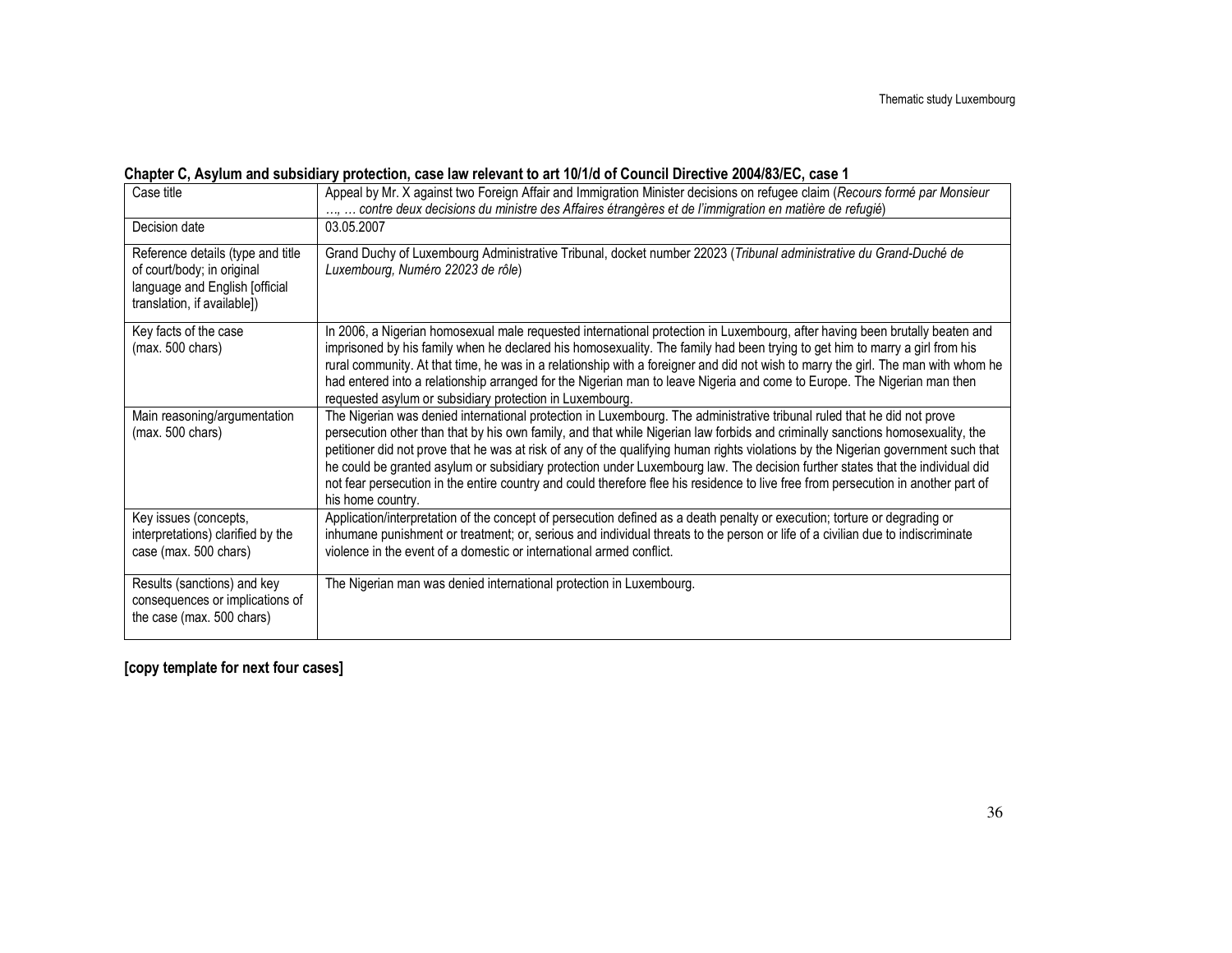| Case title                                                                                        | <b>NONE AVAILABLE</b> |
|---------------------------------------------------------------------------------------------------|-----------------------|
| Decision date                                                                                     |                       |
| Reference details (type and title<br>of court/body; in original<br>language and English [official |                       |
| translation, if available])                                                                       |                       |
| Key facts of the case<br>(max. 500 chars)                                                         |                       |
| Main reasoning/argumentation<br>(max. 500 chars)                                                  |                       |
| Key issues (concepts,<br>interpretations) clarified by the<br>case (max. 500 chars)               |                       |
| Results (sanctions) and key<br>consequences or implications of<br>the case (max. 500 chars)       |                       |

### Chapter C, Asylum and subsidiary protection, case law relevant to art 2/h of Council Directive 2004/83/EC, case 1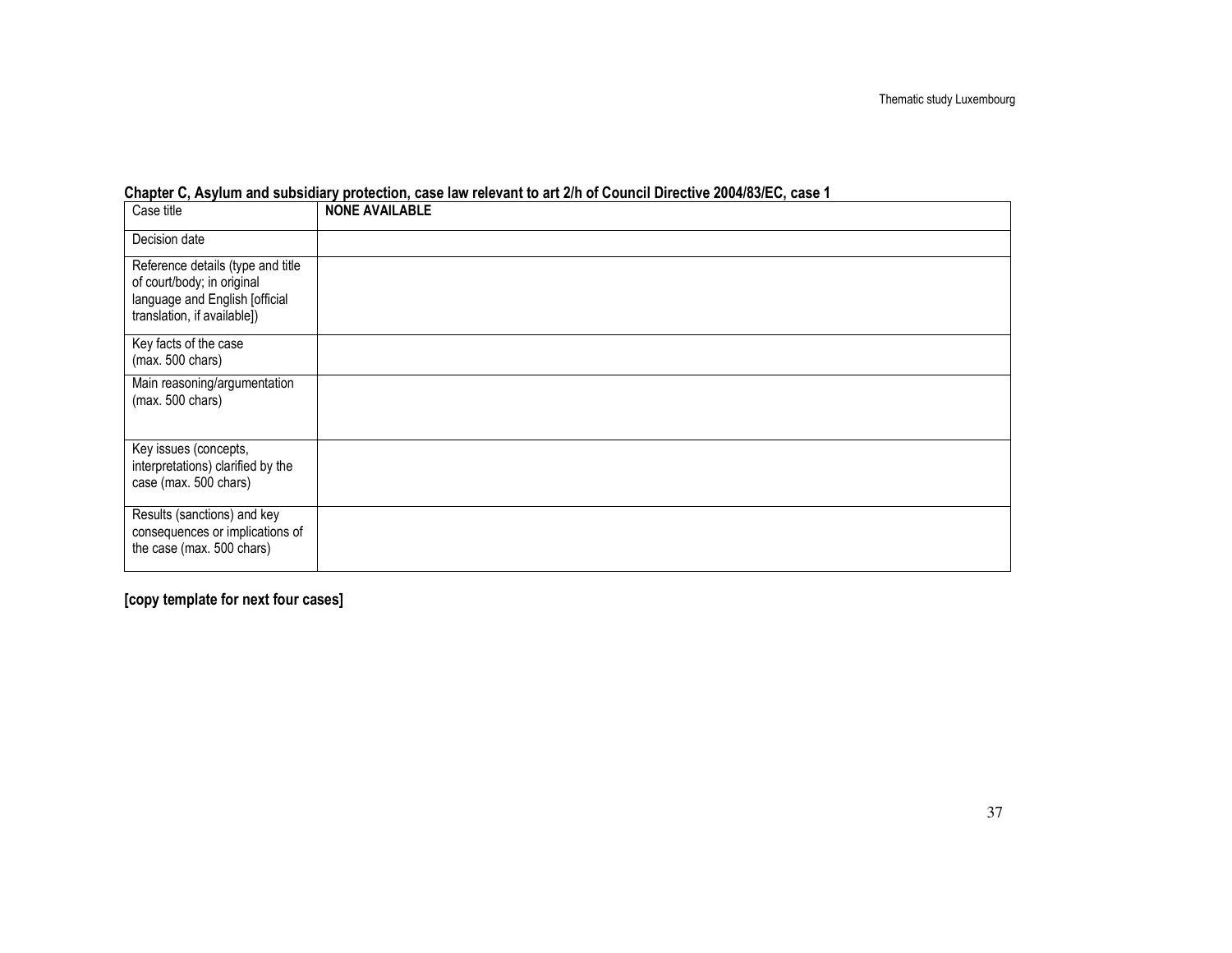| Case title                                                                                                                       | <b>NONE AVAILABLE</b> |
|----------------------------------------------------------------------------------------------------------------------------------|-----------------------|
| Decision date                                                                                                                    |                       |
| Reference details (type and title<br>of court/body; in original<br>language and English [official<br>translation, if available]) |                       |
| Key facts of the case<br>(max. 500 chars)                                                                                        |                       |
| Main reasoning/argumentation<br>$(max. 500 \text{ chars})$                                                                       |                       |
| Key issues (concepts,<br>interpretations) clarified by the<br>case (max. 500 chars)                                              |                       |
| Results (sanctions) and key<br>consequences or implications of<br>the case (max. 500 chars)                                      |                       |

### Chapter D, Family reunification, case law relevant to art 4/3 of the Council Directive 2003/86/EC, case 1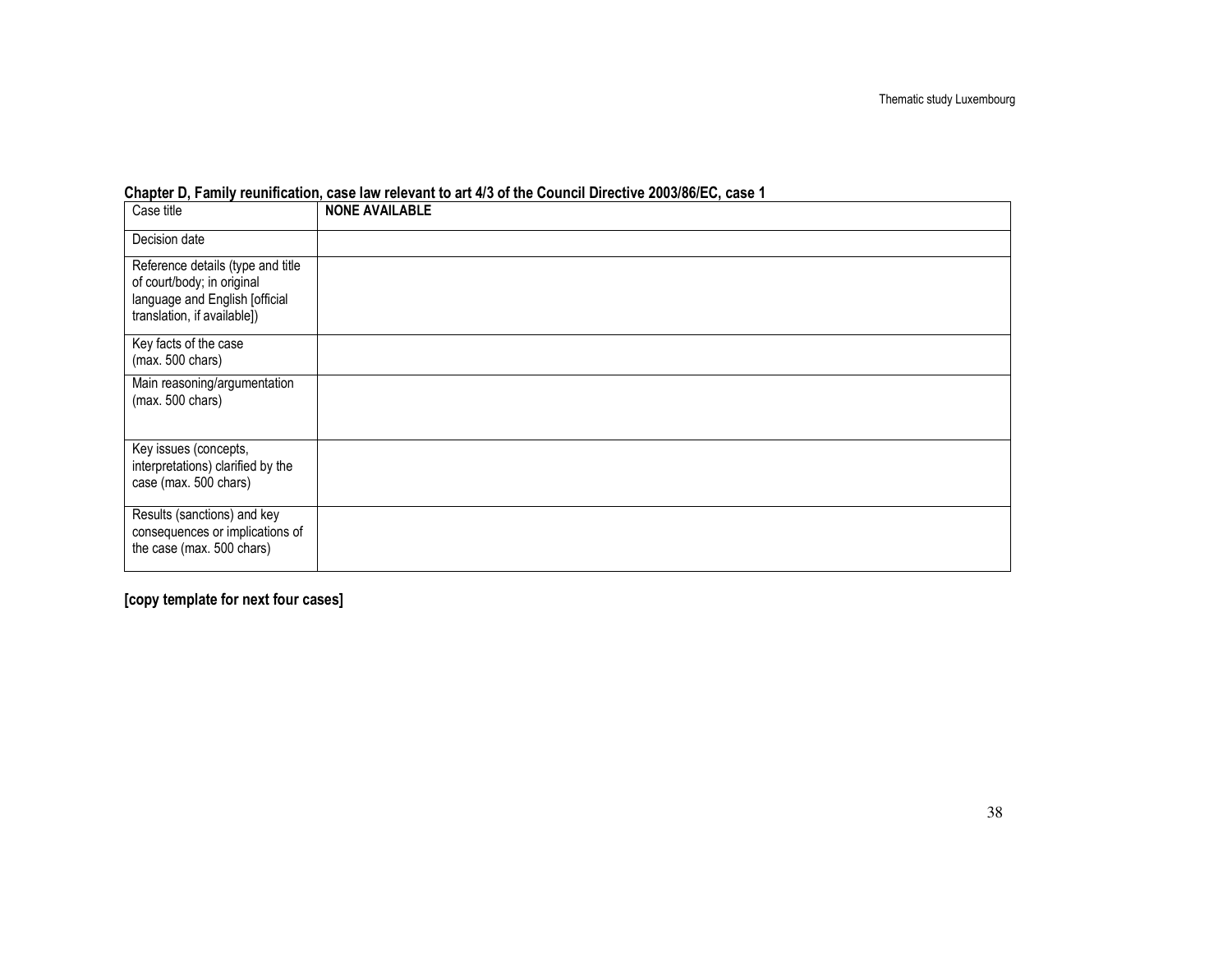#### Chapter E, Freedom of assembly, case 1

| Case title                                                                                                                       | <b>NONE AVAILABLE</b> |
|----------------------------------------------------------------------------------------------------------------------------------|-----------------------|
| Decision date                                                                                                                    |                       |
| Reference details (type and title<br>of court/body; in original<br>language and English [official<br>translation, if available]) |                       |
| Key facts of the case<br>$(max. 500 \text{ chars})$                                                                              |                       |
| Main reasoning/argumentation<br>$(max. 500 \text{ chars})$                                                                       |                       |
| Key issues (concepts,<br>interpretations) clarified by the<br>case (max. 500 chars)                                              |                       |
| Results (sanctions) and key<br>consequences or implications of<br>the case (max. 500 chars)                                      |                       |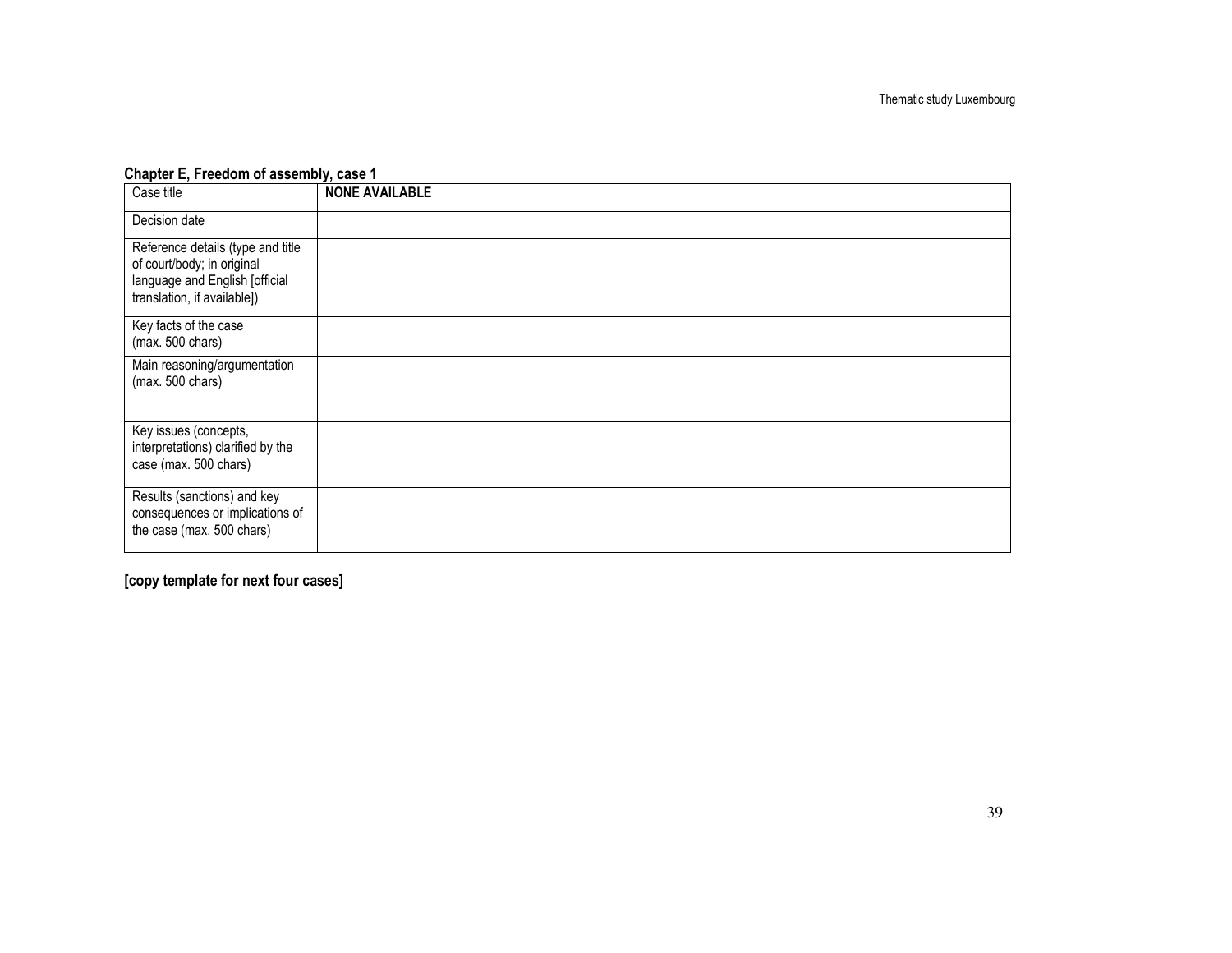| Case title                                                                                                                       | <b>NONE AVAILABLE</b> |
|----------------------------------------------------------------------------------------------------------------------------------|-----------------------|
| Decision date                                                                                                                    |                       |
| Reference details (type and title<br>of court/body; in original<br>language and English [official<br>translation, if available]) |                       |
| Key facts of the case<br>(max. 500 chars)                                                                                        |                       |
| Main reasoning/argumentation<br>$(max. 500 \text{ chars})$                                                                       |                       |
| Key issues (concepts,<br>interpretations) clarified by the<br>case (max. 500 chars)                                              |                       |
| Results (sanctions) and key<br>consequences or implications of<br>the case (max. 500 chars)                                      |                       |

#### Chapter F, Hate speech, case 1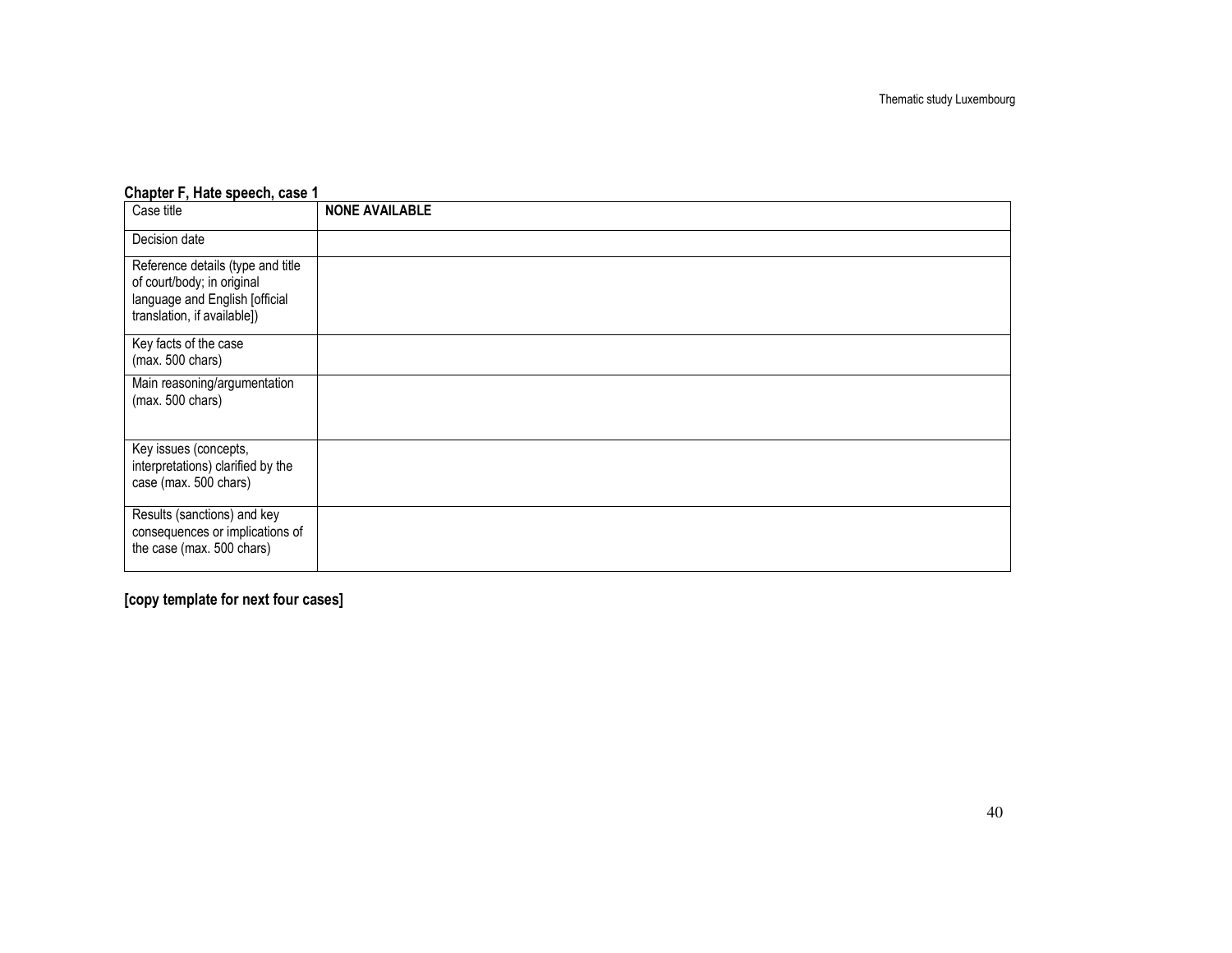### Chapter F, Hate crimes, case 1

| Case title                                                                                                                       | <b>NONE AVAILABLE</b> |
|----------------------------------------------------------------------------------------------------------------------------------|-----------------------|
| Decision date                                                                                                                    |                       |
| Reference details (type and title<br>of court/body; in original<br>language and English [official<br>translation, if available]) |                       |
| Key facts of the case<br>(max. 500 chars)                                                                                        |                       |
| Main reasoning/argumentation<br>$(max. 500 \text{ chars})$                                                                       |                       |
| Key issues (concepts,<br>interpretations) clarified by the<br>case (max. 500 chars)                                              |                       |
| Results (sanctions) and key<br>consequences or implications of<br>the case (max. 500 chars)                                      |                       |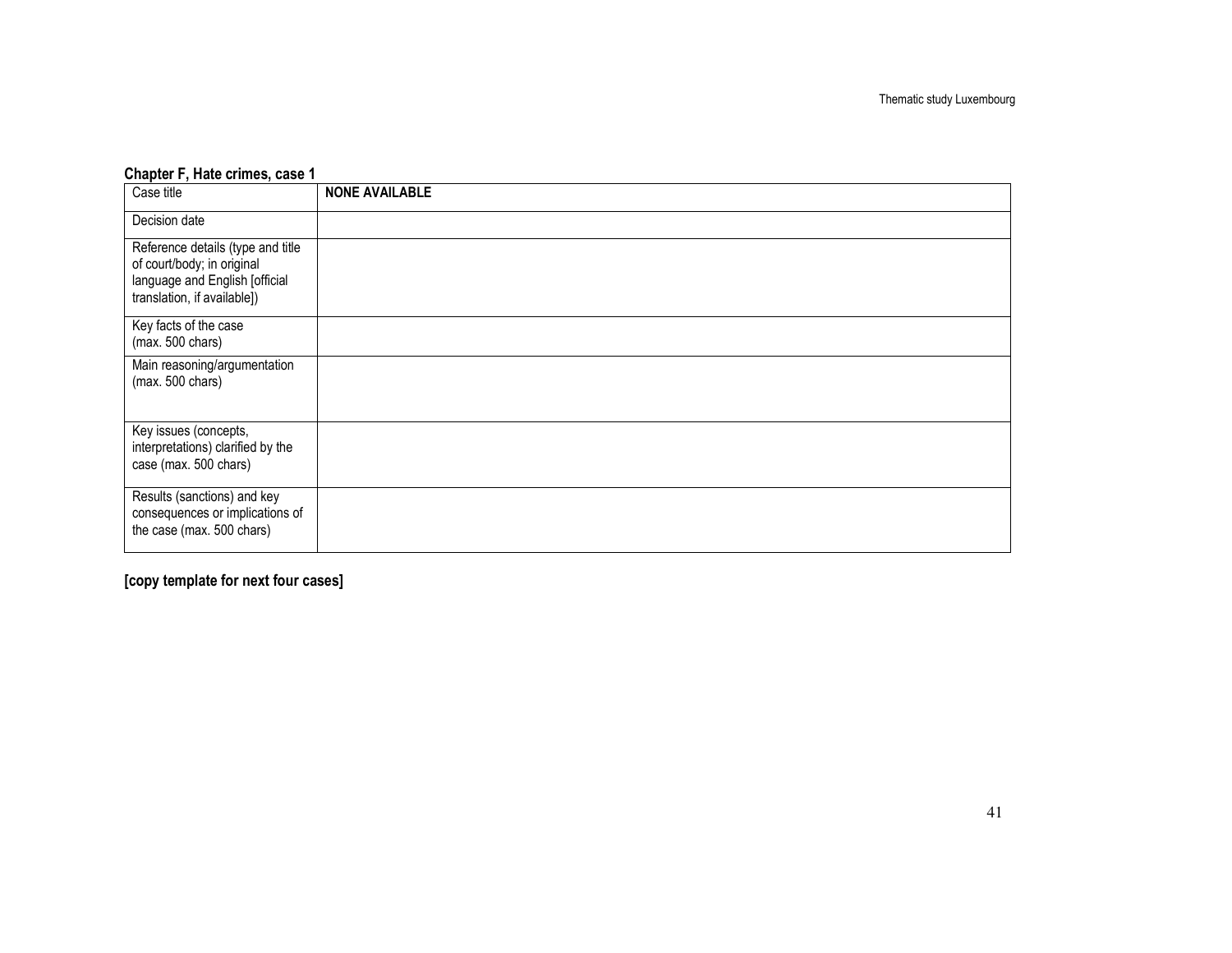| Case title                                                                                                                       | <b>NONE AVAILABLE</b> |
|----------------------------------------------------------------------------------------------------------------------------------|-----------------------|
| Decision date                                                                                                                    |                       |
| Reference details (type and title<br>of court/body; in original<br>language and English [official<br>translation, if available]) |                       |
| Key facts of the case<br>(max. 500 chars)                                                                                        |                       |
| Main reasoning/argumentation<br>(max. 500 chars)                                                                                 |                       |
| Key issues (concepts,<br>interpretations) clarified by the<br>case (max. 500 chars)                                              |                       |
| Results (sanctions) and key<br>consequences or implications of<br>the case (max. 500 chars)                                      |                       |

#### Chapter G, Applicability of legislation on trans gender issues, case 1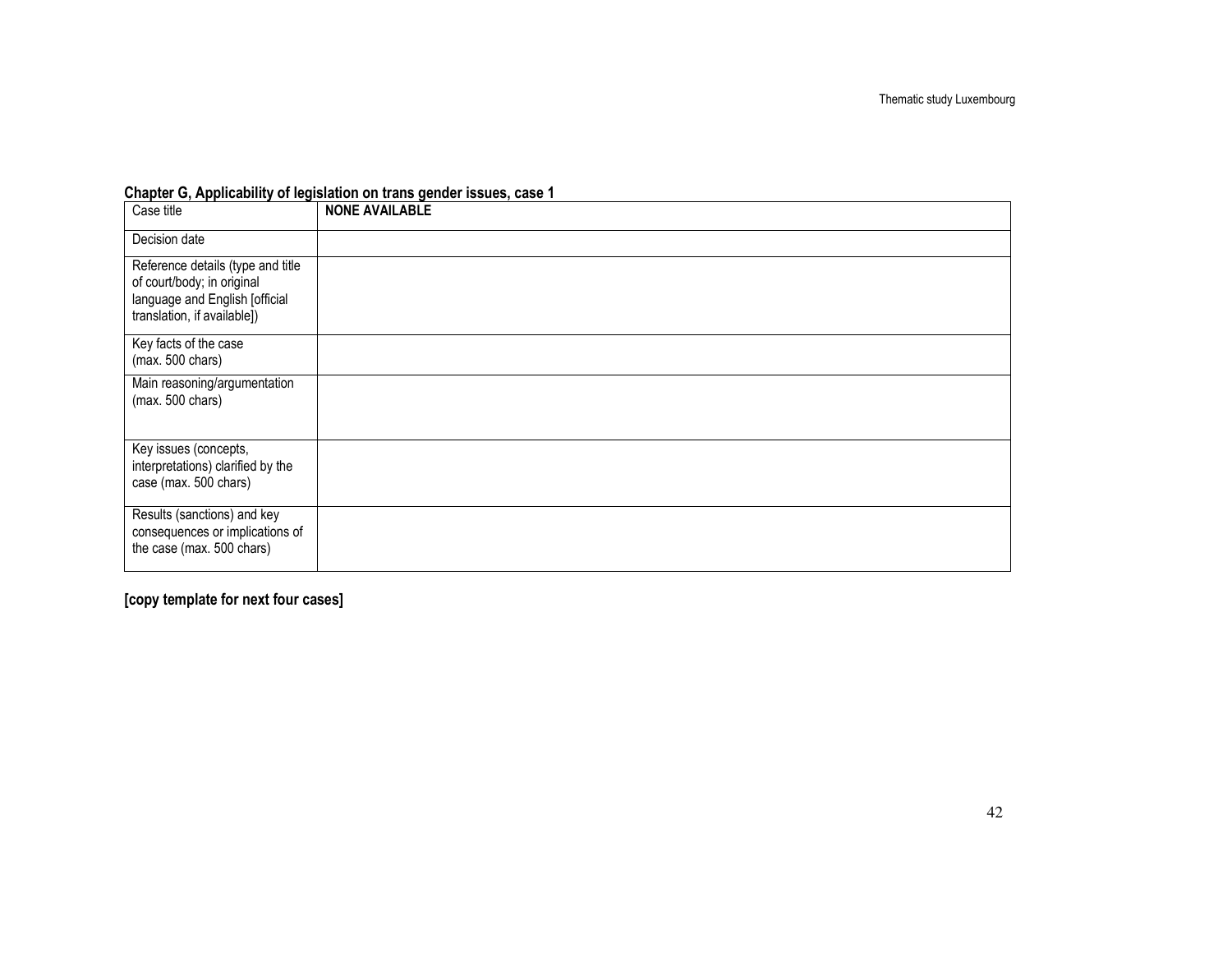| Case title                                                                                                                       | <b>NONE AVAILABLE</b> |
|----------------------------------------------------------------------------------------------------------------------------------|-----------------------|
| Decision date                                                                                                                    |                       |
| Reference details (type and title<br>of court/body; in original<br>language and English [official<br>translation, if available]) |                       |
| Key facts of the case<br>$(max. 500 \text{ chars})$                                                                              |                       |
| Main reasoning/argumentation<br>$(max. 500 \text{ chars})$                                                                       |                       |
| Key issues (concepts,<br>interpretations) clarified by the<br>case (max. 500 chars)                                              |                       |
| Results (sanctions) and key<br>consequences or implications of<br>the case (max. 500 chars)                                      |                       |

#### Chapter G, Name change and/or sex change of trans gender people, relevant case law, case 1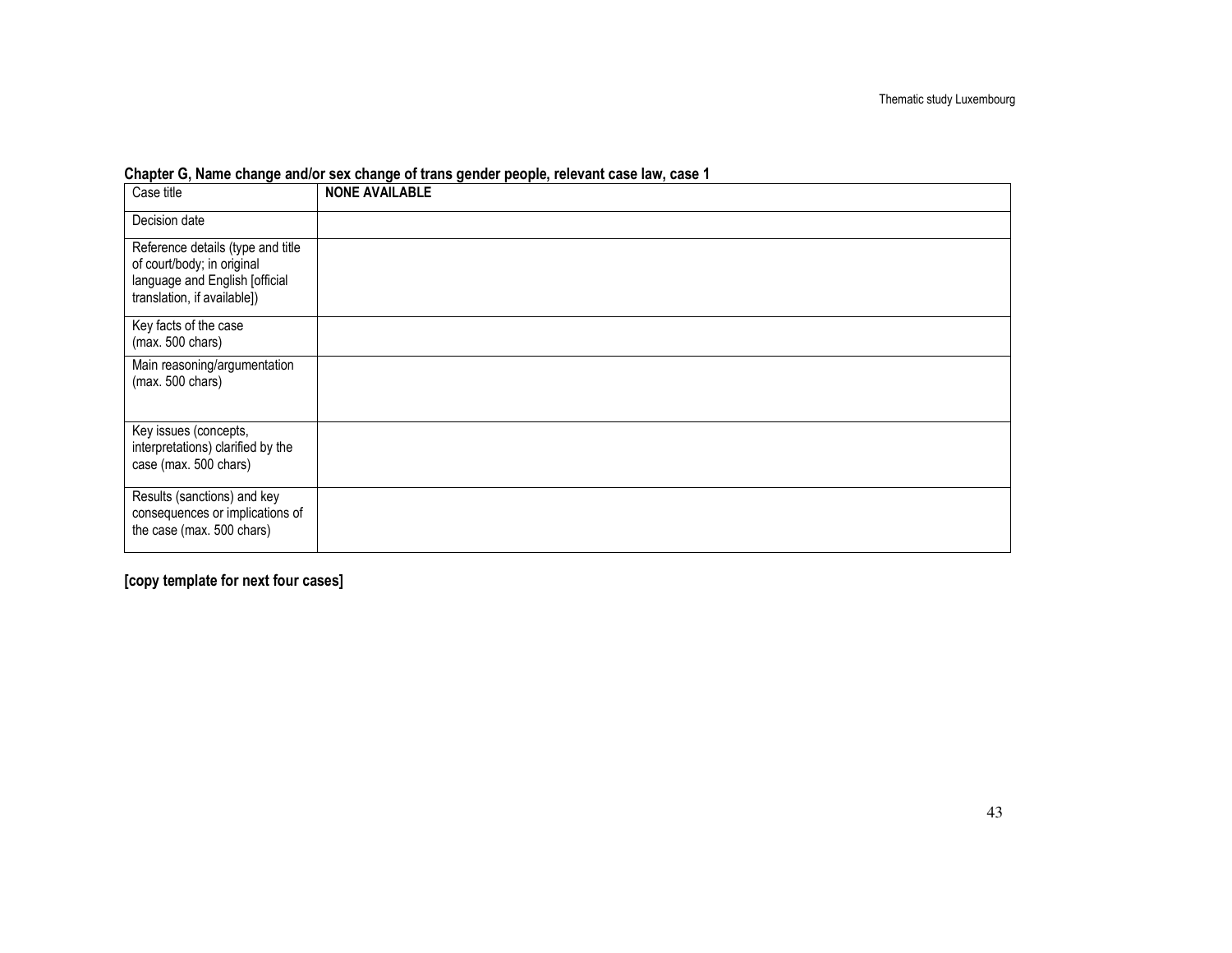| Case title                                                                                                                       | <b>NONE AVAILABLE</b> |
|----------------------------------------------------------------------------------------------------------------------------------|-----------------------|
| Decision date                                                                                                                    |                       |
| Reference details (type and title<br>of court/body; in original<br>language and English [official<br>translation, if available]) |                       |
| Key facts of the case<br>$(max. 500 \text{ chars})$                                                                              |                       |
| Main reasoning/argumentation<br>$(max. 500 \text{ chars})$                                                                       |                       |
| Key issues (concepts,<br>interpretations) clarified by the<br>case (max. 500 chars)                                              |                       |
| Results (sanctions) and key<br>consequences or implications of<br>the case (max. 500 chars)                                      |                       |

Chapter I, Case law relevant to the impact of good practices on homophobia and/or discrimination on the ground of sexual orientation, case 1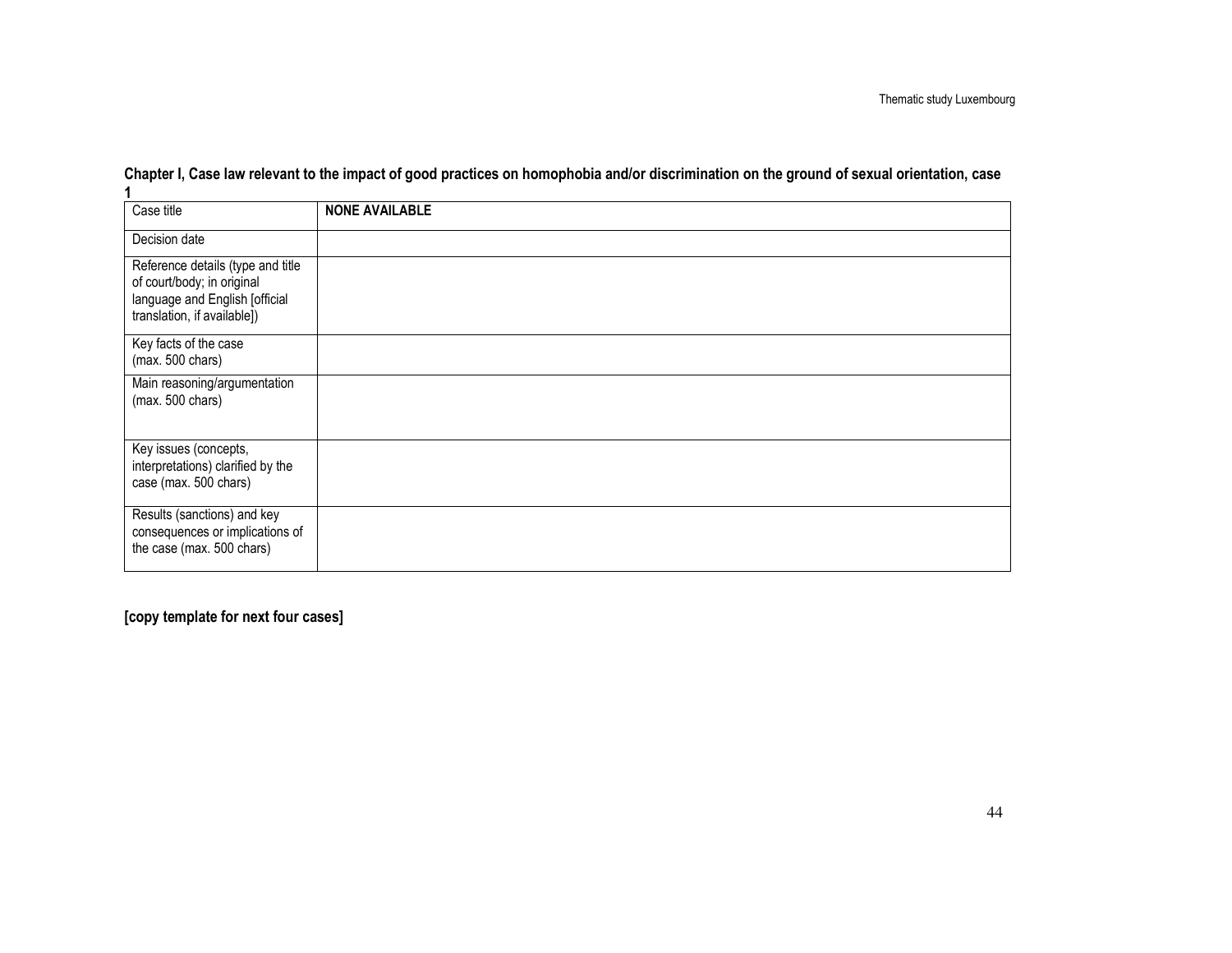## Annex 2 – Statistics

#### Chapter A, Implementation of Employment Directive 2000/78/EC in relation to sexual orientation

| <b>NONE AVAILABLE</b>                                                                                                                                                                                                                                 | 2000 | 200 | 2002 | 2003 | 2004 | 2005 | 2006 | 2007 |
|-------------------------------------------------------------------------------------------------------------------------------------------------------------------------------------------------------------------------------------------------------|------|-----|------|------|------|------|------|------|
| Total complaints of discrimination on the ground of sexual orientation (equality body, tribunals,<br>courts etc.): if possible disaggregated according to social areas of discrimination (employment,<br>education, housing, goods and services etc.) |      |     |      |      |      |      |      |      |
|                                                                                                                                                                                                                                                       |      |     |      |      |      |      |      |      |
| Total finding of Discrimination confirmed (by equality body, tribunals, courts etc.): if possible<br>disaggregated according to social areas of discrimination (employment, education, housing, goods<br>and services etc.)                           |      |     |      |      |      |      |      |      |
| National Number of sanctions/compensation payments issued (by courts, tribunals, equality bodies<br>etc.): if possible disaggregated according to social areas of discrimination (employment, education,<br>housing, goods and services etc.)         |      |     |      |      |      |      |      |      |
| National range of sanctions/compensation payments (by courts, tribunals, equality bodies etc.): if<br>possible disaggregated according to social areas of discrimination (employment, education,<br>housing, goods and services etc.)                 |      |     |      |      |      |      |      |      |

#### Chapter B, Freedom of movement of LGBT partners

| <b>NONE AVAILABLE</b>                                                                                                                                                                                                                                                                   | 2000 | 2001 | 2002 | 2003 | 2004 | 2005 | 2006 | 2007 |
|-----------------------------------------------------------------------------------------------------------------------------------------------------------------------------------------------------------------------------------------------------------------------------------------|------|------|------|------|------|------|------|------|
| Number of LGBT partners of EU citizens residing in your country falling under Directive 2004/38/EC<br>(i.e., LGBT partners having exercised their freedom of movement as granted to family members of<br>EU citizens, whether under Directive 2004/38/EC or under previous instruments) |      |      |      |      |      |      |      |      |
| Number of LGBT partners who claimed their right to residence but were denied this right                                                                                                                                                                                                 |      |      |      |      |      |      |      |      |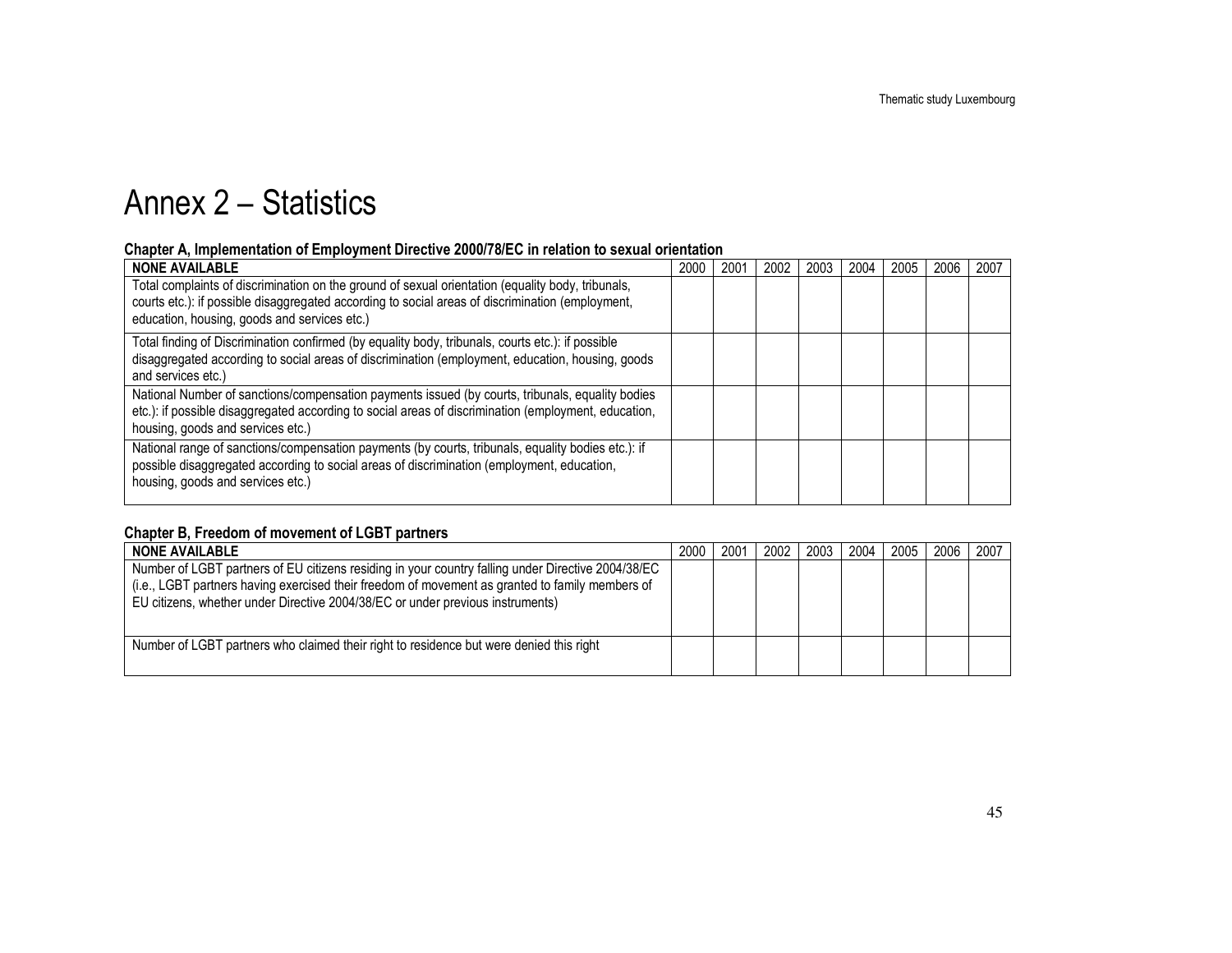#### Chapter C, Asylum and subsidiary protection, protection due to persecution on the grounds of sexual orientation

| <b>NONE AVAILABLE</b>                                                                              | 2000 | 2001 | 2002 | 2003 | 2004 | 2005 | 2006 | 2007 |
|----------------------------------------------------------------------------------------------------|------|------|------|------|------|------|------|------|
| Number of LGBT individuals benefiting from asylum/ subsidiary protection due to persecution on the |      |      |      |      |      |      |      |      |
| ground of sexual orientation.                                                                      |      |      |      |      |      |      |      |      |
| Number of LGBT individuals who were denied the right to asylum or to subsidiary protection despite |      |      |      |      |      |      |      |      |
| having invoked the fear of persecution on grounds of sexual orientation                            |      |      |      |      |      |      |      |      |
|                                                                                                    |      |      |      |      |      |      |      |      |

#### Chapter C, Asylum and subsidiary protection, protection of LGBT partners

| <b>NONE AVAILABLE</b>                                                                              | 2000 | 2001 | 2002 | 2003 | 2004 | 2005 | 2006 | 2007 |
|----------------------------------------------------------------------------------------------------|------|------|------|------|------|------|------|------|
| Number of LGBT partners of persons enjoying refugee/ subsidiary protection status residing in your |      |      |      |      |      |      |      |      |
| country falling under Art 2/h Directive 2004/83/EC                                                 |      |      |      |      |      |      |      |      |
| Number of LGBT partners of persons enjoying refugee/subsidiary protection status who were          |      |      |      |      |      |      |      |      |
| denied the possibility to stay with their partner                                                  |      |      |      |      |      |      |      |      |

#### Chapter D, LGBT partners benefiting family reunification

| <b>NONE AVAILABLE</b>                                                                                                                         | 2000 | 2001 | 2002 | 2003 | 2004 | 2005 | 2006 | 2007 |
|-----------------------------------------------------------------------------------------------------------------------------------------------|------|------|------|------|------|------|------|------|
| Number of LGBT partners of third country nationals residing in your country benefiting from family<br>reunification.                          |      |      |      |      |      |      |      |      |
| Number of LGBT partners of third country nationals residing in your country who were denied the<br>right to benefit from family reunification |      |      |      |      |      |      |      |      |

#### Chapter E, LGBT people enjoyment of freedom of assembly

| <b>NONE AVAILABLE</b>                                                                              | 2000 | 2001 | 2002 | 2003 | 2004 | 2005 | 2006 | 2007 |
|----------------------------------------------------------------------------------------------------|------|------|------|------|------|------|------|------|
| Number of demonstrations in favour of tolerance of LGBT pt.<br>people.<br>, gay pride parades, etc |      |      |      |      |      |      |      |      |
|                                                                                                    |      |      |      |      |      |      |      |      |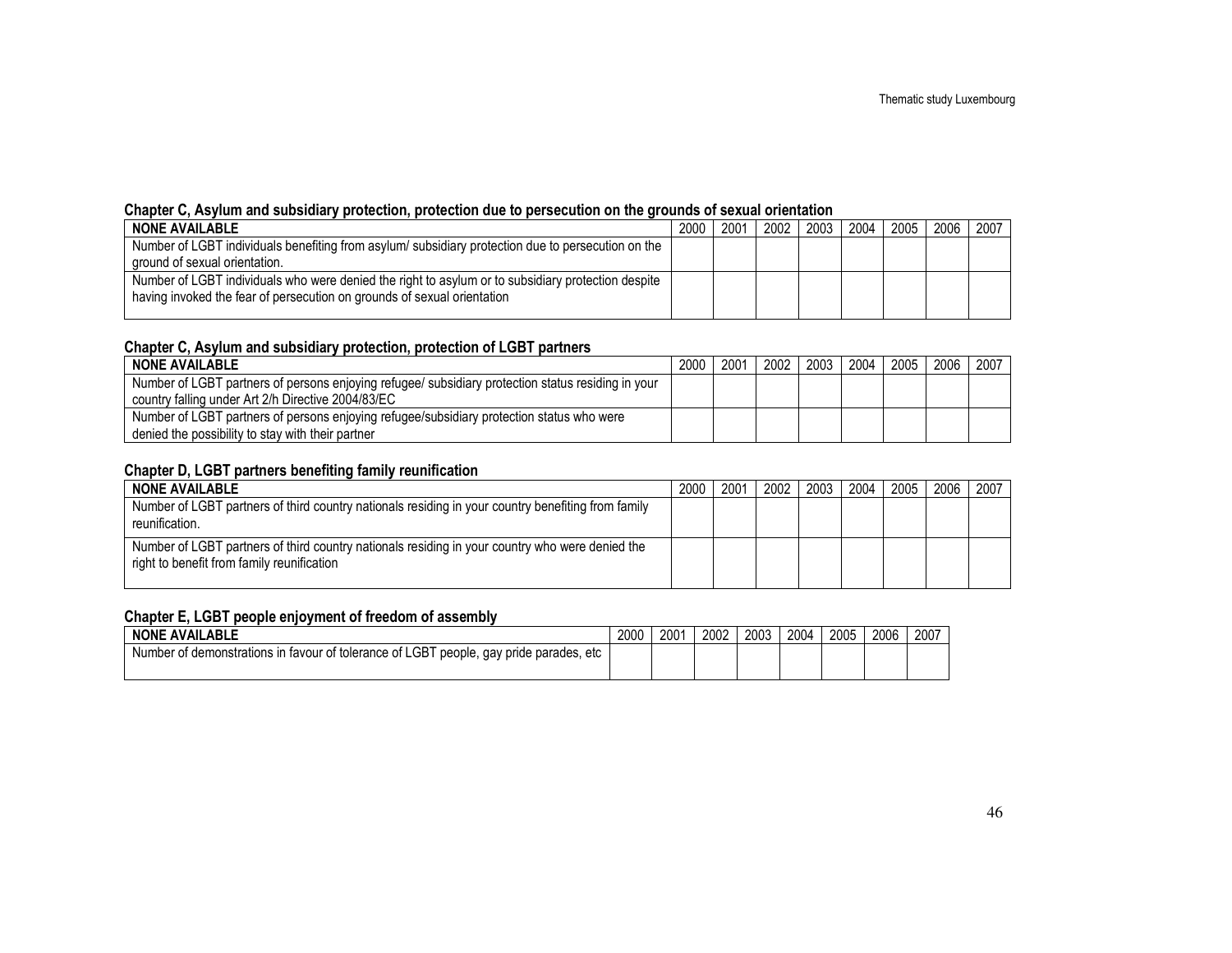| σn<br>people.<br>Nun<br><b>TAIRF</b><br>10. H.H<br>חדו<br>. . |  |  |  |  |
|---------------------------------------------------------------|--|--|--|--|
|                                                               |  |  |  |  |

#### Chapter F, Homophobic hate speech

| <b>NONE AVAILABLE</b>                                                                                                                                                                                                    | 2000 | 2001 | 2002 | 2003 | 2004 | 2005 | 2006 | 2007 |
|--------------------------------------------------------------------------------------------------------------------------------------------------------------------------------------------------------------------------|------|------|------|------|------|------|------|------|
| Number of criminal court cases regarding homophobic hate speech initiated (number of                                                                                                                                     |      |      |      |      |      |      |      |      |
| prosecutions)                                                                                                                                                                                                            |      |      |      |      |      |      |      |      |
| Number of convictions regarding homophobic hate speech (please indicate range of sanctions<br>ordered)                                                                                                                   |      |      |      |      |      |      |      |      |
| Range of sanctions issued for homophobic hate speech                                                                                                                                                                     |      |      |      |      |      |      |      |      |
| Number of non-criminal court cases initiated for homophobic statements                                                                                                                                                   |      |      |      |      |      |      |      |      |
| Number of non-criminal court cases initiated for homophobic statements which were successfully<br>completed (leading to a decision in favour of the plaintiff, even if no sanctions other than symbolic<br>were imposed) |      |      |      |      |      |      |      |      |

#### Chapter F, Homophobic motivation of crimes as aggravating factor

| <b>AVAILABLE</b><br><b>NONE</b>                                                                              | 2000 | 2001 | _ ר∩∩ר<br>ZUU2 | 2003 | 2004 | 2005 | 2006 | 2007 |
|--------------------------------------------------------------------------------------------------------------|------|------|----------------|------|------|------|------|------|
| Number of criminal d<br>n which homophobic motivation was used as an aggravating (<br>cour<br>' decisions in |      |      |                |      |      |      |      |      |
| in sentencing<br>tactor                                                                                      |      |      |                |      |      |      |      |      |

#### Chapter G, Transgender issues

| 2000 | 2001 | 2002 | 2003 | 2004 | 2005 | 2006 | 2007 |
|------|------|------|------|------|------|------|------|
|      |      |      |      |      |      |      |      |
|      |      |      |      |      |      |      |      |
|      |      |      |      |      |      |      |      |
|      |      |      |      |      |      |      |      |
|      |      |      |      |      |      |      |      |